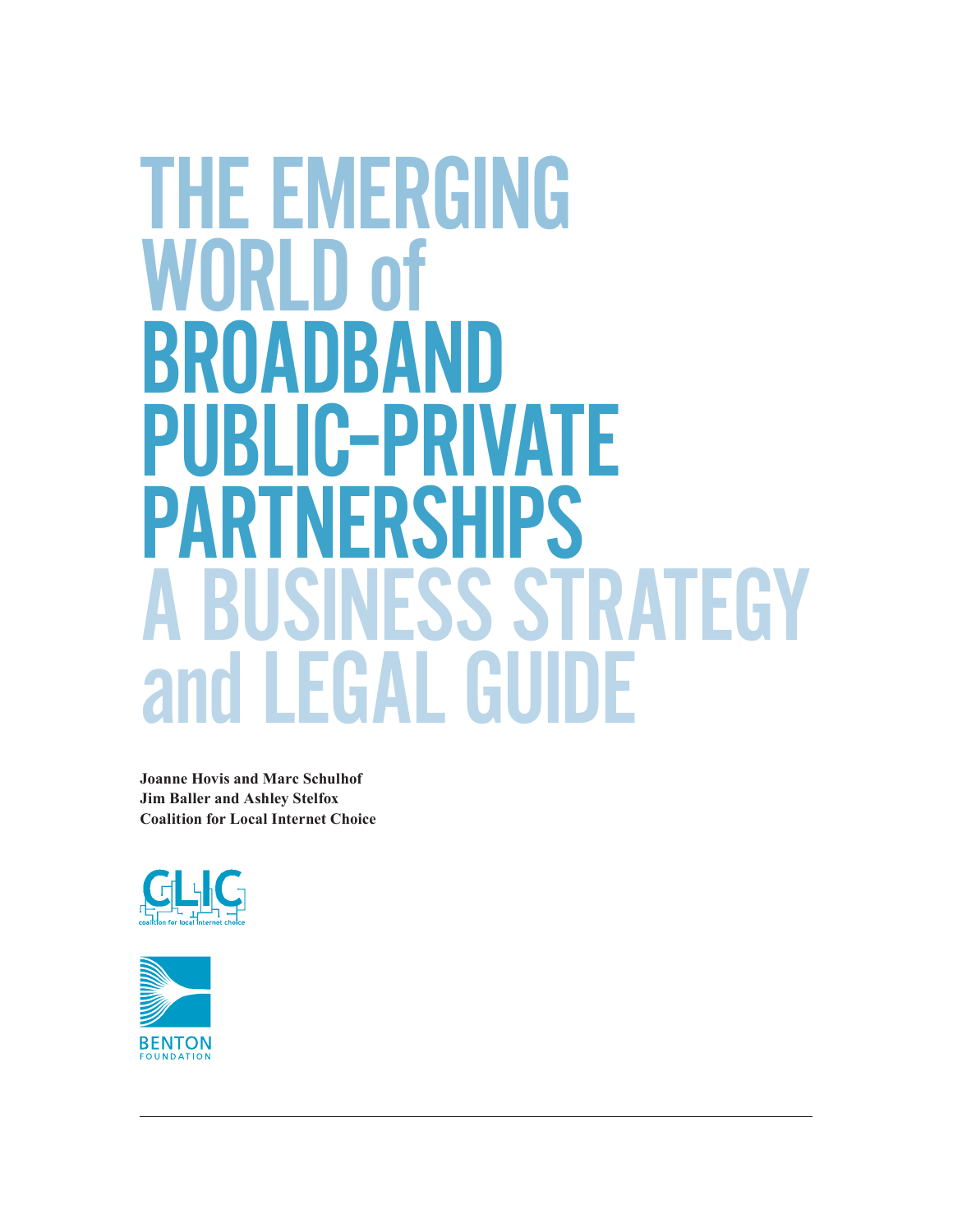#### **The Emerging World of Broadband Public–Private Partnerships: A Business Strategy and Legal Guide**

This report was written by Joanne Hovis and Marc Schulhof, Jim Baller and Ashley Stelfox and published by the Benton Foundation.



Benton Foundation 1560 Sherman Ave, Suite 440 Evanston, IL 60201



Coalition for Local Internet Choice 2014 P Street, NW Washington, DC 20036

This work is licensed under the Creative Commons Attribution-Noncommercial 3.0 United States License. A copy of this license is available at <http://creativecommons.org/licenses/by-nc/3.0/us/>

Please include the following attribution when citing this report: Hovis, Joanne; Schulhof, Marc; Baller, Jim; and Stelfox, Ashley. "The Emerging World of Broadband Public–Private Partnerships: A Business Strategy and Legal Guide." Evanston, IL: Benton Foundation, February 2016. [benton.org/broadband-public-private-partnerships-report](http://benton.org/broadband-public-private-partnerships-report)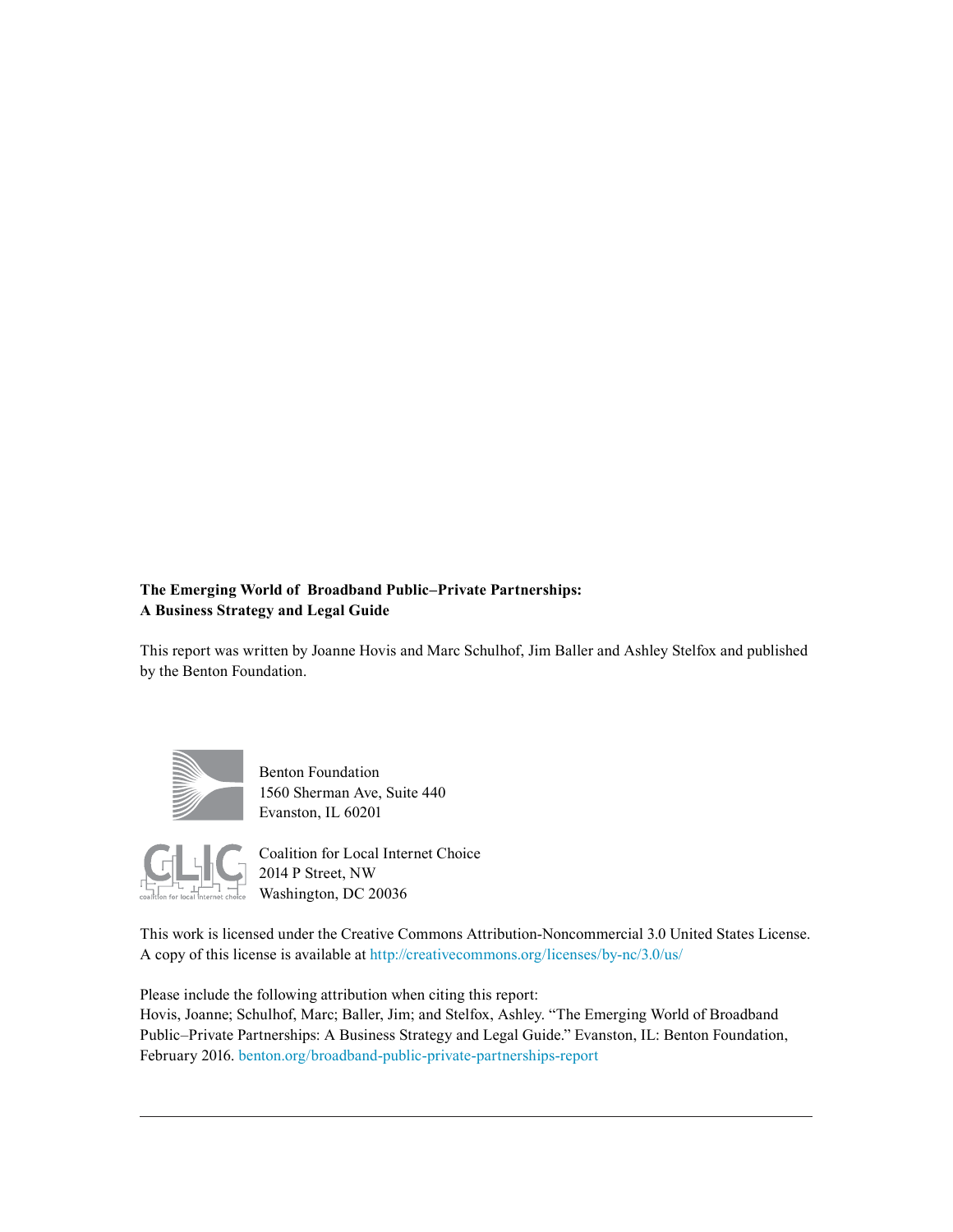# Author biographies

**Joanne Hovis** is president of CTC Technology & Energy, where she heads the firm's work in network business planning, market analysis, financial modeling, policy, and strategy. Joanne advises cities and states regarding how to build strategy and opportunity for public–private partnerships in broadband. She led the CTC teams that developed first-of-their-kind partnerships for the Commonwealth of Kentucky, the City of Santa Cruz, and the Champaign-Urbana Big Broadband consortium. Joanne is a former president of the National Association of Telecommunications Officers and Advisors (NATOA) and serves on the boards of the Fiber to the Home Council, OneCommunity, and the Benton Foundation.

**Marc Schulhof**, a Senior Analyst and Technical Writer at CTC Technology & Energy, has supported CTC's public sector clients nationwide through the preparation of broadband master plans, business model analyses, and feasibility studies. In his previous roles at IBM and PricewaterhouseCoopers Consulting, he wrote and edited technical content for CIOs and IT decision-makers.

**Jim Baller** is president of the Baller Herbst Stokes & Lide, PC, a national law firm based in Washington, D.C. He represents clients in a broad range of communications matters nationally and in more than 35 states. He was the founder and president of the US Broadband Coalition, a consortium of more than 160 organizations of all kinds that forged a national consensus on the need for a comprehensive national broadband strategy and recommended the framework reflected in the Federal Communications Commission's National Broadband Plan. The Fiber to the Home Council has recognized Jim as "the nation's most experienced and knowledgeable attorney on public broadband matters."

**Ashley Stelfox** is an associate at Baller Herbst Stokes & Lide, PC. She works on a broad range of broadband and other communications matters, serves as General Counsel of the Coalition for Local Internet Choice (CLIC) and is a frequent speaker on communications issues. She previously was a Legal Fellow at the U.S. Department of Homeland Security.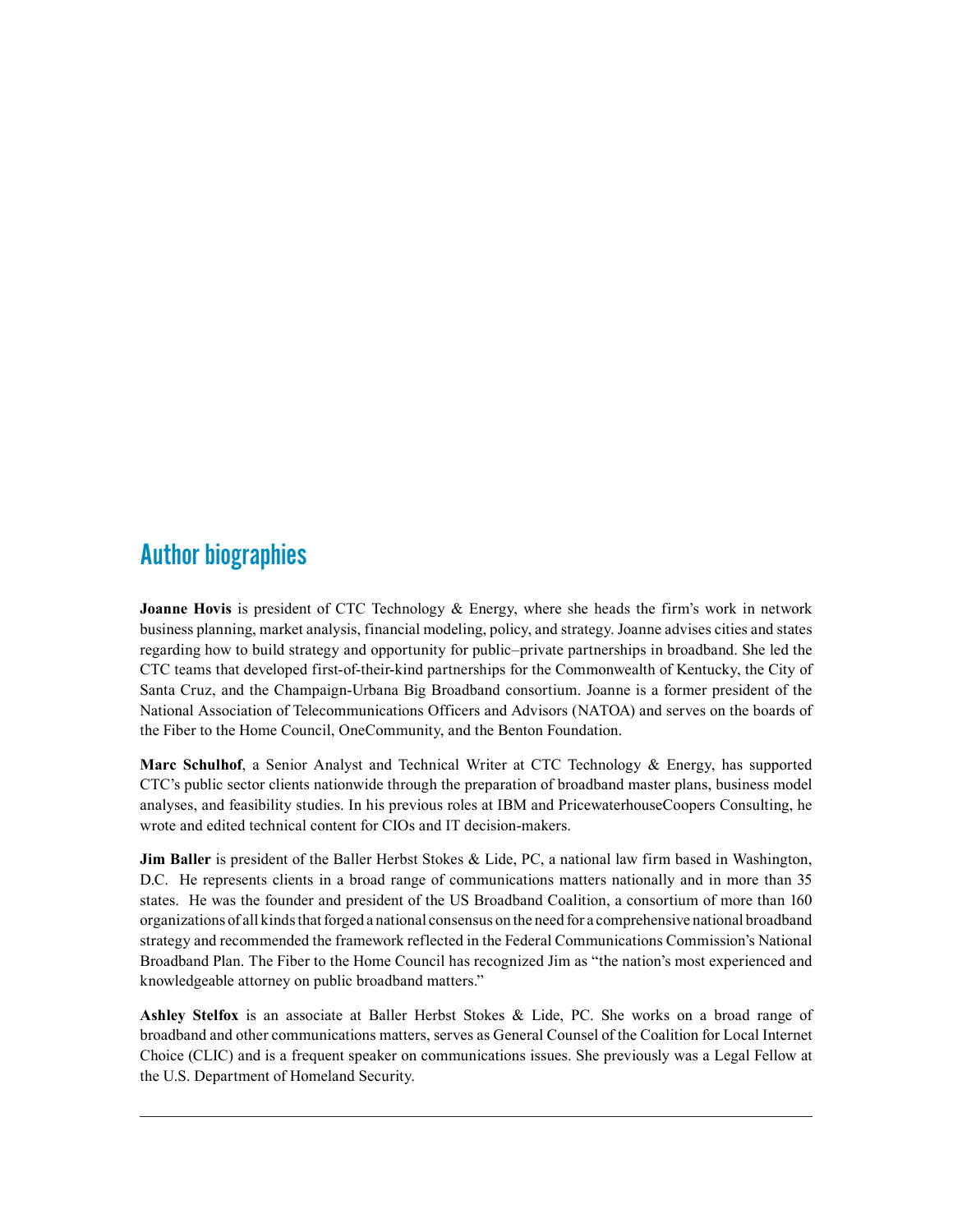# **Dedication**

The authors dedicate this guide in loving memory of our dear friend and mentor, Charles Benton, whose life's work served as a perfect demonstration of his belief that the public and private sectors can work together in the better interests of our nation.

# Acknowledgements

The authors wish to acknowledge the Fiber to the Home Council, for whose webinar series CTC Technology & Energy developed much of the business analysis in this primer.

We also wish to thank Marcus Lemon, head of Polsinelli's Public–Private Partnership group, who worked with Baller Herbst Stokes & Lide on the Kentucky statewide public–private partnership project, and Zachary Lerner, who interned with Baller Herbst as a third-year student at Harvard Law School.

We extend our thanks and deep admiration to the localities and states whose innovative approaches to broadband partnerships have enabled development of a new generation of world-class networks in American communities.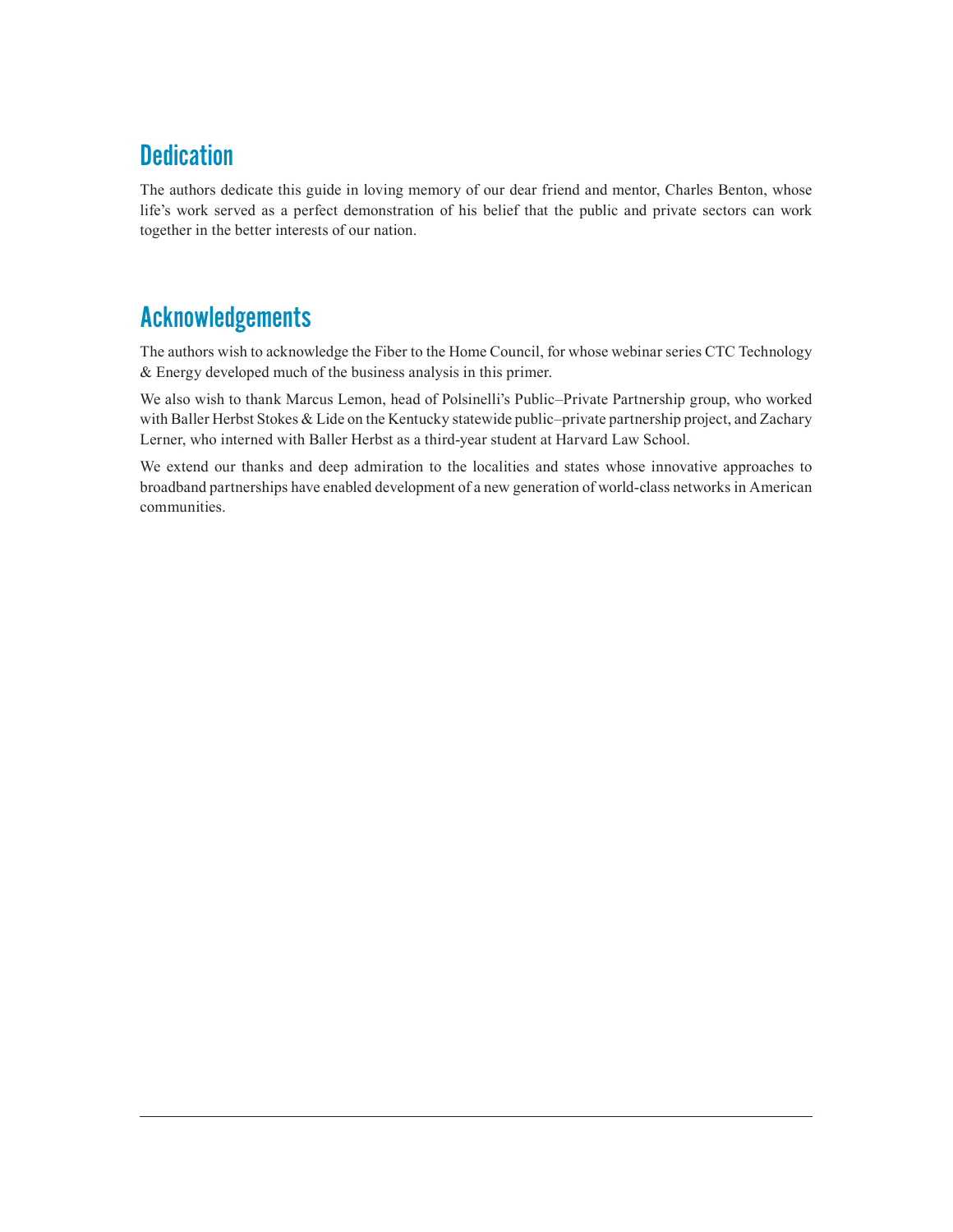# **Contents**

| $\mathbf{1}$ |                                                                                                |    |  |  |  |  |
|--------------|------------------------------------------------------------------------------------------------|----|--|--|--|--|
| 2            |                                                                                                |    |  |  |  |  |
| 2.1          |                                                                                                |    |  |  |  |  |
| 2.2          |                                                                                                |    |  |  |  |  |
| 2.2.1        |                                                                                                |    |  |  |  |  |
| 2.2.2        |                                                                                                |    |  |  |  |  |
| 2.2.3        |                                                                                                |    |  |  |  |  |
| 2.3          |                                                                                                |    |  |  |  |  |
| 2.3.1        |                                                                                                |    |  |  |  |  |
| 2.3.2        |                                                                                                |    |  |  |  |  |
| 2.3.3        |                                                                                                |    |  |  |  |  |
| 2.4          |                                                                                                |    |  |  |  |  |
| 2.4.1        |                                                                                                |    |  |  |  |  |
| 2.4.2        |                                                                                                |    |  |  |  |  |
| 2.4.3        |                                                                                                |    |  |  |  |  |
| 2.4.4        |                                                                                                |    |  |  |  |  |
| 2.5          |                                                                                                |    |  |  |  |  |
| 3            |                                                                                                |    |  |  |  |  |
| 3.1          |                                                                                                |    |  |  |  |  |
| 3.1.1        |                                                                                                |    |  |  |  |  |
| 3.1.2        |                                                                                                |    |  |  |  |  |
| 3.1.3        |                                                                                                |    |  |  |  |  |
| 3.1.4        |                                                                                                |    |  |  |  |  |
| 3.2          |                                                                                                |    |  |  |  |  |
| 3.2.1        |                                                                                                |    |  |  |  |  |
| 3.2.2        |                                                                                                |    |  |  |  |  |
| 3.2.3        |                                                                                                |    |  |  |  |  |
| 3.2.4        |                                                                                                | 29 |  |  |  |  |
| 3.2.5        |                                                                                                |    |  |  |  |  |
| 3.2.6        |                                                                                                | 30 |  |  |  |  |
| 3.2.7        |                                                                                                | 30 |  |  |  |  |
| 3.3          |                                                                                                | 31 |  |  |  |  |
| 3.3.1        |                                                                                                | 31 |  |  |  |  |
| 3.3.2        |                                                                                                | 33 |  |  |  |  |
| 3.3.3        |                                                                                                | 34 |  |  |  |  |
|              |                                                                                                | 35 |  |  |  |  |
|              | Attachment B: Key Legal Considerations for Localities Looking to Build a Broadband Partnership | 36 |  |  |  |  |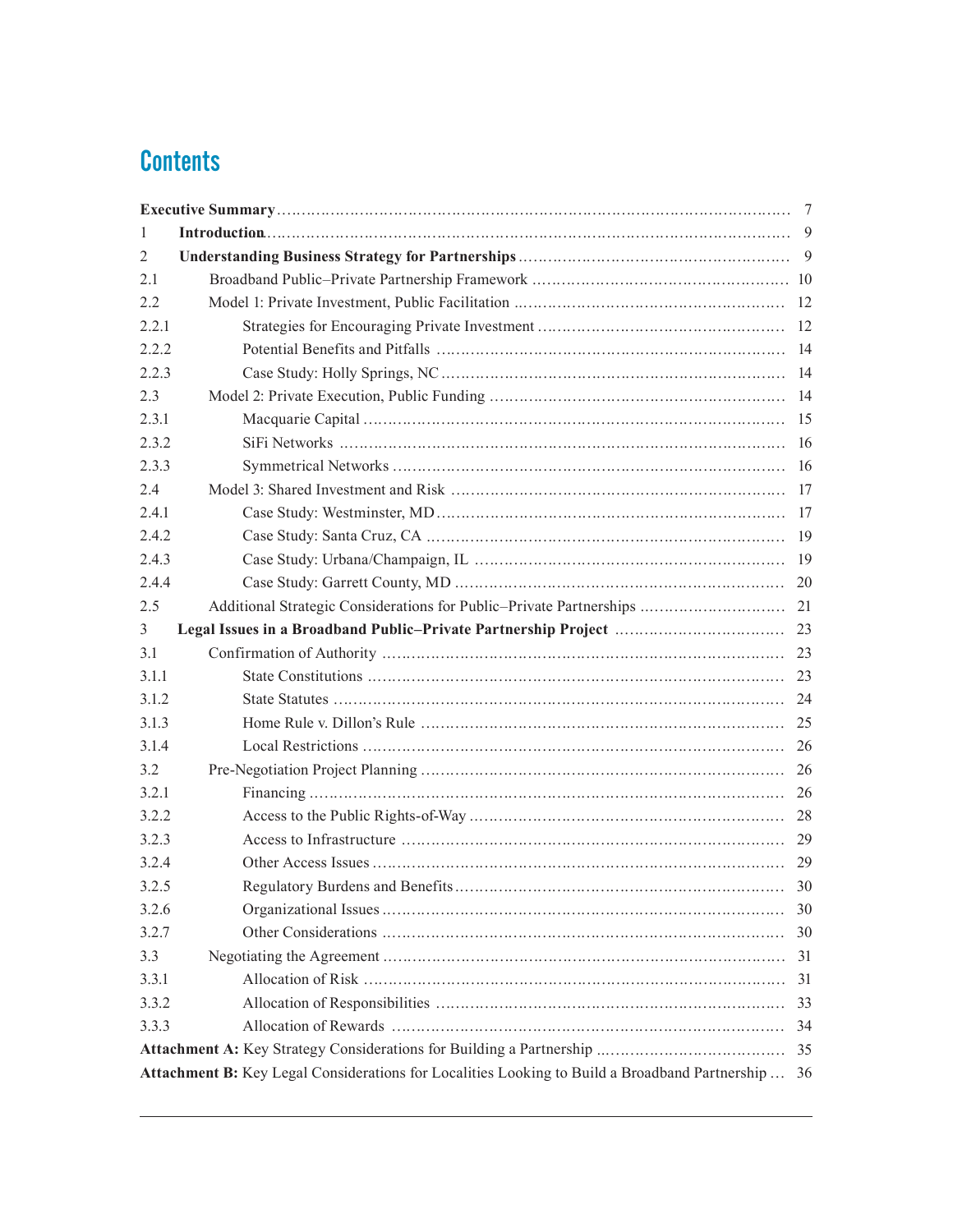| <b>Endnotes</b> |  |
|-----------------|--|
|                 |  |

## **Figures**

| Figure 1: Trade-offs Among Risk, Benefit, and Control in Public–Private Partnership Models  10 |  |
|------------------------------------------------------------------------------------------------|--|
|                                                                                                |  |
|                                                                                                |  |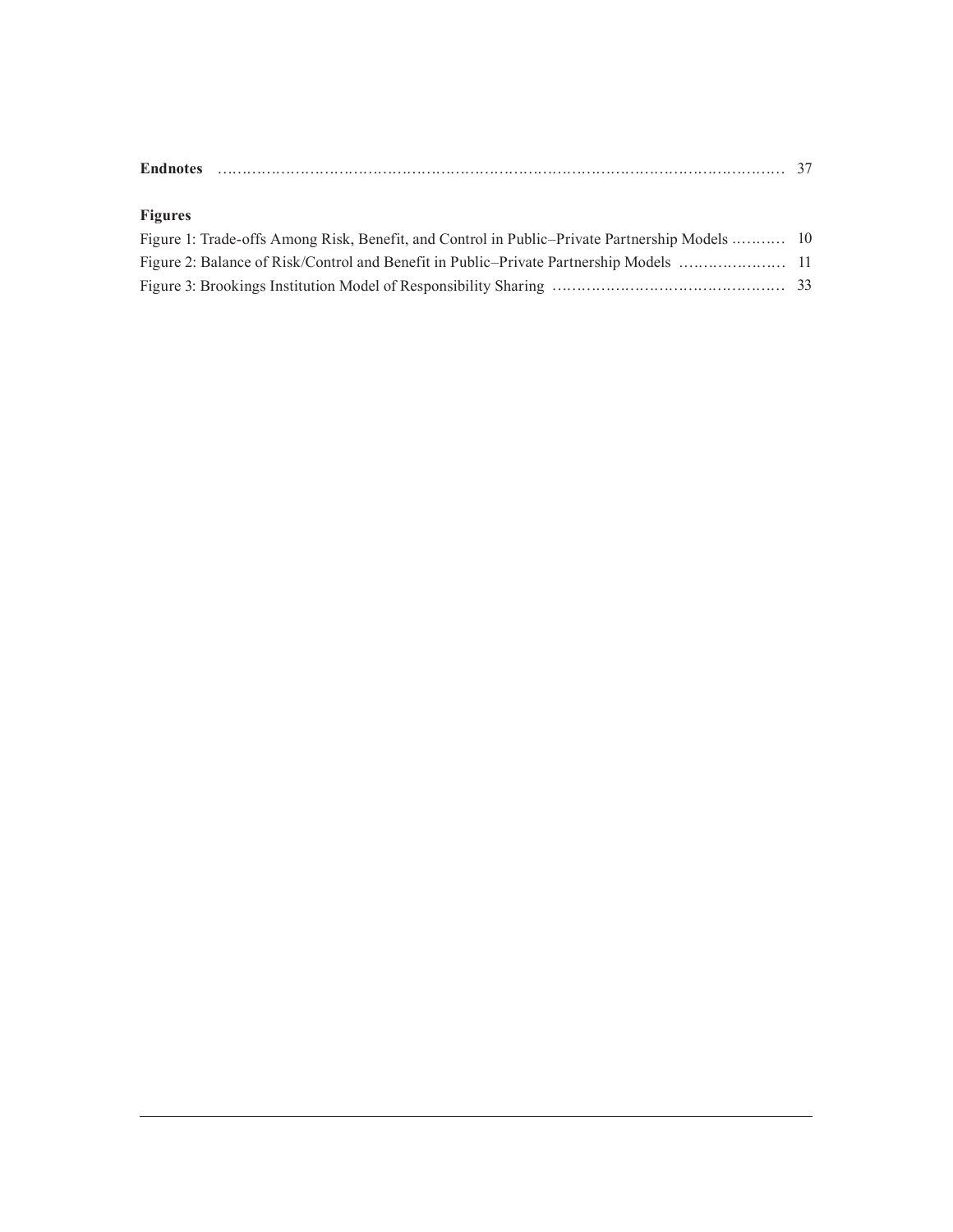# Executive Summary

# Balancing Risk, Benefit, and Control in Broadband Public–Private Partnerships

Local governments increasingly see before them exciting new opportunities to develop next-generation broadband in their communities—and to reap the many benefits that broadband will deliver to their residents and businesses. Many localities are likely aware of Google Fiber and municipal fiber success stories—but emerging public–private partnership models present an alternative for the many communities that lack the capital or expertise to deploy and operate fiber networks, or to act as Internet service providers (ISP), on their own. These models include

- **●** Private investment, public facilitation The model focuses not on a public sector investment, but on modest measures the public sector can take to enable or encourage greater private sector investment. Google Fiber is the most prominent example, but there is significant interest among smaller companies such as Ting Internet.
- **●** Private execution, public funding This model, which involves a substantial amount of public investment, is a variation on the traditional municipal ownership model for broadband infrastructure but with private rather than public sector execution. The model removes significant logistical barriers from large-scale public broadband projects. While the field is constantly changing, at least three companies have emerged with fully articulated business propositions for localities.
- Shared investment and risk In this model, localities and private partners find creative ways to share the capital, operating, and maintenance costs of a broadband network. The City of Westminster, Maryland, partnered with Ting Internet in the most prominent example of this approach. (The City of Santa Cruz, California, has replicated the Westminster model, and we expect other communities to do the same.)

As localities evaluate broadband public–private partnerships, they should consider both the opportunities and potential pitfalls, and pay particular attention to three interwoven issues:

- **1** Risk
- **2** Benefit
- **3** Control

These factors are the key considerations not only for state and local governments, but also for private sector network operators and service providers. A successful partnership must align each side's needs, and will inevitably involve trade-offs within this framework.

Our "Checklist for Building a Partnership" (Attachment A) summarizes the models and identifies some of the local government priorities that will drive many public sector decision-makers.

# Legal Issues in a Broadband Public–Private Partnership Project

The second portion of this paper addresses the major legal issues that may arise in a broadband public– private partnership project, from early planning through the negotiating stage. The legal portion of the paper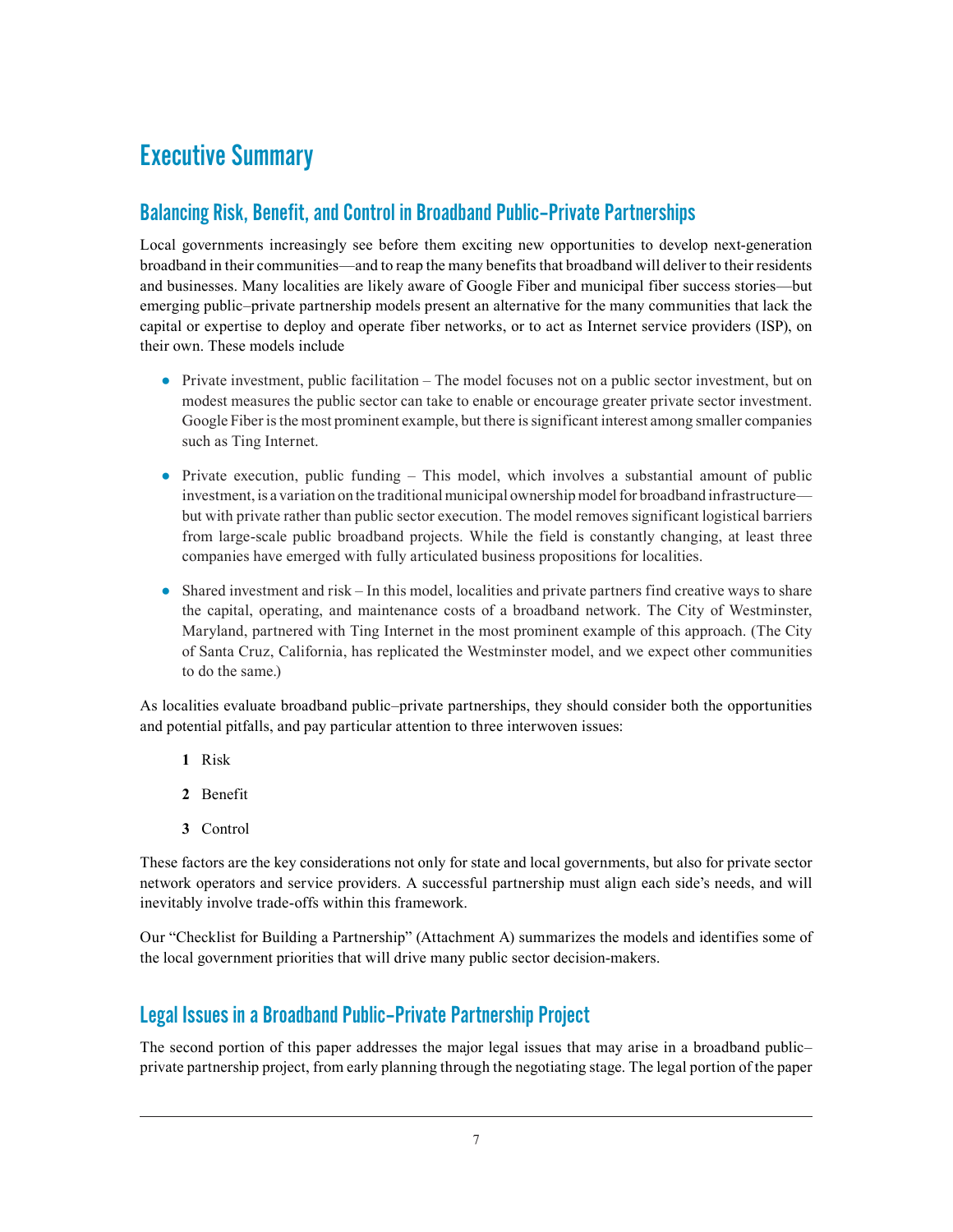is written with a public sector audience in mind, but the general legal principles are relevant for any party considering participating in a broadband public–private partnership project.

The legal portion of this paper is divided into three sections, which collectively address the three main stages in the public–private partnership development process: confirmation of authority, pre-negotiation project planning, and negotiation of the agreement.

The first section focuses on the public entity's legal authority to enter into a broadband public–private partnership and on the procedural requirements that the entity may have to meet to act on that authority. More than half of states have laws that specifically address public–private partnerships, and several states have constitutional or statutory provisions that may limit or specify how a public entity can participate in such a project. Local charters, ordinances, franchises, or agreements may also impose important substantive or procedural requirements. Parties considering a public–private partnership must not only read the text of these measures, but they must also analyze the relevant case law. Even after thorough analysis, not every state will have laws—statutory or otherwise—that implicate broadband public–private partnerships, and states have varying rules for dealing with localities that are acting in the absence of clear state law authority. Some states are permissive, while others are restrictive. Careful, early legal research is also important not only because it may avoid costly and protracted litigation, but also because public entities that identify legal barriers might be able to develop alternative ways to achieve their goals.

The second section addresses the key factors that parties typically consider in framing the general structure of the partnership. Public–private partnerships can take many forms, depending on multiple factors, and in this second stage, the parties work through the options and select the one that works best for them. The considerations include various alternative financing mechanisms; how the services in question will be regulated; potential access to grants, low-interest loans, and other incentives of various kinds; access to public rights-of-way and facilities; organizational/governance issues; tax issues; and much more.

The third section provides an overview of the negotiation stage. As discussed in the business portion of this paper, there are several models for broadband public–private partnerships, and the complexity and amount of time needed to complete the negotiation process will depend on the model and the size of the project. In particular, the parties typically consider who is best suited to handle responsibilities like building, operating, and marketing the network. They must also consider what risks are involved in the project and who will bear which risks. For example, there may be dozens of different kinds of contingencies, ranging from squirrels nibbling fiber lines to previously undiscovered environmental factors to natural disasters. As a result, the negotiation stage will likely be the most time-consuming part of the partnership development process.

Finally, there is no single reason for building a network, and most parties anticipate receiving rewards of various kinds. These may not merely include revenues, but also less quantifiable benefits. For example, a municipality might be especially interested in promoting economic development, educational opportunity, enhanced public safety, and open access to broadband. A new provider may be willing to forgo some immediate revenues in order to develop a track record from which it may benefit in future projects. In short, each project is different, and there will be multiple ways in each one to reach "win-win" outcomes for all concerned.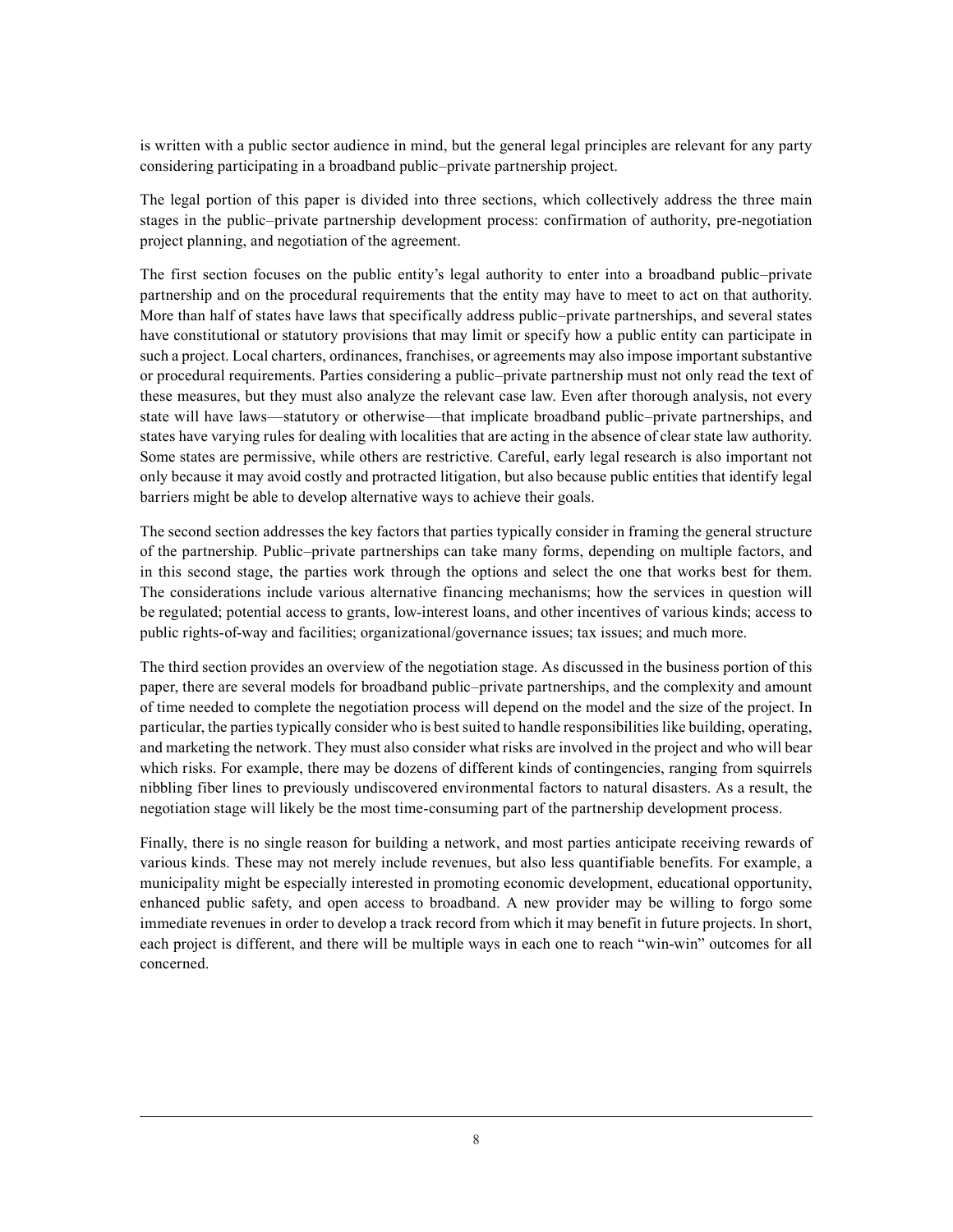# 1. Introduction

Local governments increasingly see before them exciting new opportunities to develop next-generation broadband in their communities—and to reap the many benefits that broadband will deliver to their residents and businesses. The goal of most of these communities is to get fiber to every home and business. Once the fiber is available, the sky is the limit in terms of offering gigabit-and-beyond speeds today and well into the future. Fiber also offers symmetrical speeds—a key differentiator for next-generation service providers compared to incumbent telephone and cable companies whose upload speeds typically lag far behind download speeds.

Many localities are likely aware of Google Fiber and municipal fiber success stories such as Chattanooga, Tennessee; Wilson, North Carolina; and Lafayette, Louisiana. In addition, emerging public–private partnership models are being developed and implemented by communities that lack the capital or expertise to deploy and operate fiber networks, or to act as Internet service providers (ISP), on their own. These models include:

- **●** Localities encourage new private investment through economic development incentives and other measures to reduce costs for private sector infrastructure deployment;
- **●** Localities negotiate formal public–private partnerships that resemble transit and toll-road construction projects, with public funding and private execution; and
- **●** Localities create hybrid models where a locality and private partner find a creative way to share the capital, operating, and maintenance costs of a broadband network.

This primer is organized in two sections. In the first part, we provide a strategic overview of broadband public–private partnerships, examples of three models, and a framework for public sector entities to consider as they evaluate potential models, assess potential partners, and set goals for a partnership. In the second section, we address the key legal issues that arise in each of the three major stages of the development of a public–private partnership deal: confirmation of authority, pre-negotiation project planning, and negotiation of the agreement.<sup>1</sup>

# 2. Understanding Business Strategy for Partnerships

As localities evaluate broadband public–private partnership models, they should consider both the opportunities and the potential pitfalls, and should pay particular attention to three interwoven issues:

- **1** Risk
- **2** Benefit
- **3** Control

These factors are the key considerations not only for state and local governments and other public sector decision-makers, but also for private sector network operators and service providers. A successful partnership must align each side's needs, and will inevitably involve some trade-offs within this framework.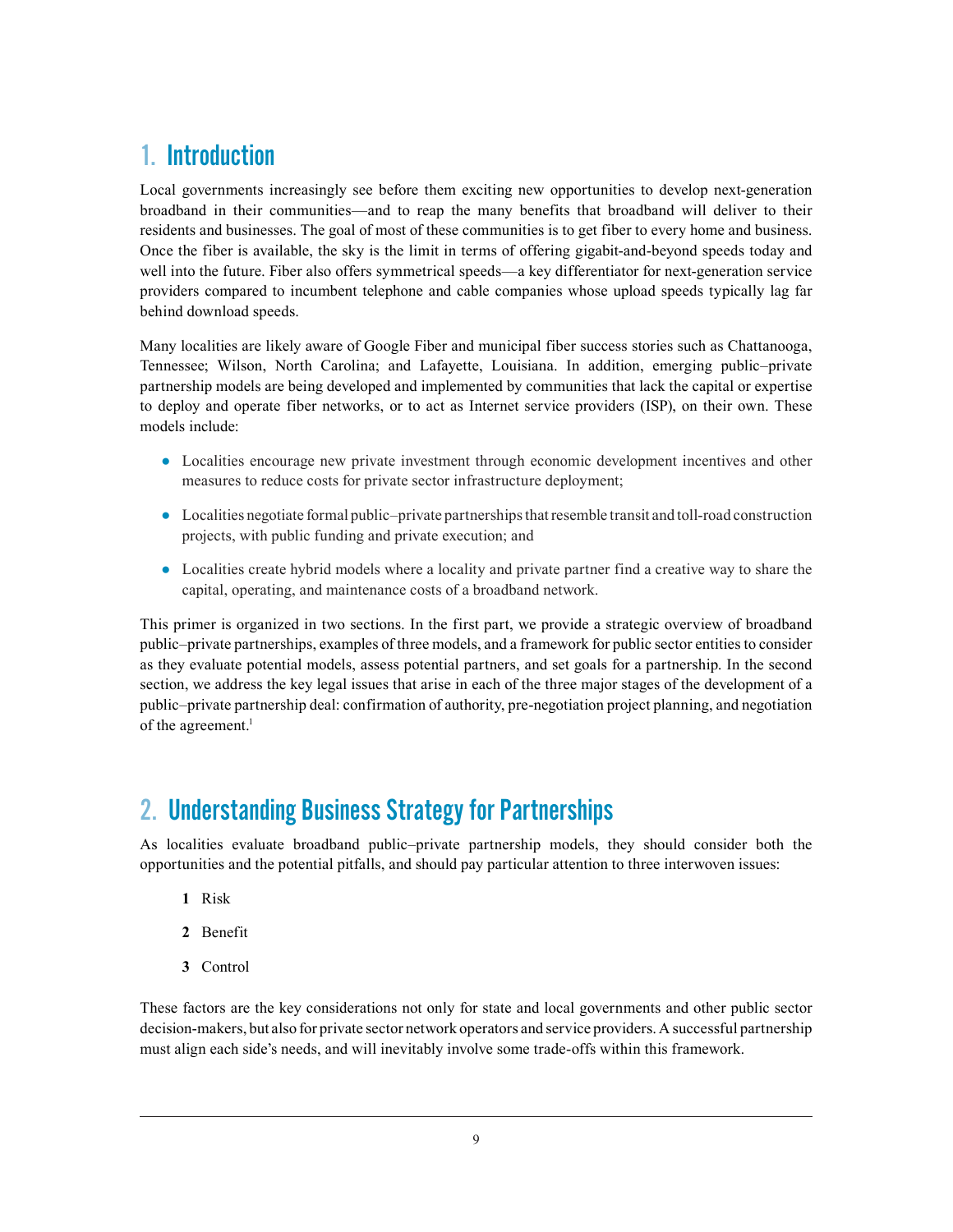It is important to note that we have only a handful of data points on different models for broadband public– private partnerships. Google Fiber has, through its deployments, alerted other companies to the business opportunity in building and operating local broadband networks—and the number of potential investors and partners is increasing. As a result, there is a widening range of opportunities for the public sector. There is no clear-cut strategy, and any community that is breaking new ground is taking on some risk—but the potential benefits are considerable and the opportunity for public sector innovation and creativity has never been greater.

# 2.1 Broadband Public–Private Partnership Framework

Public–private partnerships exist on a continuum of risk, benefit, and control. Figure 1 illustrates these trade-offs from a public sector perspective.



**Figure 1: Trade-offs Among Risk, Benefit, and Control in Public–Private Partnership Models**

On one end of the risk spectrum, there is private investment with public facilitation—the lowest-risk model for the public sector. In this model, there is no public control and the private sector makes decisions about where and when to build. Google Fiber and other competitive providers are coming in to local markets and building networks with public sector facilitation and perhaps some modest public sector cost support in the form of dedicated public staff (to support the deployment process) or economic development credits.

This model entails relatively modest public cost (though it could entail considerable staff time and effort) and less public risk than other models, but it also gives the private sector partner complete control over the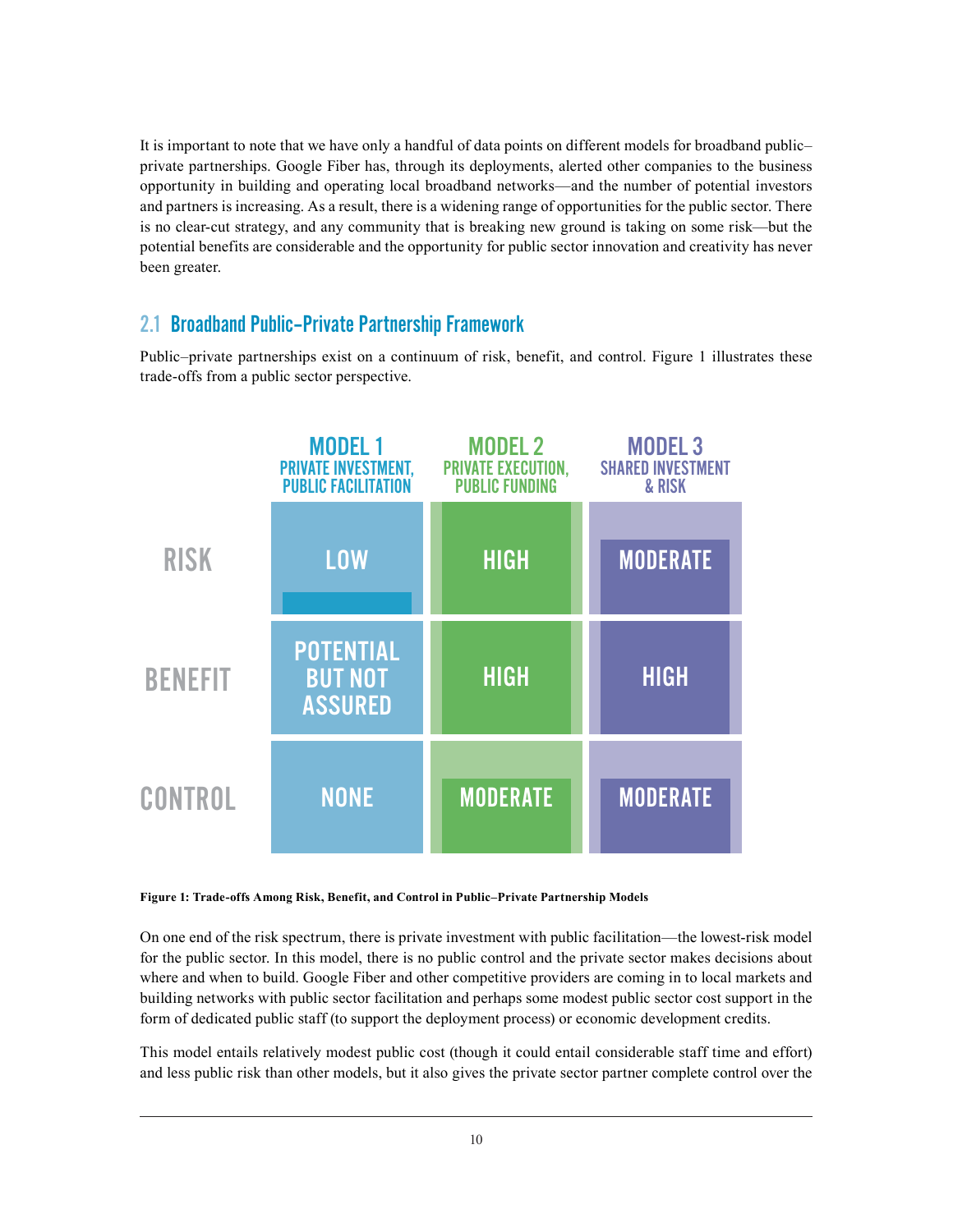deployment of the infrastructure—and the public sector may receive more modest benefits as a result. But, assuming there is a partner out there, this is a great model for a risk-averse public sector entity.

On the far side of public risk, there is the traditional model of public funding with turnkey private execution—beginning with financing and going all the way through to operations, service provision, and customer service. There is considerable public risk here; the public sector is not bonding, but it is funding the private partner. And even if there is a mechanism for long-term revenues within the project to potentially offset public cost, the risk frequently will be on the public sector side if those revenues do not materialize.

The more the private partner is willing to assume some of that risk, the more attractive this model becomes for the public sector. But that assumption of risk will frequently make the private partner's financing more costly—which, in turn, will increase the public sector payments or end user fees.

With the exception of communities fortunate enough to attract investment from a private sector partner that will pay the capital cost of fiber deployment, most public–private partnerships will require some amount of public investment. But as public funding increases, so does the potential leverage the public has to exert control over the project itself, including the ability to focus on specific outcomes. This might lead to greater benefits for the community (see Figure 2).



**Figure 2: Balance of Risk/Control and Benefit in Public–Private Partnership Models**

The middle ground between the public funding and private funding partnership frameworks is the sharedrisk model in which a public sector entity develops some kind of creative partnership with a private sector entity. This model may be most attractive to a public sector entity that is either not able to attract a fully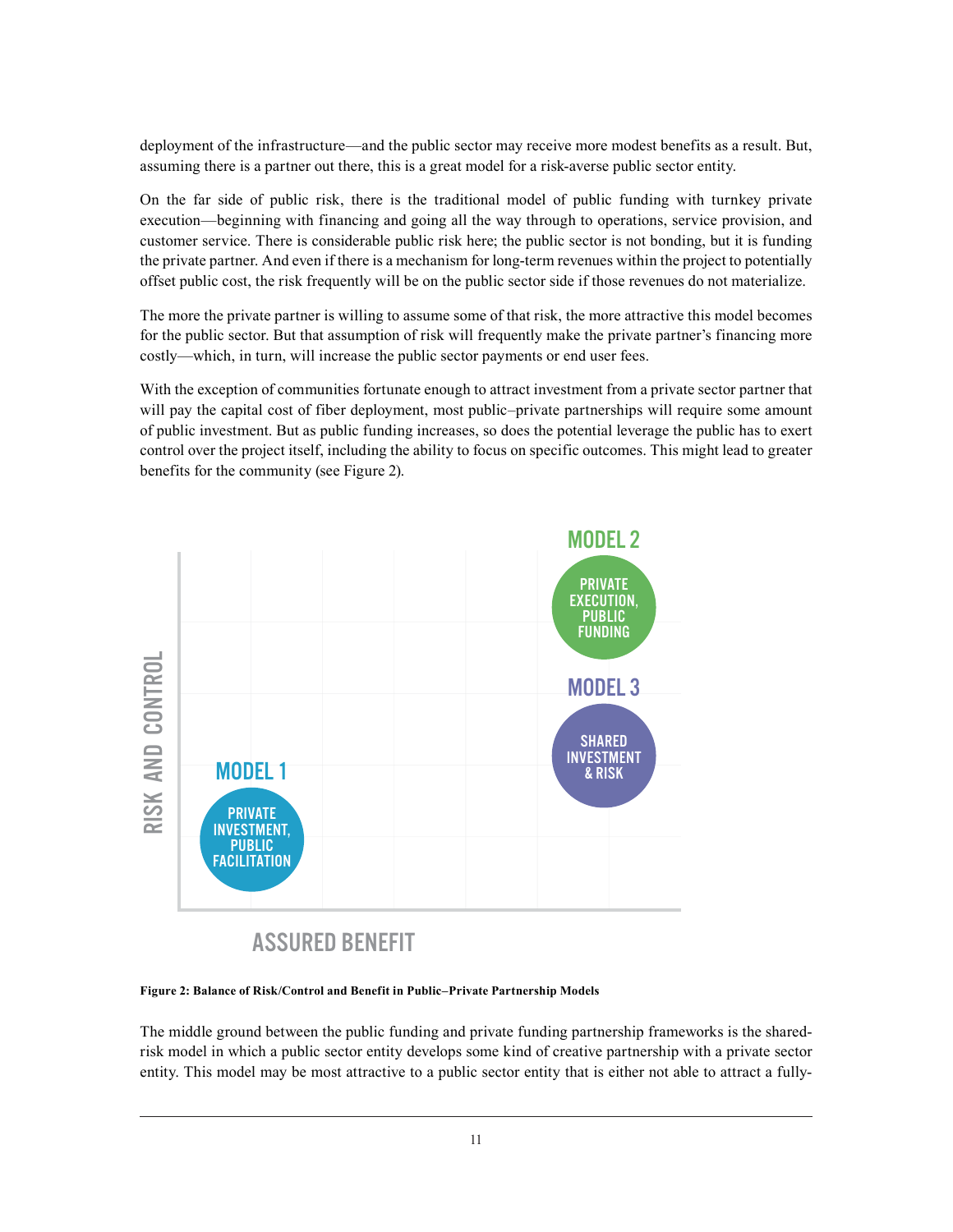private investment, or feels strongly that it wants to invest in the infrastructure as a means of securing some level of access and control.

This model depends on a negotiated agreement between the partners, so the outcome is highly dependent on each partner's priorities and the ability of the partners to develop and agree to win-win outcomes. The partners share costs, risks, and control—and the community is able to achieve its policy goals and desired benefits without bearing 100 percent of the risk as it does in the traditional public funding model.

In the sections below, we explore the three models and the trade-offs each entails within this framework.

# <span id="page-11-0"></span>2.2 Model 1: Private Investment, Public Facilitation

In this approach to public–private partnership, the public sector's cost is significantly reduced. The model focuses not on a public sector investment, but on modest measures the public sector can take to enable or encourage greater private sector investment. The most prominent example of this model is Google Fiber's deployments, including its networks in Austin, Kansas City, Nashville, and elsewhere. Ting Internet<sup>2</sup> is taking a similar approach in smaller markets, including Holly Springs, North Carolina.

This model is seen as the ideal for many communities that wish to minimize public cost. At least in Google Fiber's deployments, the private sector partner's requirements have largely focused on making local government processes more efficient. In return for these relatively low-cost public sector commitments, the communities that are partnering with Google Fiber or Ting Internet benefit from the company's deployment of fiber-to-the-home (FTTH) infrastructure (and, in many cases, competitive upgrades by the incumbent cable and telephone companies).

This model relies on the private companies to make the investment, while partner communities take certain steps to enable them to build in an expeditious, efficient, low-cost manner. Though Google Fiber is the most prominent example, there is also significant interest among smaller companies—which have fewer resources than Google but can deliver next-generation broadband to businesses and institutions on a targeted basis.

While this model reduces the public sector's cost and risk compared to other models, there is a potential public relations risk. Public expectations can get very high with the announcement of new fiber deployment. If a local government is strongly identified as a partner, it may be held accountable by the community if something goes wrong with the private sector partner's business plan or deployment.

## 2.2.1 Strategies for Encouraging Private Investment

There are a number of strategies localities can take to encourage new private investment and reduce some of the costs and time for private sector entities to deploy advanced broadband services. These can, for example, take the form of specific economic development incentives such as tax benefits to encourage providers to build new infrastructure. MetroNet, a small Midwest ISP, developed a partnership with the City of Crawfordsville, Indiana, to purchase the municipal utility's fiber network.<sup>3</sup> The city is assisting MetroNet with financing the purchase and expanding the footprint of the fiber network.

Communities typically offer these incentives to new entrants that are willing to invest in next-generation infrastructure, but may also offer these incentives to incumbents if the incumbents are willing to invest in the same kind of infrastructure.

Another key strategy is for the community to develop and strengthen the local infrastructure assets that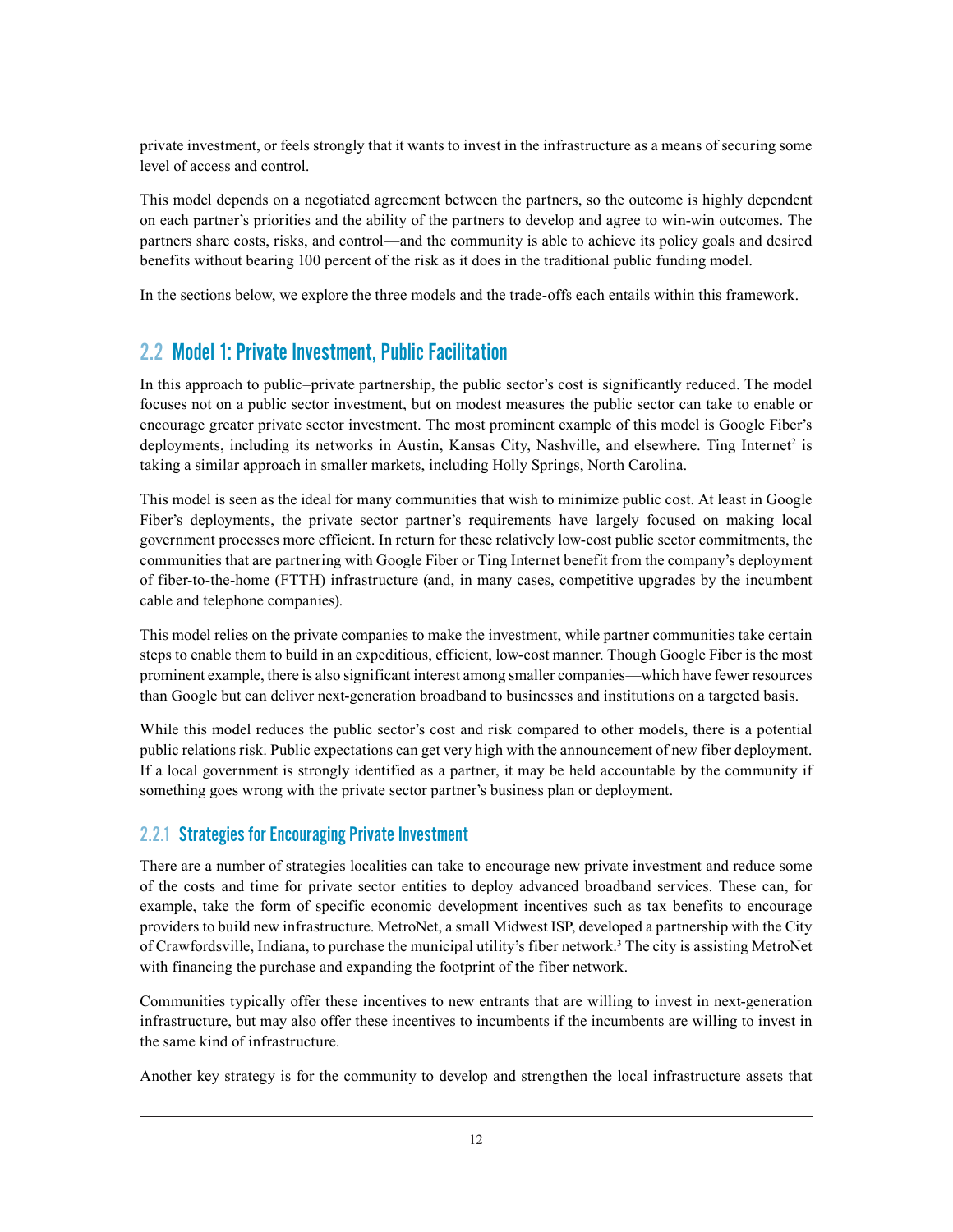enable the deployment of broadband.<sup>4</sup> These include public assets such as fiber, conduit, and real estate. For example, new network deployments can benefit enormously from access to existing government fiber strands, underground communications conduit in which fiber is placed, or real estate where equipment or exterior huts can be located.

Communities can further facilitate the underground construction of conduit and fiber by implementing a "digonce" policy.

Communities can further facilitate the underground construction of conduit and fiber by implementing a "dig-once" policy for all road and related transportation projects, and facilitating in-building access through construction specifications for new buildings.<sup>5</sup>

Building and expanding community infrastructure over time is a low-cost, low-risk strategy that will have real impact and expand options down the road. For example, the City of Mesa, Arizona, began a dig-once initiative in the early 2000s; the city intended to install its own rings of conduit during private sector construction projects, then sell access back to the private sector. Any time the city opened up a street, such as to install water or sewer utilities, it put in conduit.<sup>6</sup> In some instances, the city also added fiber to empty conduit for city purposes or to potentially lease to

private providers. In total, the city installed as much as 200 miles of conduit.7 Mesa targeted four economic development areas in particular, with redundant conduit, fiber, and electric infrastructure.<sup>8</sup> Among those areas was the land around the Phoenix-Mesa Gateway Airport, where Apple announced in early 2015 that it would build a \$2 billion data center.<sup>9</sup>

A third important strategy is to improve access to information—an asset that communities might not have considered.10 Sharing information demonstrates a willingness to engage with the private sector to spur investment. Communities should seek to make data available wherever possible both for public and private uses.

Geographic information systems (GIS) or similar databases that hold information such as street centerlines, home and business locations, demographics, and details on existing utilities, public infrastructure, rightsof-way, and available easements can be extremely helpful for a locality's own broadband planning, potential public–private partnerships, or a network service provider that is evaluating the deployment of new infrastructure in a community.

Access to this information may attract and speed new construction by private partners, while enabling the community to meet its goals for new, better broadband networks—and potentially to realize revenues for use of the assets.

Finally, localities can take steps to enable broadband construction by making government processes around permitting, rights-of-way access, and inspections more efficient and smooth.11 In some communities, for example, permitting processes have been moved online, alleviating the need for wasteful and timeconsuming paper-based processes. These actions can signal to private partners that there is an investment opportunity in the jurisdiction and that the locality will not be a bottleneck or create additional costs.

These steps should take into consideration the needs of the community, balance public interest and public safety, and account for local resources and capacity. For example, localities can choose to be fully transparent about their permitting and rights-of-way processes—including timelines—to enable the communications industry to expeditiously plan and deploy networks.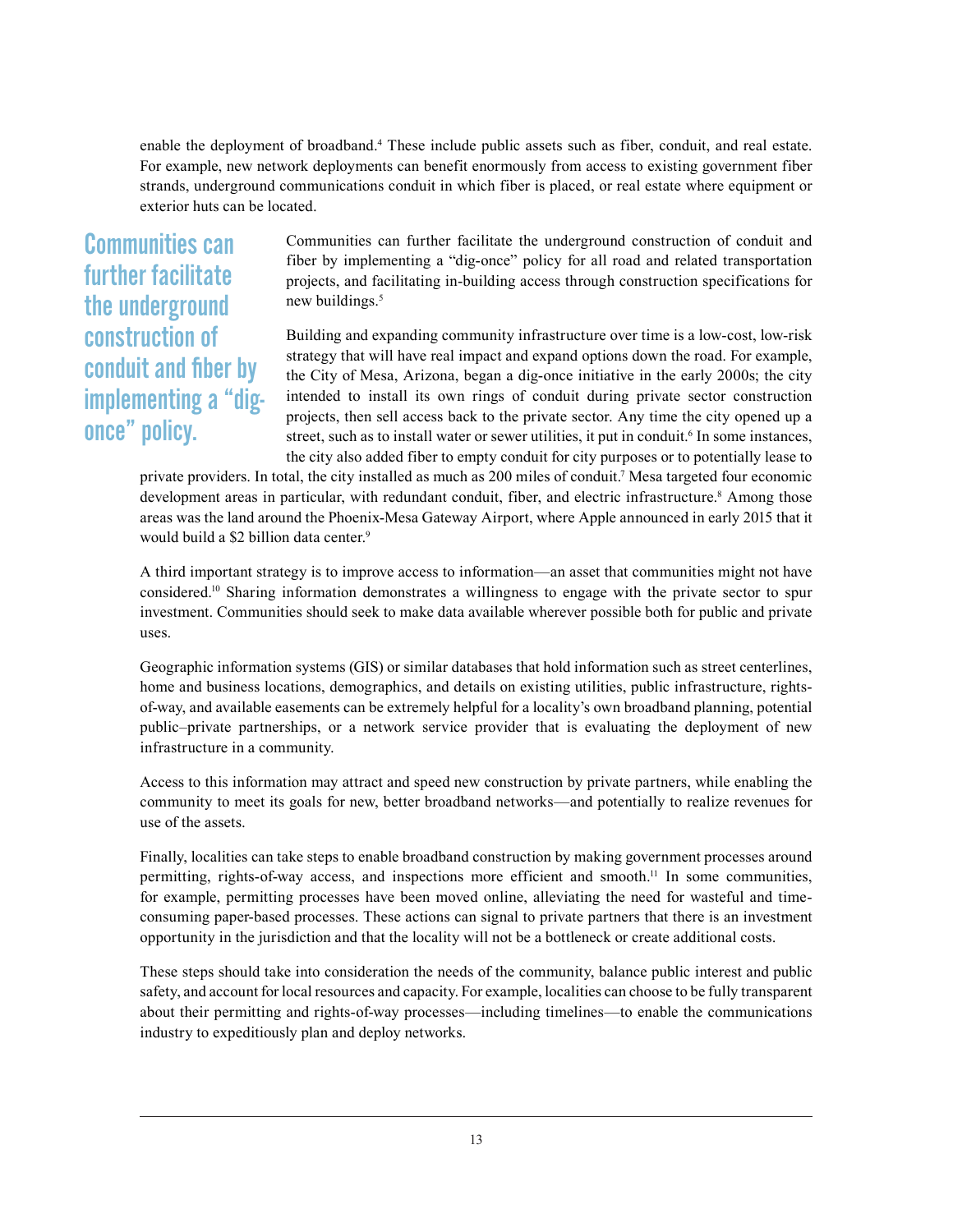## 2.2.2 Potential Benefits and Pitfalls

Communities should be wary of private sector entities seeking benefits without offering concrete investment proposals.

The above strategies can make a difference in the economics of buildout for a private partner. However, they will not dramatically change the underlying economics of broadband network construction and operation. In a best-case scenario, the public sector can reduce the cost of outside plant construction for a broadband network by up to an estimated 8 percent.<sup>12</sup>

Thus these measures can be substantial, but not transformative. Indeed, many incumbent providers overstate the extent to which local government and regulation are hurdles for developing next-generation broadband infrastructure.

Communities should be wary, then, of private sector entities seeking benefits without offering concrete investment proposals. From a business standpoint, for example,

incumbents do not need additional support from the locality to keep maintaining (or even upgrading) their existing broadband networks and services.

# 2.2.3 Case Study: Holly Springs, NC

Over the course of many years, the Town of Holly Springs designed, engineered, and constructed a backbone fiber network to connect municipal buildings. To their great credit, Holly Springs' visionary elected officials chose to build a fiber network with dramatically higher capabilities than the need apparent at the time knowing that a robust fiber backbone might attract interest from private ISPs that recognize the potential to leverage that backbone to more efficiently build their own FTTH infrastructure.

But a robust backbone network was not enough. The town's government also developed policies and strategies to attract private broadband investment. As a result, Ting Internet announced in mid-2015 that it will bring "crazy fast fiber Internet" to the homes and businesses of Holly Springs. Ting plans to expand on Holly Spring's existing fiber pathways and offer symmetrical gigabit Internet access to homes and businesses.

A key factor in Ting's decision to invest in Holly Springs was the fact that the town not only was willing to lease excess fiber in its backbone, but that it also brought best practices to bear in its willingness to work with Ting and facilitate Ting's efforts. Among other things, the town offered efficient government processes, access to information and facilities, and facilitation and support—all of which boosted Ting's confidence about this community as an investment opportunity.

# 2.3 Model 2: Private Execution, Public Funding

This model, which involves a substantial amount of public investment, is a variation on the traditional municipal ownership model for broadband infrastructure—but with private rather than public sector execution. In this model, a selected private partner takes responsibility for some combination of design, construction, financing, operations, and maintenance<sup>13</sup> funded by the public partner over some period of time.

While this public–private partnership structure is new to broadband, it is used in Europe and increasingly in the U.S. for traditional infrastructure projects such as highways, toll roads, and bridges. The model seeks to leverage the strengths of the private sector to deliver turnkey services and solutions over an extended time of 20 to 40 years.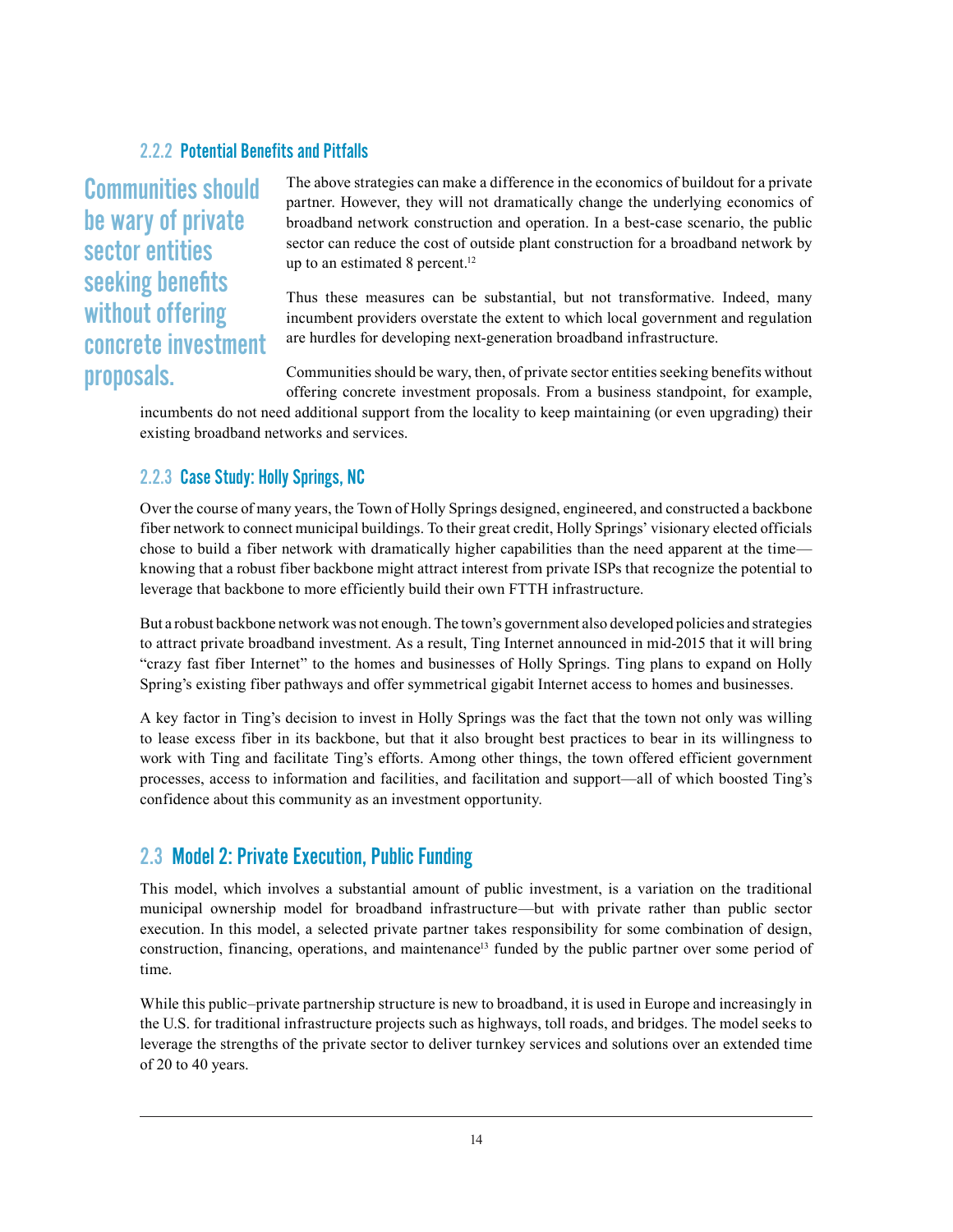Unlike transportation or utility infrastructure, however, broadband does represent a somewhat competitive marketplace. Thus, applying the model to broadband in the U.S. creates political and financial risk for the public

# This model is a promising means to develop a network that can serve the entirety of the community, not just the parts selected by a private investor.

sector because public funding is used to fund an infrastructure that some residents may not want or choose to use. Indeed, if the broadband network is unsuccessful at generating revenue to cover all public sector costs, the public sector often remains on the hook for those payments. At its core, this model thus involves the public sector essentially becoming the guarantor in the event that the partnership does not secure sufficient revenue to cover all costs, including the profit margins required by the private partners.

And for communities that think this is a way to get financing without bonding, that is only partially true. The public sector partner does not have to bond, but the partnership financing will most likely be considered by auditors, state authorities, and the bond markets as counting against the public sector entity's borrowing capacity.

Despite these risks, the model offers considerable benefits to the public sector by removing significant logistical barriers from large-scale public broadband projects and offering a comprehensive solution for the entire community, including extensive turnkey private execution and private capital.

One of the most fascinating aspects of the huge escalation in interest in this space over the past few years (catalyzed significantly by Google Fiber) is the emergence of a group of companies that are working with traditional public–private partnership models to develop strategies for enabling local governments to get FTTH networks built.

While the field is very fast developing and constantly changing, at least three companies have emerged so far with fully articulated business models and business propositions for localities: Macquarie Capital, SiFi Networks, and Symmetrical Networks.

All three companies are proposing interesting and innovative approaches—each with the same core concept, though with considerably different detail: The public sector's willingness to contract in the long term is what will enable and secure construction of the network.

These variations on the private execution, public funding model are as of yet untested; we urge caution for that reason. But we note that this model is a promising means by which to develop a network that can serve the entirety of the community, not just the parts selected by a private investor.

#### 2.3.1 Macquarie Capital

Macquarie Capital and its partner companies, which have pioneered this model in the broadband market in the U.S.,<sup>14</sup> will provide financing, construction, operations, and service delivery over the network. To fund all this activity and investment, the locality will pay Macquarie on an ongoing basis by placing a monthly fee on all local property owners' utility bills. Macquarie intends that multiple ISPs will compete over the network, giving consumers a choice of providers and the benefits of price competition (and creating a revenue stream for ISPs, who will pay Macquarie). Macquarie projects that network revenues will grow substantially over time. As service revenues generated by the ISPs increase, Macquarie commits to sharing some of its revenues with the locality.

For the past couple of years, Macquarie has been engaged in negotiations with the UTOPIA Network, an FTTH network in Utah that is owned by 15 member communities,<sup>15</sup> to deploy this model. UTOPIA members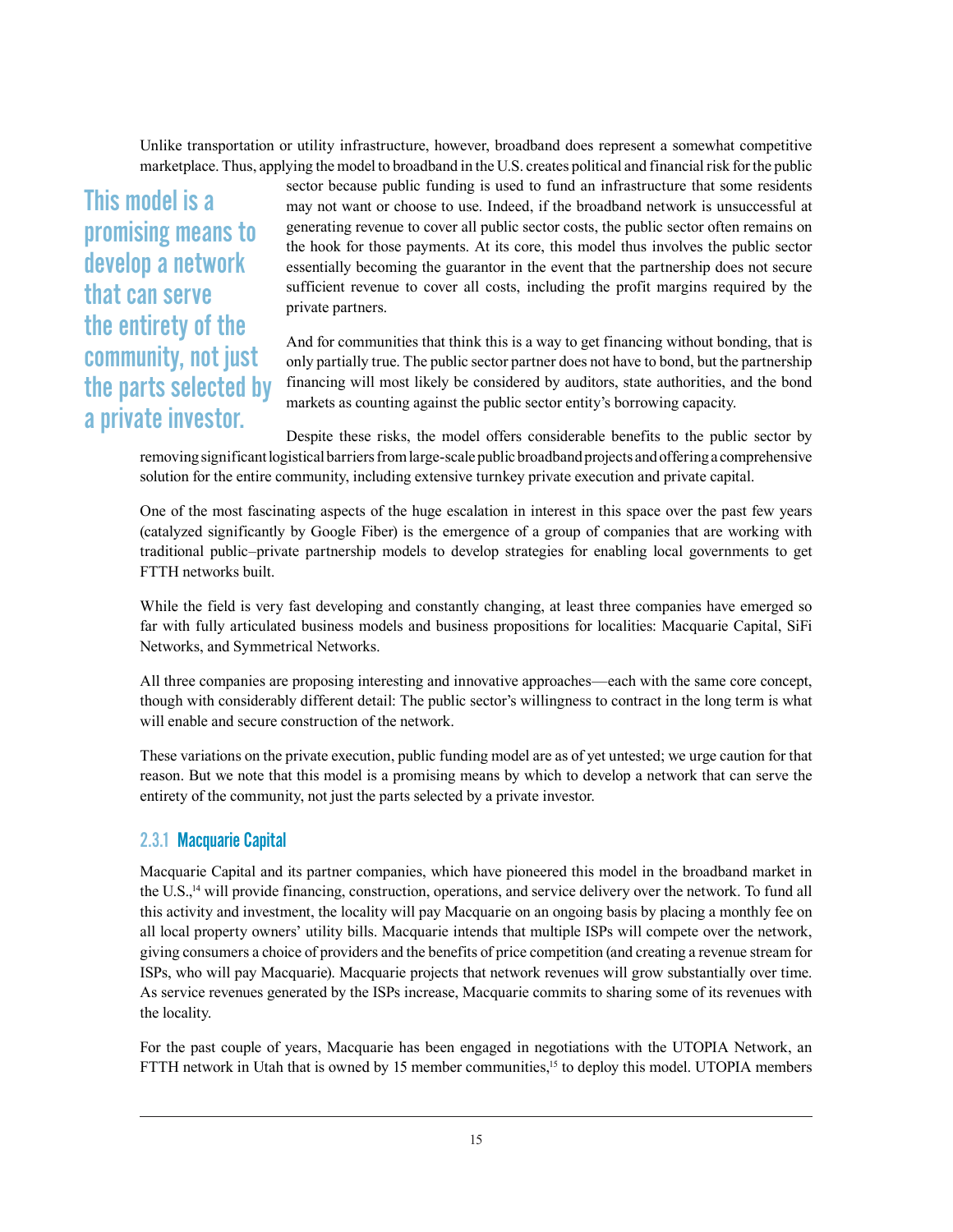have been considering turning over the operation and management of their existing network to Macquarie, which would finish construction of the network and provide Internet service to all residents of the member communities for 30 years in exchange for a monthly utility fee paid by all property owners.<sup>16</sup> The proposal is attractive to some in the communities given the turnkey private financing, deployment, operations, and revenue-sharing solution that Macquarie promises to deliver. However, the requirement of guaranteed public funding in the form of a utility fee paid by all residents is not politically acceptable in some UTOPIA member communities, so a small handful of communities have dropped out of consideration of the proposal.

Macquarie is an experienced and sophisticated entity, and offers an attractively comprehensive solution. We note, however, that its open access business model is not tested and that the utility fee is likely to prove a heavy lift politically in most American communities.

### 2.3.2 SiFi Networks

In the SiFi Networks approach to this model, a local FTTH network is built and operated by SiFi and its partners at public sector expense. SiFi will provide financing and, with its partners, turnkey construction and operations—all of which will be compensated by lease payments from the public sector partner. SiFi will then bring to the community one or more ISP partners, with which the locality will contract to provide open access services over the network.

In SiFi's vision, the ISPs will make minimum payment guarantees to the locality in return for the opportunity to provide services over the network. Those amounts will be negotiated and based on the public sector partner's actual costs. If multiple competing ISPs or even a single ISP is willing to make such commitments on a longterm basis, and if those ISPs are viable entities—with commitments backed by real resources—then the model will reduce the public sector partner's risk in terms of the ongoing payments to SiFi and its partners.

The viability of the model thus hinges on the willingness of ISPs to make such commitments, and the ISPs' confidence that they can realize sufficient revenues and margins to justify the commitments.

As with the Macquarie model, the SiFi model is exciting and promising, but, so far, untested.

#### 2.3.3 Symmetrical Networks

In Symmetrical Networks' version of this model, Symmetrical and its partners will build the network, which will be operated by an ISP chosen by the public sector partner. That operator may be an ISP that is a partner to Symmetrical, it may be the public sector entity itself, or it may be any other qualified network operator.

Symmetrical does not follow the multiple-ISP open-access approach anticipated by SiFi and Macquarie; rather, it intends that open access will happen "over the top" (OTT), when consumers select their own application providers over an unfettered data connection with no data cap.

Symmetrical will build, finance, and provide turnkey construction for an FTTH network, and the public sector partner will make a lease payment to Symmetrical that will cover the company's debt service, operating costs, and margin. The public sector entity will, in turn, be paid by the ISP. In Symmetrical's modeling, the ISP will pay the locality an amount equal to the locality's obligations to Symmetrical.

Symmetrical believes that this model is viable based on a minimum community-wide take rate of 35 percent. To reduce the public sector partner's risk, Symmetrical will not undertake a project unless city-wide, aggregated commitments at this level have been secured in advance.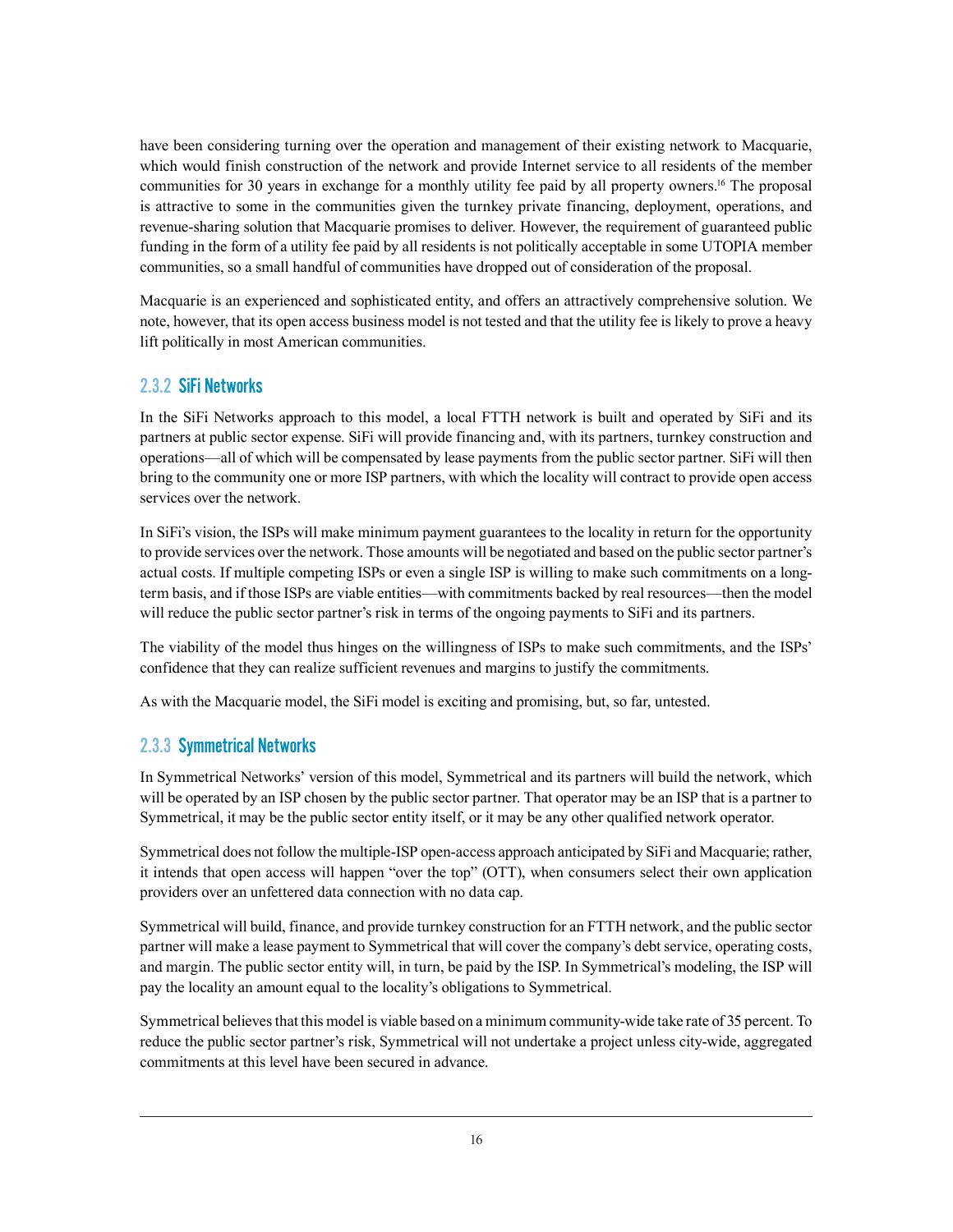As with the SiFi and Macquarie models, the viability of this model hinges on the selected ISP's ability to generate sufficient revenues to cover its required payment to the public sector entity (which equals the locality's required payment to Symmetrical), its costs, and, presumably, an acceptable operating margin. While Symmetrical is confident that this model is viable, it is also quite frank that the public sector entity bears the risk in the event that network revenues fall short of the obligated levels.

# <span id="page-16-1"></span>2.4 Model 3: Shared Investment and Risk

A public–private partnership model based on shared investment and risk plays to the strengths of both the public and private sector partners. Most localities consider FTTH deployment not as a moneymaker, but as a

This model will provide an institutional or public sector network of the future—more extensive than any network that served city or county needs in the past.

powerful tool for education and economic development. Thus in a shared investment model, the risk is shared but the community still receives 100 percent of the benefits it seeks—recognizing that the benefits do not all appear on the project's financial statements. For the private partner, a shared investment means less upfront capital (risk), with an opportunity for future revenues.

Among other enormous benefits to this model, cities can not only provide fiber to the private sector—for compensation and to get gigabit and beyond service to the public—but can also secure extensive fiber throughout their communities for internal uses, including municipal and municipal utility operations, public safety, and emerging Smart City and Internet of Things (IoT) applications.

This model will provide an institutional or public sector network of the future—more extensive than any network that served city or county needs in the past, because the fiber will go everywhere in the community. It will have the potential to serve every conceivable application, from traffic signal control to air quality monitoring, from

robust and secure public safety communications to high-end videoconferencing between universities and schools.

This benefit is ancillary to the core benefit of enabling a competitive gigabit (and beyond) product over fiber to every home and business in the community—but, in the long run, it has the potential to enable transformative public sector use and services. And indeed, local governments' track record of securing considerable savings and enormous operational capabilities over fiber is already demonstrated.17

We note, however, that while this model offers an extraordinary opportunity for innovation, it is in no way a sure thing for communities. We do not have the data points to develop the best practices necessary for success. At the moment, early actors are developing new and exciting partnerships to bring next-generation broadband to their communities. We describe some of those projects in the brief case studies below.

#### <span id="page-16-0"></span>2.4.1 Case Study: Westminster, MD

The City of Westminster, Maryland, is a bedroom community of both Baltimore and Washington, D.C., where 60 percent of the working population leaves in the morning to work elsewhere.<sup>18</sup> The area has no major highways and thus, from an economic development perspective, has limited options for creating new jobs. Incumbents have also traditionally underserved the area with broadband.

The city began an initiative 12 years ago to bring better fiber connectivity to community anchor institutions through a middle-mile fiber network. In 2010, the State of Maryland received a large award from the federal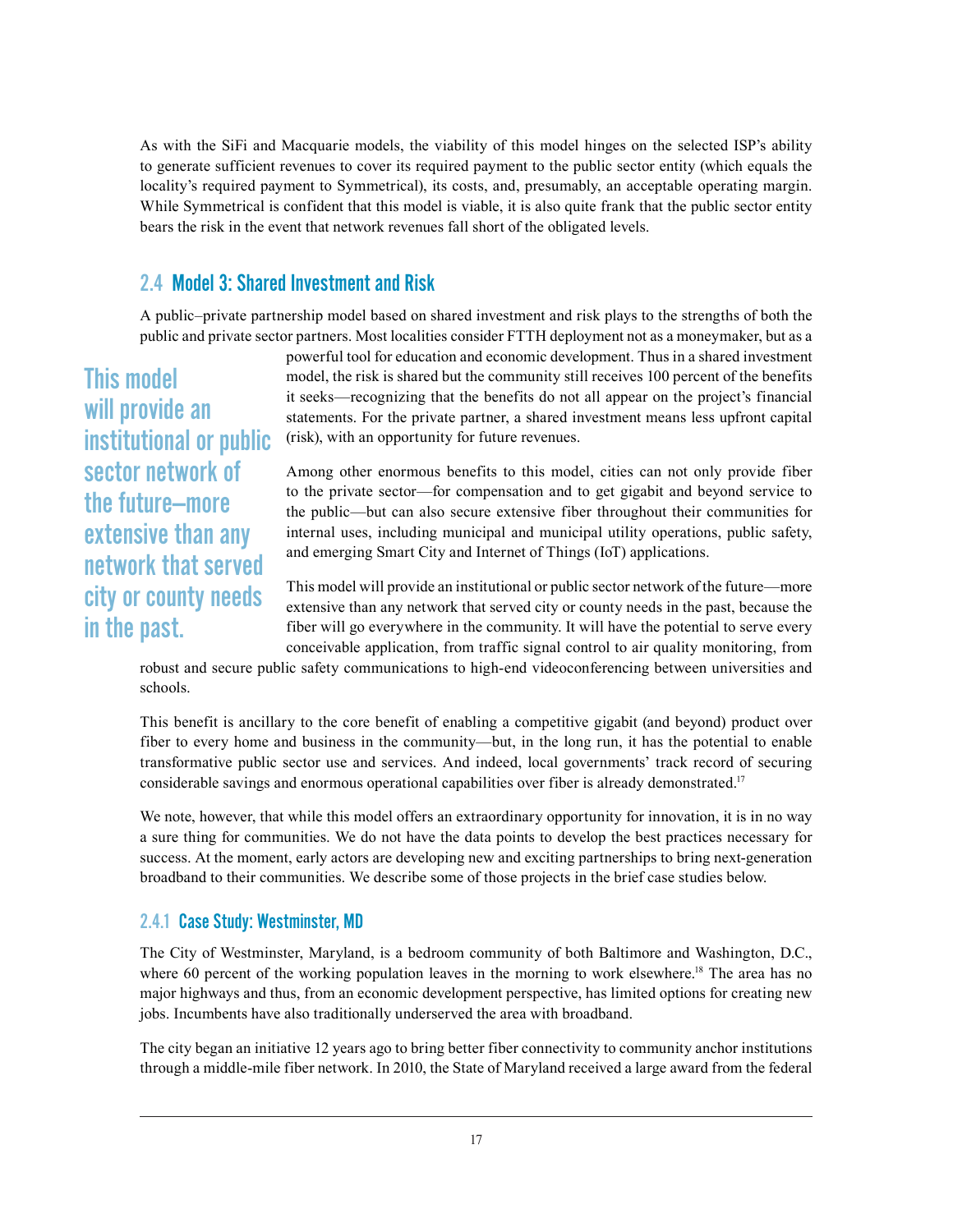government to deploy a regional fiber network called the Inter-County Broadband Network (ICBN) that included infrastructure in Westminster.<sup>19</sup>

Westminster saw an opportunity to expand the last mile of the network to serve residents. At the time, though, it did not have any clear paths to accomplish this goal. City leaders looked around at other communities and quickly realized that they were going to have to do something unique. Unlike FTTH success stories such as Chattanooga, Tennessee, they did not have a municipal electric utility to tackle the challenge. City leaders also did not have the resources, expertise, or political will to develop from scratch a municipal fiber service provider to compete with the incumbents. As a result, they needed to find a hybrid model.

As the community evaluated its options, it became clear that the fiber infrastructure itself was the city's most significant asset. All local governments spend money on durable assets with long lifespans, such as roads, water and sewer lines, and other infrastructure that is used for the public good. The leaders asked, "Why not think of fiber in the same way?" The challenge then was to determine what part of the network implementation and operations the private sector partner would handle and what part could be the city's responsibility.

The hybrid model that made the most sense required the city to build, own, and maintain dark fiber, and to look to partners that would light the fiber, deliver service, and handle the customer relationships with residents and businesses. The model would keep the city out of network operations, where a considerable amount of the risk lies in terms of managing technological and customer service aspects of the network.

The city solicited responses from potential private partners through a request for proposals (RFP). Its goal was to determine which potential partners were both interested in the project and shared the city's vision.

The city eventually selected Ting Internet, an upstart ISP with a strong track record of customer service as a mobile operator. Ting shared Westminster's vision of a true public–private partnership and of maintaining an open access network. Ting has committed that, within two years, it will open its operations up to competitors and make available wholesale services that other ISPs can then resell to consumers.

Under the terms of the partnership, the city is building and financing all of the fiber (including drops to customers' premises) through a bond offering. Ting is leasing fiber with a two-tiered lease payment. One monthly fee is based on the number of premises the fiber passes; the second fee is based on the number of subscribers Ting enrolls.

# We believe this is a highly replicable model

Based on very preliminary information, given that this is a market in development as we write, we believe this is a highly replicable model.

What is so innovative about the Westminster model is how the risk profile is shared between the city and Ting. The city will bond and take on the risk around the

outside plant infrastructure, but the payment mechanism negotiated is such that Ting is truly invested in the network's success.

Because Ting will pay Westminster a small monthly fee for every home and business passed, Ting is financially obligated to the city from day one, even if it has no customers. This structure gives the city confidence that Ting will not be a passive partner, because Ting is highly incented to sell services to cover its costs.

Ting will also pay the city based on how many customers it serves. Initially, this payment will be a flat fee—but in later years, when Ting's revenue hits certain thresholds, Ting will pay the city a small fraction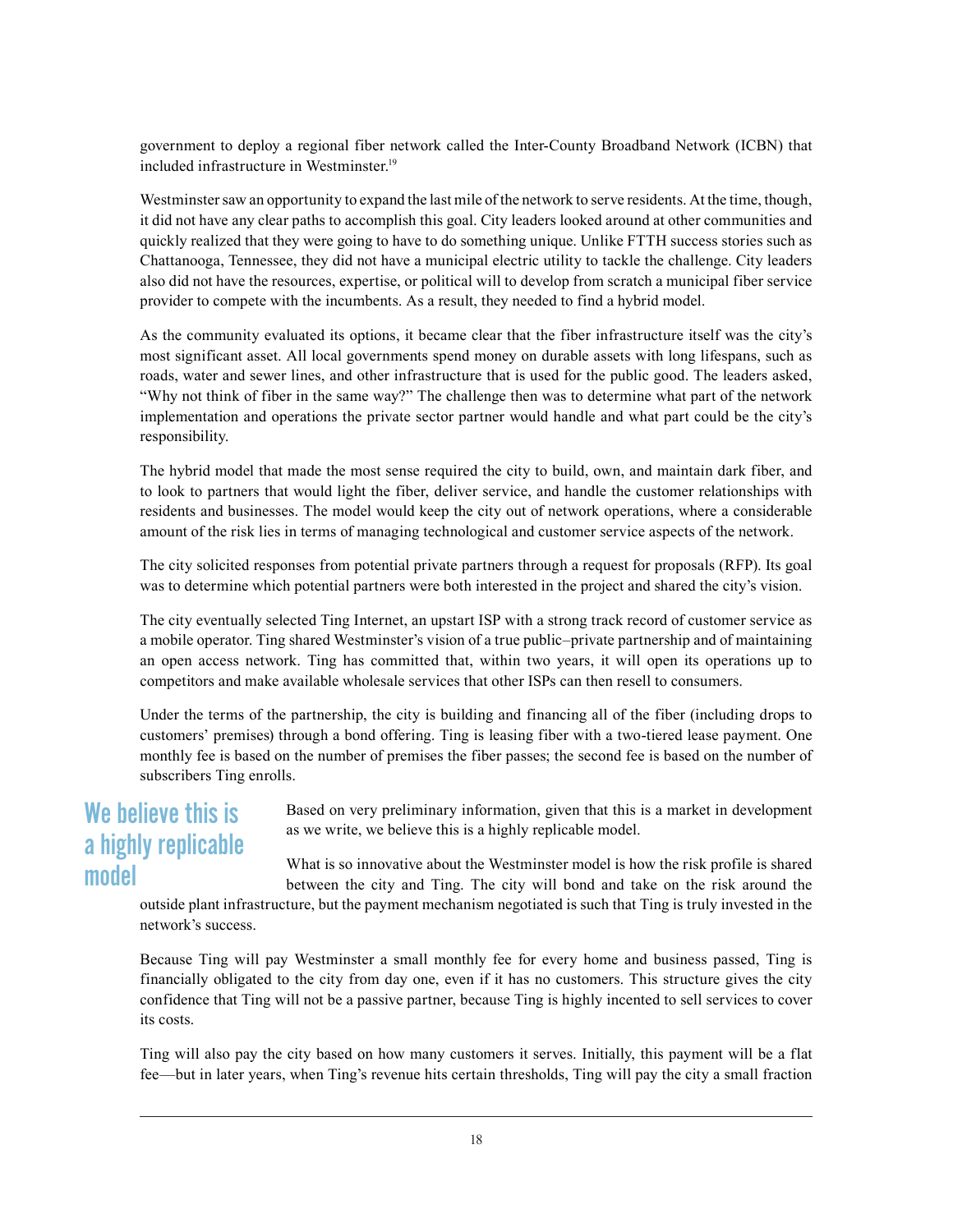of its revenue per user. That mechanism is designed to allow the city to share in some of the upside of the network's success. In other words, the city will receive a bit of entrepreneurial reward based on the entrepreneurial risk the city is taking.

Perhaps most significantly, there is also a mechanism built into the contract that ensures that the two parties are truly sharing risk around the financing of the outside plant infrastructure. In any quarter in which Ting's financial obligations to the city are insufficient to meet the city's debt service, Ting will pay the city 50 percent of the shortfall. In subsequent quarters, if Ting's fees to the city exceed the debt service requirements, Ting will be reimbursed an equivalent amount. This element of the financial relationship made the deal much more attractive to the city because it is a clear demonstration of the fact that its private partner is invested with it.

## 2.4.2 Case Study: Santa Cruz, CA

In what we believe is the first of many similar projects to come nationwide, the City of Santa Cruz has adopted a variation on the Westminster model (see Section [2.4.1](#page-16-0) above). In December 2015, the City Council in Santa Cruz signed an agreement that potentially delivers tremendous value to local residents while sharing risk between the public and private sector.

The Santa Cruz City Council approved an agreement between the city and a local ISP, Cruzio. The city will build, own, and maintain a fiber network; Cruzio, which is a DSL reseller, will migrate many of its DSL customers over to the city's fiber network—and will actively pursue additional new customers to buy broadband services over the fiber. As in the Westminster agreement, Cruzio will pay the city both a per-passing and a per-subscriber fee for its use of the city's fiber.

The benefits of the partnership to the city include not only owning a nextgeneration network, but also supporting and enabling an important local employer and longtime partner in the community.

Cruzio is a small company, which creates a certain amount of partnership risk for the city. But from the city's standpoint, it is a very attractive partner—a locally based, locally owned company that employs Santa Cruz residents. In fact, the name of the company incorporates the city's name.

For Santa Cruz, identifying a local partner was a key factor in its negotiations. Cruzio's localism was so important to the city that in early 2015, the Council directed city staff to negotiate exclusively with Cruzio.

Cruzio has operated in the city since the early days of the Internet when it was a dialup ISP. In the broadband era, it migrated to some wireless service and to reselling phone company DSL. The logical next step is for Cruzio to migrate to fiber—which is what the relationship with the city will enable it to do.

The benefits of the partnership to the city include not only owning a next-generation network—and all the positive externalities that come with such a network—but also supporting and enabling an important local employer and longtime partner in the community.

#### 2.4.3 Case Study: Urbana/Champaign, IL

The University of Illinois and the cities of Urbana and Champaign, Illinois, have worked together over many years to expand their broadband infrastructure and connectivity. Those efforts included the development of the Urbana-Champaign Big Broadband (UC2B) network, which is now owned and operated by a not-for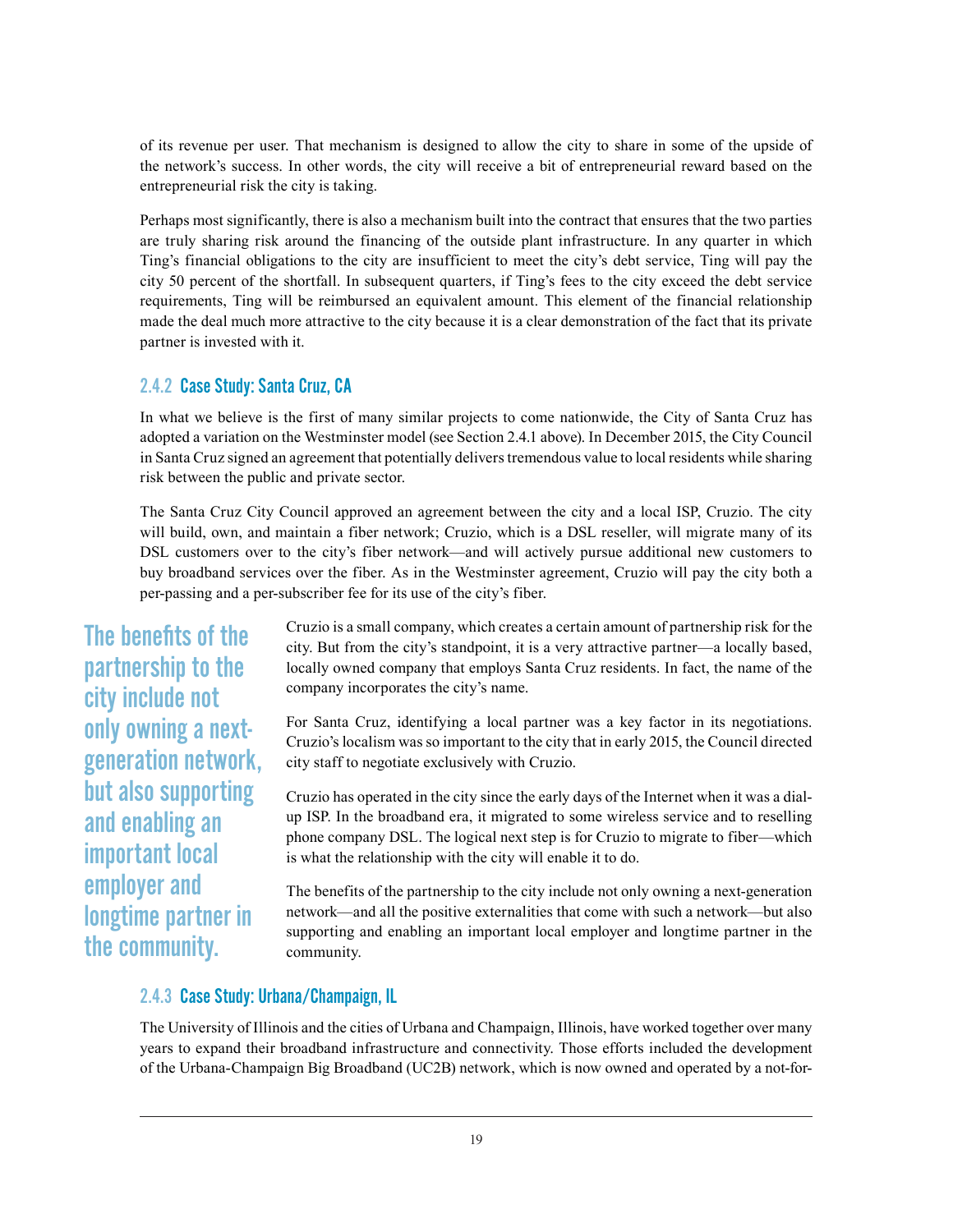profit corporation.20 Through a range of different strategies and using local private capital, state funds, and federal funds, UC2B built fiber rings specifically engineered to enable FTTH deployment in the most cost-effective manner. It also built FTTH in neighborhoods with the lowest broadband adoption rates, on the theory that those would be the last places that the private sector would deploy.

UC2B's existing investment and willingness to share future risk attracted a private partner, iTV-3, an Illinois company with FTTH experience. The two partners entered into an agreement that gives iTV-3 access to UC2B fiber on a lease basis at no cost in return for meeting the community's goals of deploying additional FTTH with the following requirements:<sup>21</sup>

- **1** Gigabit service speeds
- **2** Wholesale access on the network to competing companies
- **3** No cherry picking—all neighborhoods have equal opportunity to get services if presales reach 50 percent of residents

Under this model, Champaign/Urbana receives 100 percent of the economic development, competition, and digital inclusion benefits it seeks in return for taking on approximately 30 percent of the partnership's financial risk. The model also means the community can focus on driving demand and adoption, while relying on an experienced private partner to handle customer service, marketing, and operations.

## 2.4.4 Case Study: Garrett County, MD

The case studies presented above are incredibly promising, but those projects may be more challenging to replicate in rural communities, where the cost of fiber deployment, even in a shared-investment scenario, may still be prohibitive. The shared investment and shared risk strategy, however, is still applicable to rural communities—perhaps using other technologies that secure the benefits of broadband even if they do not result in the kinds of speeds that fiber enables.

The partnership involves cost to the county, but also massive benefit for residents and businesses in the newly served areas. For example, Garrett County, in far western Maryland, is a relatively remote Appalachian community bordered by West Virginia and Pennsylvania. The county has struggled to get broadband in a number of its remote, mountainous areas. Where broadband is available, it is inadequate DSL service that does not meet the Federal Communications Commission's (FCC) new speed benchmark for broadband service, let alone the requirements for home-based businesses or home schooling. The incumbent provider has not made any plans to expand or upgrade service offerings.

Though mobile broadband is available in some parts of the county, data caps mean that it is not viable for economic or educational activities. (Parents who home-school their children can run through their monthly bandwidth allotment in one day of downloading educational videos.) Beyond these challenges for residents, the county

has struggled to attract and retain businesses and teleworkers.

In response, the county has gradually and incrementally built out fiber in some areas, with a focus on connecting specific institutions. And in September 2015, the County Council approved a contract with a private partner to leverage some of that fiber and additional public funding to support the deployment of a fixed-wireless broadband network that will serve up to 3,000 currently unserved homes in the most remote parts of the county. The private partner, Declaration Networks Group (DNG), will also put its own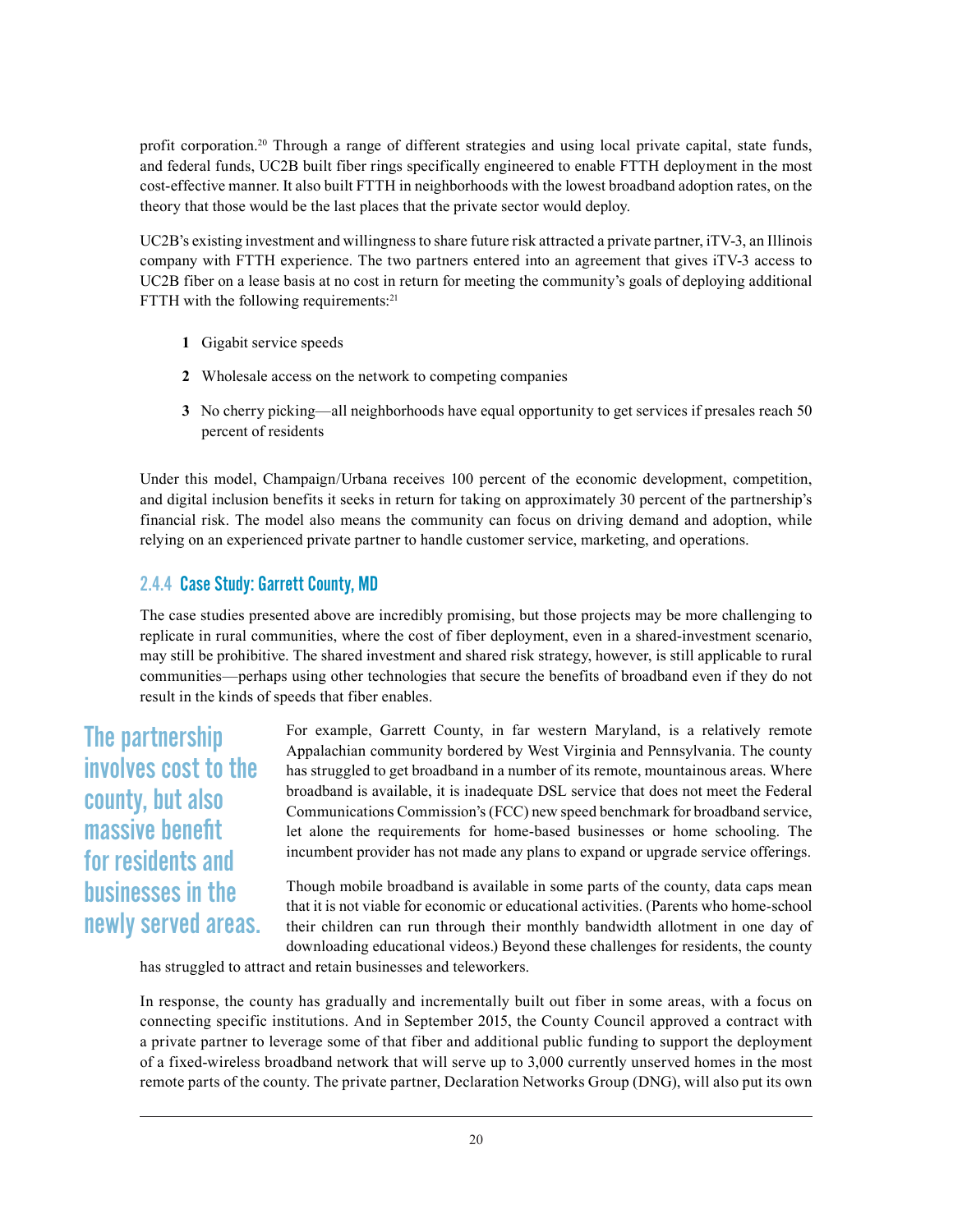capital toward the construction of the network, and will apply its technical and operational capabilities to managing the network.

The partnership involves cost to the county, but also massive benefit for residents and businesses in the newly served areas.

The county's outlay of funds will be \$750,000, which will be matched by a grant from the Appalachian Regional Commission (ARC)—and which will be more than matched by DNG's commitment of both capital and operating funds. That relatively modest county contribution (which was then leveraged for the ARC economic development funding) made the economics of this opportunity very attractive to DNG, and secured a broadband buildout for an area that would otherwise not be attractive for private sector broadband investment.

From an economic development perspective, the county's investment represents enormous value for the dollar. This investment will enable residents in 3,000 homes to buy cost-effective broadband service that they cannot access now, and that will make possible telework, home-based businesses, and home schooling. This investment will also enable the county to close the Homework Gap for many students in the county schools who do not currently have broadband in their homes—an increasingly critical lack of service.

As the network is deployed over the next few years, the county will reduce to nearly zero the number of homes in the county that do not have access to some kind of broadband communications options. These options may be modest—not the robust speeds available in metro markets—but they are significantly better than nothing, and a huge economic development achievement from the county's standpoint.

# 2.5 Additional Strategic Considerations for Public–Private Partnerships

As public sector entities of all sizes and capabilities evaluate potential models for public–private partnerships, it is important to approach each proposal with a healthy dose of common sense. Next-generation fiber deployment, particularly on a large scale to reach all residences and businesses in a community, is a valuable and future-proof investment. But it will not be cheap or easy. If anyone tells you otherwise, or claims that they will deliver enormous benefits at little or no cost or risk, ask for examples of projects where they have

By taking on the risk of fiber construction and finding a partner to light the network and provide service, a locality can increase the potential for a universal fiber buildout to every location.

accomplished what they are promising. If it were easy, we would already have seen enormous private investment in FTTH across the country. Communities should be skeptical of rosy projections.

It is also critical to look for private sector partners that are interested in developing meaningful partnerships to deploy next-generation infrastructure. A significant risk around economic development incentives and other measures to facilitate investment is that private companies will request that localities take on additional costs as a condition of the private investment. For example, a private partner might ask the local government to hire dedicated inspectors and provide free access to real estate—and provide in return only tacit commitments for new services or technological upgrades. The goal of these partnerships is not simply to shift private sector costs to the public sector. If a company is a true partner, it will be willing to make firm commitments to invest in the community in return for the actions the locality takes to lower the cost of deploying infrastructure.

In addition, partners and partnerships will differ in different parts of the country, and with the size of a community. A primary challenge for localities seeking buildout to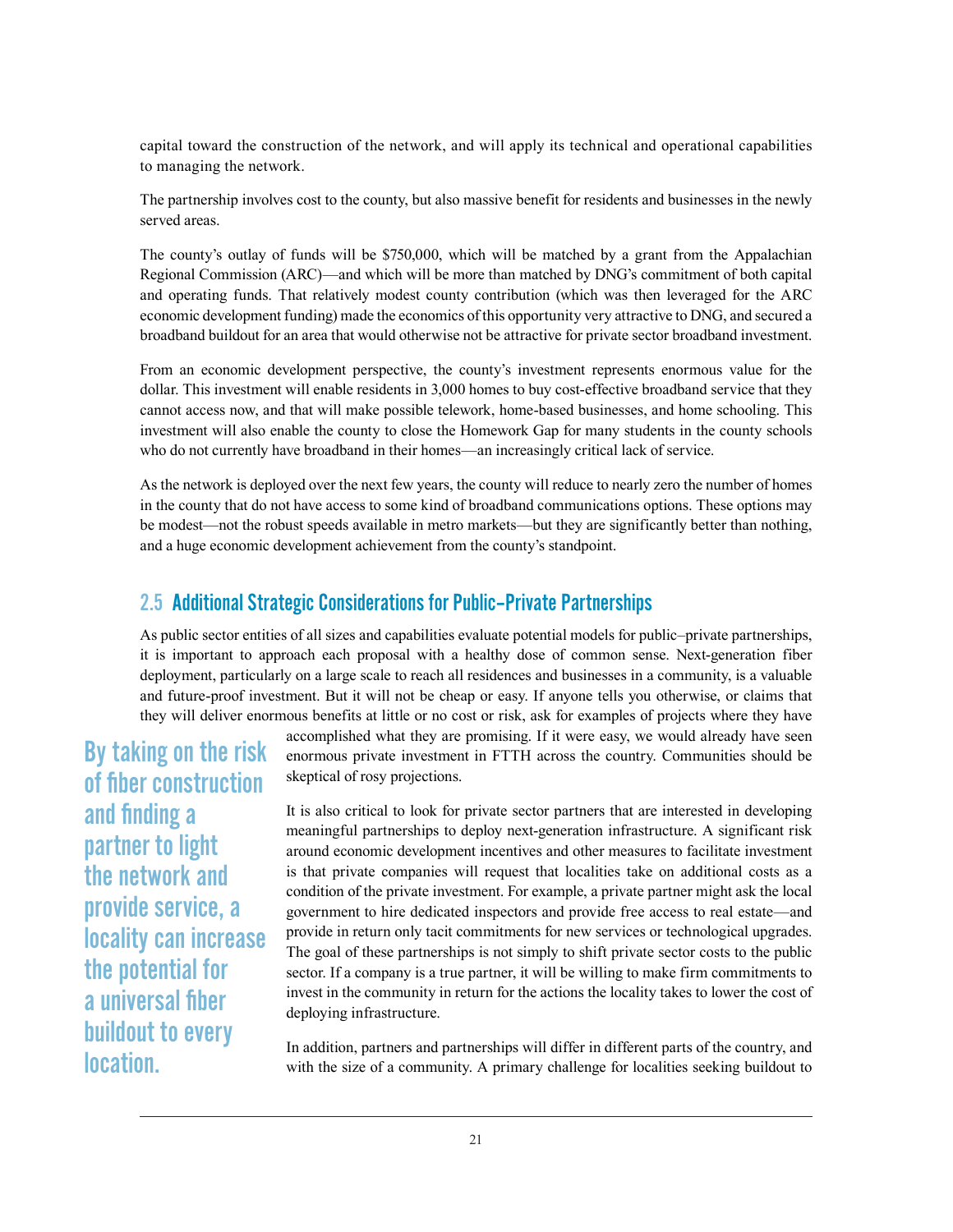every residence and business is that the larger the community, the more difficult it may be for a private partner to deploy its service universally. By taking on the risk of fiber construction and finding a partner to light the network and provide service, a locality can increase the potential for a universal fiber buildout to every location.

Finally, do not underestimate the importance of the political element in tackling these challenges. Political concerns will play a huge role in finding solutions. Community and political leaders must jointly decide to pursue a project of this scope, to solve the problems that may arise along the way, and to bring fiber and its benefits to the community.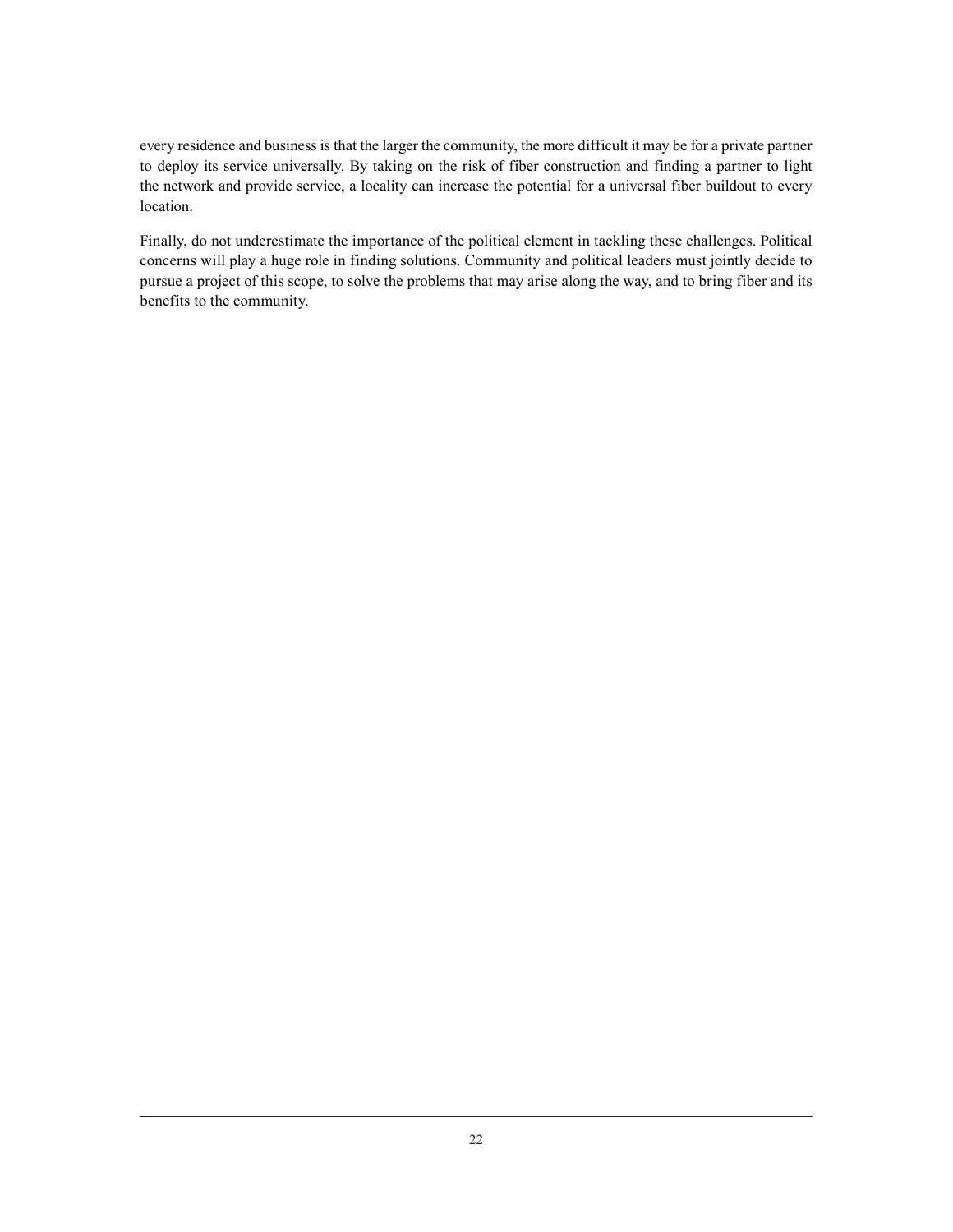# 3. Legal Issues in a Broadband Public–Private Partnership Project

While all community broadband projects require careful attention to legal issues, this is especially true of broadband public–private partnership projects—particularly complex projects requiring extensive commitments by the public and private sectors over many years.<sup>22</sup> In the following sections, we address the key legal issues that arise in each of the three major stages of the development of a public–private partnership deal: confirmation of authority, pre-negotiation project planning, and negotiation of the agreement.

The first two sections are largely geared toward public-sector readers, because the public sector will generally initiate a broadband public–private partnership and address various issues before soliciting private sector involvement. The final section will discuss the allocation of legal risks between the public and private sector parties.

# 3.1 Confirmation of Authority

As an initial step, a local government contemplating a broadband public–private partnership must determine whether it has authority to participate in such a venture and, if so, whether there are any limitations on its authority or procedural steps it must take to perfect its authority (e.g., hearings, referenda, etc.).

It is critically important to sort out authority issues at the outset, because mistakes can be costly—and are often avoidable. Also, incumbent carriers, threatened with loss of business, have often challenged public communications projects for alleged lack of authority or failure to comply with required procedures.23

Federal law encourages local governments to provide communications services of all kinds, but it does not affirmatively empower them to do so. For such authority, local governments must look to state and local law.<sup>24</sup> Moreover, such authority must exist for each activity involved in a broadband public–private partnership, including authority to provide communications services (if such services are being provided by the public body) and contract with the private sector.<sup>25</sup>

Most of the state supreme courts have upheld at least some economic development programs that involve direct assistance to the private sector in the form of cash grants, low-interest loans, and tax breaks.

In the remainder of this section, we discuss how state and local laws can affect a local government's ability to enter into broadband public–private partnership projects.

## 3.1.1 State Constitutions

State constitutions typically establish political subdivisions—counties, local governments, towns, villages, special districts, and so on—and prescribe the powers the subdivisions can exercise. The scope of authority a state constitution grants a local government varies from state to state, both in terms of overall authority conveyed and the specificity used to describe that authority.<sup>26</sup> Some local governments have broad grants of authority under their state constitutions that allow localities to undertake a wide range responsibilities, while other constitutions are more limited. In the latter case, the localities rely on the state legislature to expand the scope of their authority. In addition, the constitutional language alone is not always definitive. Sometimes the language of a state constitution appears to give municipalities broad powers, but the courts interpret the relevant provision narrowly.27 Sometimes the reverse is true. So, it is essential to review the case law surrounding the relevant constitutional provisions.<sup>28</sup>

For example, state constitutions often contain language restricting the financial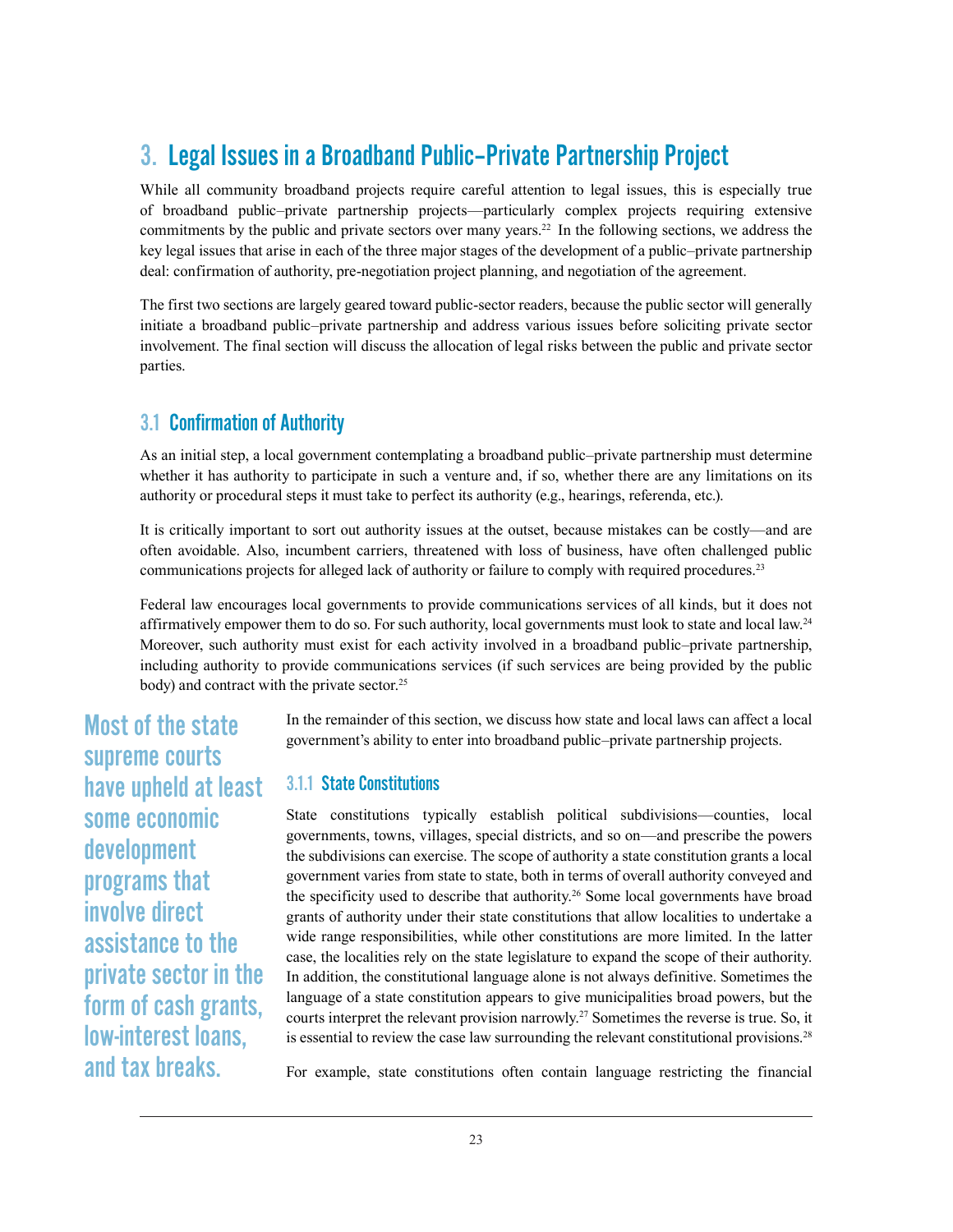interactions between local governments and the private sector. In fact, more than 40 state constitutions have some language that prevents cities, towns, or counties from investing in or lending or pledging their credit to private businesses or corporations.29 Most of these provisions originated in the 19th century, as a response to a spate of railroad failures that jeopardized the financial stability of hundreds of local governments that had invested in them.30 As originally interpreted, these provisions effectively prohibited the public sector from engaging financially with private companies.

Eventually, however, courts across America began to reinterpret these provisions to allow for public lending and partnerships with the private sector when doing so was in the public interest and served a public purpose.<sup>31</sup> Many state legislatures have also codified the "public purpose" exception to the constitutional limitations on public–private partnerships,<sup>32</sup> and the courts of many states have interpreted that term liberally. In fact, most of the state supreme courts have upheld at least some economic development programs that involve direct assistance to the private sector in the form of cash grants, low-interest loans, and tax breaks.<sup>33</sup>

## 3.1.2 State Statutes

State laws may also affect a local government's authority to participate in a broadband public–private partnership. Such laws fall into two main categories: laws that address public–private partnerships directly, and laws that address a local government's authority to provide or facilitate the provision of particular kinds of communications services.

#### **3.1.2.1 State Public–Private Partnership Statutes**

In the past few years, more than 30 states have enacted legislation that expressly addresses public–private partnerships in one way or another. Although not all local governments need this authority to proceed with a public–private partnership project, a broad public–private partnership statute is a useful demonstration of clear legislative authority. On the other hand, public–private partnership-enabling statutes vary greatly in scope and breadth. Many are geared toward certain specific types of public–private partnership projects or prescribe a particular process for procuring, financing, and/or operating the network.

Only Arkansas has public–private partnership-enabling legislation that specifically addresses broadband expansion,<sup>34</sup> but a few other states have broad public–private partnership-enabling statutes.<sup>35</sup> Maryland is among that select group as it recently enacted a public–private partnership-enabling statute that is already being held out as model legislation for a state looking to foster responsible public–private partnerships. Maryland's statute authorizes public–private partnership projects "for any public infrastructure asset" and provides guidelines for engaging in a public–private partnership project."36

Most public–private partnership statutes are substantially more restrictive. Several states have public–private partnership legislation that provides authority only for particular types of infrastructure projects—normally transportation-related projects. $37$  Some states have enacted public–private partnership legislation that only provides authority for specific projects such as a single bridge or toll road.38 A few states only provide authority for a limited number of "pilot" or "demonstration" public–private partnerships.

Public–private partnership-enabling statutes may also dictate the public–private partnership procurement process. For example, a few states require that government agencies not engage in performance-based procurements but instead award contracts to the "lowest responsive price."39 Other statutes allow government entities to prioritize other financial considerations, such as return on equity, rather than price.<sup>40</sup> A few public– private partnership-enabling statutes prohibit a public entity from accepting unsolicited bids.41 Others prescribe specific guidelines for bidding procedures and the criteria with which to review bids.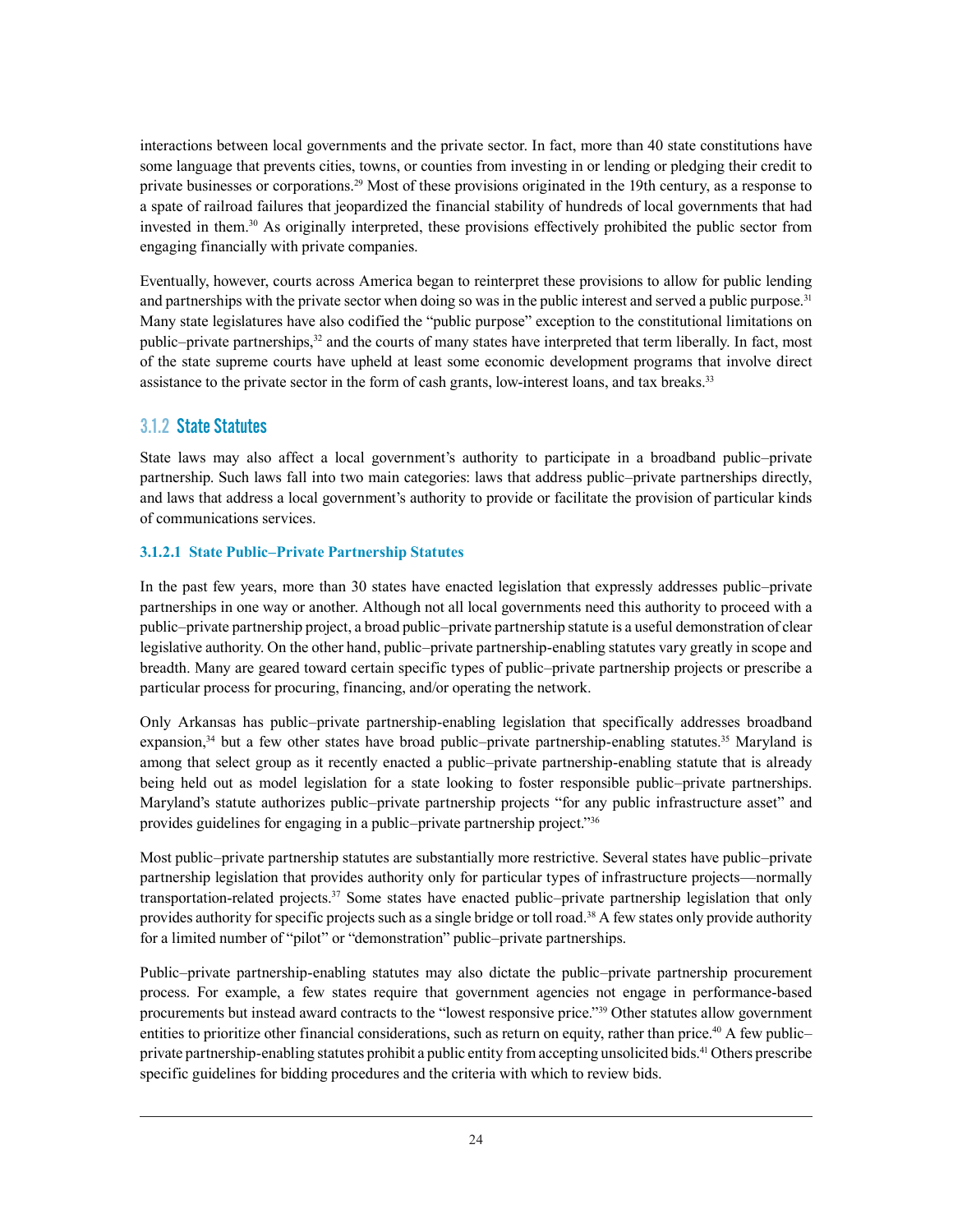#### **3.1.2.2 State Statutes that Expressly Address Local Government Authority to Engage in Communications Service Activities**

Several states have enacted laws that deal explicitly with the authority of local governments to provide or facilitate the provision of communications services. Some of these laws are permissive, others are restrictive. Some are permissive for some services (e.g., dark fiber or wholesale lit fiber) and restrictive for other services (e.g., retail consumer services).

For example, Connecticut expressly authorizes its local governments to provide telecommunications services, cable television services, and broadband services.<sup>42</sup> Similarly, Illinois expressly authorizes cities and counties to "undertake local broadband projects and the provision of services in connection therewith … lease infrastructure that it owns or controls … serve as a retail provider of telecommunications services … [with] appropriate certification from the Illinois Commerce Commission."43

In contrast, at least 20 states have laws that hamper the ability of local governments to provide or partner for the provision of communications services.44 Typically promoted by incumbent communications service providers, these laws vary from state to state. They range from outright bans on a public entity's provision of certain services to measures that are supposedly necessary to protect the private sector from unfair competition. As the FCC has recently found, however, such laws can have the practical effect of making public projects unduly time-consuming, burdensome and prohibitively costly.45

#### 3.1.3 Home Rule v. Dillon's Rule

Even after conducting extensive due diligence, a local government may sometimes still not be certain that it has authority to enter into a broadband public–private partnership under state law. In those cases, the outcome will probably be governed by whether the state applies "Home Rule" or "Dillon's Rule" in interpreting statutory gaps or ambiguities.

Even if a local government has ample state-granted power to participate in a broadband public–private partnership, it may still be constrained by self-imposed limitations.

In general, local governments possessing "Home Rule" authority may undertake any activity not prohibited by the state legislature, and statutory gaps or ambiguities are interpreted in favor of the existence of local government authority. In contrast, local governments subject to "Dillon's Rule" are deemed to have only those powers that the state has expressly provided them or that are necessarily and reasonably implied by other powers that the state has granted.<sup>46</sup> Dillon's Rule also requires that all statutory gaps or ambiguities be interpreted against the existence of the power in question.

Today, approximately 40 states apply some form of Dillon's Rule, while about 30 states have some form of Home Rule.47 Given this overlap, it is obvious that some states apply Dillon's Rule in some circumstances and Home Rule in other circumstances. For example, some states apply Home Rule to local governments with populations exceeding certain specified amounts and apply Dillon's Rule to local governments in smaller communities.<sup>48</sup> Some states apply Home Rule to cities and counties but Dillon's Rule to publicly-owned utilities.<sup>49</sup> In short, it is necessary

to carefully examine the specific form of Home Rule, Dillon's Rule, or both, that a particular state may apply.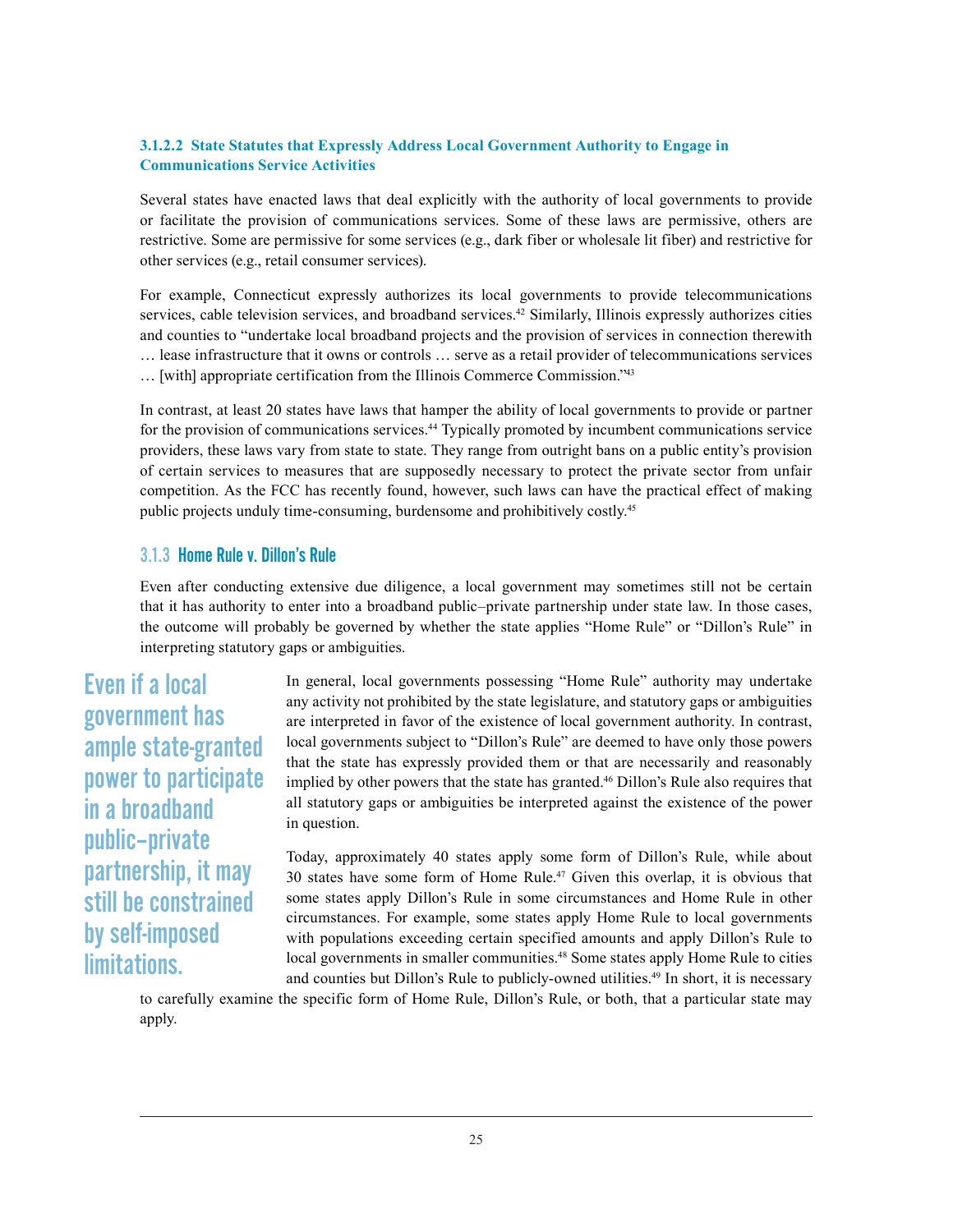## 3.1.4 Local Restrictions

Even if a local government has ample state-granted power to participate in a broadband public–private partnership, it may still be constrained by self-imposed limitations. Such restrictions may appear in the local government's charter or ordinances, or they may appear as non-compete clauses in franchises, municipal pole attachment agreements, contracts, or other local undertakings. The limitations may be direct or indirect (e.g., constraints on financing). A full due diligence review of local authority must therefore also include potential restrictions at the local level. When such limitations are identified early on, there may be time to remove them by local action or state legislation, depending on the applicable process in the state in question.

# 3.2 Pre-Negotiation Project Planning

Once a local government has confirmed its authority and established the zone within which it believes it can operate lawfully, it can turn to exploring the options that it may realistically have within that zone. In this section, we discuss several important legal issues that may affect these options.

## 3.2.1 Financing

Many communities consider public–private partnership projects desirable primarily because of the financial resources that a private partner can bring into the partnership. To attract a private partner, however, a local government may have to contribute substantial financial resources itself. In this section, focusing on the key legal issues involved, we discuss various funding and financing resources that are available to local governments, to private partners, or to both when working together.

#### **3.2.1.1 Financial Resources Available to Local Governments**

Numerous financing options are available to local governments. For example, a local government can finance a project itself, raise capital using various financial instruments, or utilize any number of tools to make itself more attractive to investors. The following section explores some of these concepts, but is not exhaustive in discussing either the possible financing options or potential legal issues.

#### **3.2.1.1.1 Public Sector Project Financing**

If state law permits public subsidies of communications networks, local governments can invest surplus revenues from other sources (e.g., municipal utility revenues) in communications networks. Historically, local governments rarely chose this approach due to insufficient funds or political sensitivities, but several communities have utilized this approach more recently. For example, the City of Westminster, Maryland, discussed in Section 2.3.3, and the Town of Leverett, Massachusetts, are using property tax revenues to invest in their broadband projects. The UTOPIA cities have used sales tax revenues (not to finance their projects directly, but as collateral for their bonds).50 Similarly, Texas and various other states authorize local governments to impose taxes to help fund economic development initiatives.51

Both federal law and the laws of a number of states also encourage communities to use tax incentives to attract private sector investments. For example, federal tax law encourages local governments to use Tax Incremental Financing (TIF) to stimulate private investment in geographic areas that require revitalization. In essence, TIF works by committing the anticipated increases in real estate taxes over 20 to 25 years from the "TIF District"—the revitalized area and a substantially larger area surrounding it—to pay for the costs of the revitalization. TIF is based on the expectation that the increased property taxes will more than offset the tax benefits offered as incentives to investments in those areas.<sup>52</sup>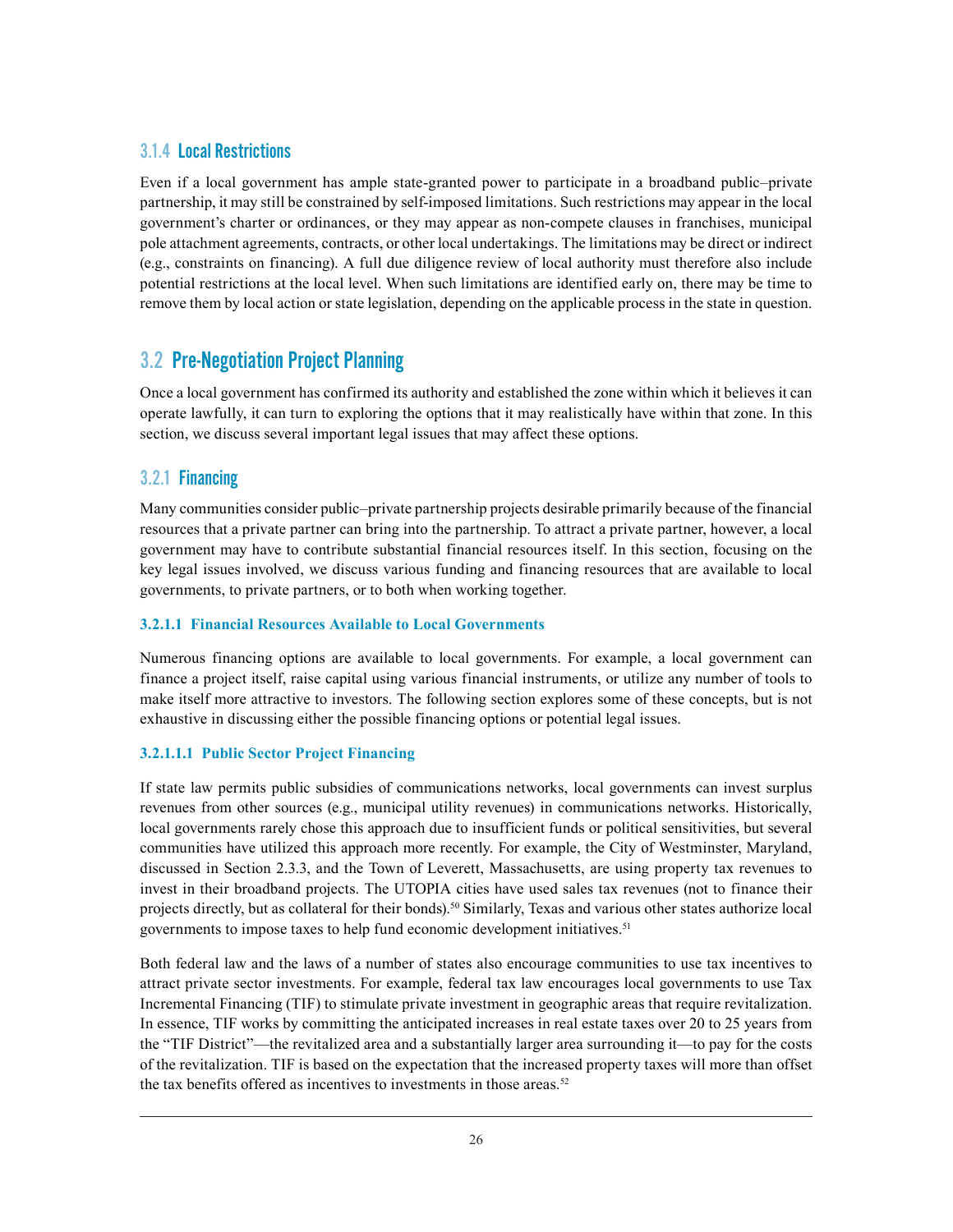The New Markets Tax Credit Program is another important tax-driven financing tool used in initiatives such as the OneCommunity project in Northeastern Ohio. The Program provides tax credits of 39 percent of amounts invested in certified Community Development Entities, which, in turn, invest in industrial, community facility, and commercial development in qualifying Low Income Census tracts.<sup>53</sup> The program also supports direct loans and equity investments for operating businesses. The program was due to expire, but the Consolidated Appropriations Act of 2016 and the Protecting Americans From Tax Hikes Act of 2015 recently extended it through 2019 at \$3.5 billion annually.

A local government that does not have sufficient funds from other sources to pay for a network itself and for legal, political, or other reasons is unwilling to tax the public—can use debt financing to help pay for the project. This is usually done through general obligation bonds or revenue bonds.

A general obligation bond is debt for which repayment is guaranteed by the full faith and credit of the local government.<sup>54</sup> Such bonds are the least risky to investors and therefore bear relatively low interest rates, but they must typically be approved through a public vote. There may also be debt limits on general obligation bonds imposed by state law.55

Revenue bonds are paid for from a specific source of revenue. Pledged revenues may come from the operation of the financed project, grants, mortgages on property, or excise or other specified taxes.<sup>56</sup> Because the risks to investors are greater, interest rates are higher. Taxpayers are not at risk in the event of project failure, so voter approval is generally not required for issuance of a revenue bond, and any debt limits are generally imposed through contract.

Depending on state law, local governments have many tools they can use to finance a project and/or stimulate private investment, including contributing, selling, or leasing real property as part of encouraging a fiber build.

Local governments also sometimes finance communications networks by issuing Certificates of Participation. Such instruments essentially enable investors to purchase a share of the revenues from leasing the facilities developed with project funds.57 In order for the Certificate of Participation interest to be tax exempt, the city must be the lessee.<sup>58</sup> Like revenue bonds, Certificates of Participation are payable only out of project revenues and assets, do not expose taxpayers to risk of project failure, and generally do not require voter approval.

A community may also choose to crowdfund a network by borrowing small amounts from local investors.59 Crowdfunding tends to be a slow and labor-intensive process—the monetary values of individual promissory notes are often small, and it can be difficult to reach out to potential participants.<sup>60</sup> But crowdfunding may have some advantages. First, the promissory notes are not subject to many securities regulations because they are unsecured and privately placed.<sup>61</sup> Second, the community may be able to obtain favorable terms for paying back the notes.<sup>62</sup>

Depending on state law, local governments have many other tools that they can use to finance a project and/or stimulate private investment, including contributing, selling, or leasing real property as part of encouraging a fiber build.<sup>63</sup> Local governments may also be able to stimulate investment through more complicated means, for example by creating revolving loan funds that lend money to qualifying

businesses at lower interest rates, longer terms, and under more flexible conditions (such as allowing less restrictive equity requirements, deferred principal payments, and subordinate collateral positions to other lenders).<sup>64</sup>

In some states, local governments may be able to form councils of governments to undertake economic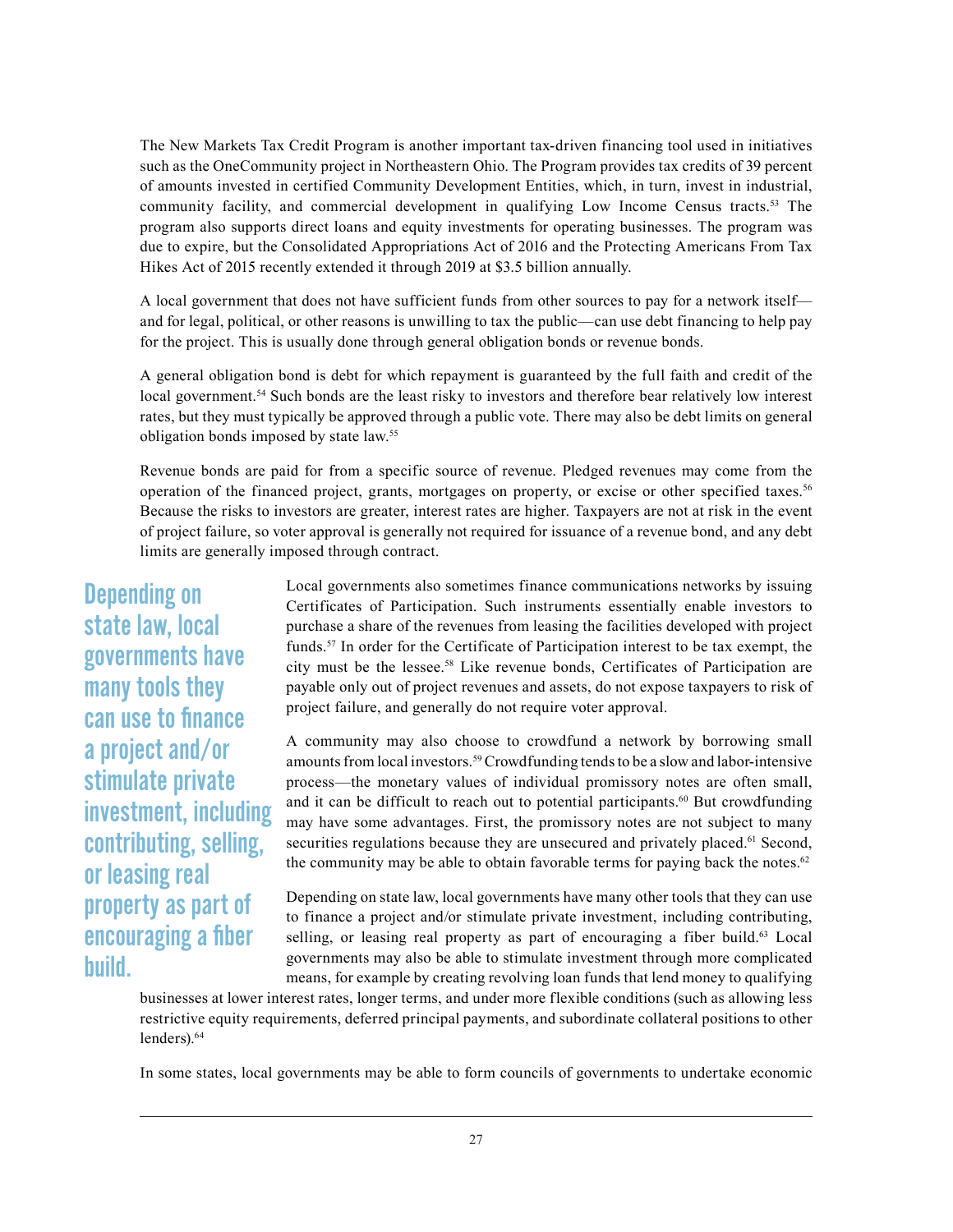development initiatives on their collective behalf. One common joint economic development initiative involves gaining designation of the region as an "economic development district" under federal law. Such councils enable participants to pool their resources to plan and develop programs aimed at economic improvement. Councils of governments may also form Small Business Administration Section 53 Certified Development Corporations. These corporations are authorized to make long-term financing available through the Small Business Administration's 504 loan program.<sup>65</sup>

Finally, there are state and federal funds that support and encourage broadband deployment. Fourteen states have launched grant programs supporting broadband buildouts.<sup>66</sup> There are also several significant sources of federal funds available to support broadband services and facilities. For example, the FCC distributes funds to rural broadband service providers through its Connect America Fund (CAF),<sup>67</sup> to providers of broadband services for health care networks through the Healthcare Connect Fund,<sup>68</sup> and to providers of broadband services or facilities to schools and libraries through the E-Rate program.<sup>69</sup> These programs have annual spending caps ranging from several hundred thousand dollars to several billion dollars.

#### **3.2.1.1.2 Private Sector Project Financing**

As a general rule, the more a local government contributes to the financing of a project, the greater its influence will be in the management of the project. To some communities, however, public financing options are not attractive, either because they require more public involvement than the local government wishes to provide or because they believe that the private sector is better suited to acquiring and managing project financing.

A full discussion of private sector project financing is well beyond the scope of this article. For present purposes, suffice it to say that private partners have a wide range of options to acquire financing for the project directly or indirectly, including through equity, debt, contributions of equipment and facilities, in-kind services, third-party co-builds, and fiber-for-pole attachment deals.

By depending primarily on private sector capital to finance a project, local governments can avoid adding to their direct long-term debt obligations. This does not mean, however, that the users of the system may not bear higher costs, or that the public sector will avoid additional budgetary restrictions. One way or another, the local government will bear a share of the costs of the project. Private financing does, however, shift much of the initial burden of financing, building, and maintenance costs to the private sector.

Federal and state laws recognize local government's police power and regulatory authority to manage the use and placement of facilities within the public rights-of-way.

## 3.2.2 Access to the Public Rights-of-Way

Every broadband public–private partnership must have access to the public rightsof-way (PROW) in order to install fiber along poles or in underground conduit. Federal and state laws recognize local government's police power and regulatory authority to manage the use and placement of facilities within the PROW and to obtain fair and reasonable compensation from users. Federal and most state laws also require that local governments provide access to their PROW on a non-discriminatory and competitively neutral basis.70

A frequent complaint among private sector providers is that obtaining access to the PROW is a long, unnecessarily cumbersome process in many cities. Given the critical importance of rapid buildout to the developer of a fiber broadband project, efficient PROW access can be a central issue for a broadband project. For example,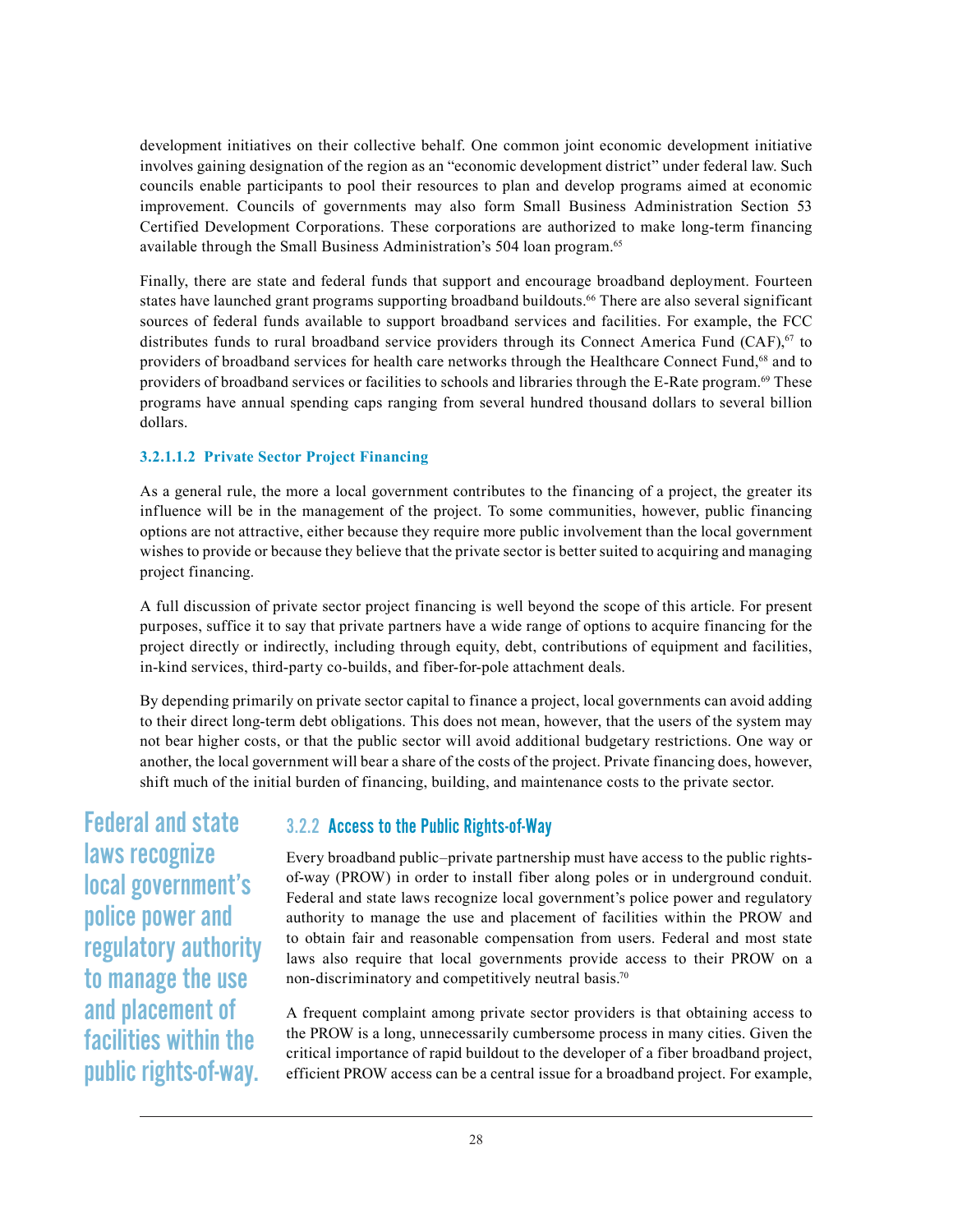in deciding where to deploy its fiber networks, Google Fiber has treated timing of access to the PROW as a significant factor in distinguishing among potential host cities. Google's guidance to cities on these matters is summarized in its Google Fiber City Checklist.<sup>71</sup>

In general, local governments may consider various steps to streamline the PROW access process. They can, among other things, develop accelerated timetables for permitting, pre-approve specific techniques (e.g., micro-trenching), and make dedicated inspectors available. Local governments can also consider reducing fees associated with PROW access.72

In considering whether to adopt streamlined processes or lower fees for a particular broadband network developer, a local government should be mindful of the potential precedential implications for other current and future occupants of the PROW. While some degree of discrimination is appropriate when dealing with entities that are not similarly situated, drawing distinctions may often be difficult and controversial. So, local governments must be deliberate in framing the PROW benefits that it can offer as part of a public– private partnership deal.

#### 3.2.3 Access to Infrastructure

Existing infrastructure and facilities are among the most important assets that local governments may be able to bring to a broadband public–private partnership.73 Facilities may include fiber, poles, ducts, conduits, sewers, streetlights, towers, rooftops, and collocation space. Local government-owned land can also be an important and valuable asset to make available. Not all local governments will have the same assets to bring to the table, but there will usually be at least some assets available for inclusion in the broadband public–

Local governments possess the proprietary power to control access to the physical infrastructure or facilities they own. private partnership. An inventory early on will identify the possible assets and will help when a local government is considering how to leverage those assets.

Local governments possess the proprietary power to control access to the physical infrastructure or facilities they own. This power is distinct from the controlling access to the PROW in that it is based on the local government's ownership of property, not its police or regulatory powers. Access to infrastructure is also subject to different rules than those governing access to the PROW. Whereas federal and state laws require local governments to provide access to the PROW on nondiscriminatory and competitively neutral terms and conditions, such laws generally do not apply to local government-owned infrastructure or facilities.74,75

For example, an entity that seeks pole attachments must obtain both (1) permission to occupy the PROW, which it must obtain from the local or state government, depending on the state at issue; and (2) permission to attach its cables and other facilities to the poles in question, which it must obtain from the pole owner. If the pole owner is an investor-owned utility, the rights of the entity seeking pole attachments, if any,<sup>76</sup> will be governed by federal or state law.<sup>77</sup> Local government pole owners are generally exempt from federal and most state pole attachment rules and are free to establish their own rules and standards, consistent with applicable state laws on nondiscriminatory treatment. The proprietary nature of operating a utility and managing attachment rights may permit local governments significant flexibility in attachment negotiations.

#### 3.2.4 Other Access Issues

Aside from PROW and infrastructure access issues, there are many other kinds of access and related issues that can arise in the context of a public–private broadband partnership. These include access to towers, sides and rooftops of buildings, private easements, distributed antenna system (DAS)/small cell sites, wetlands,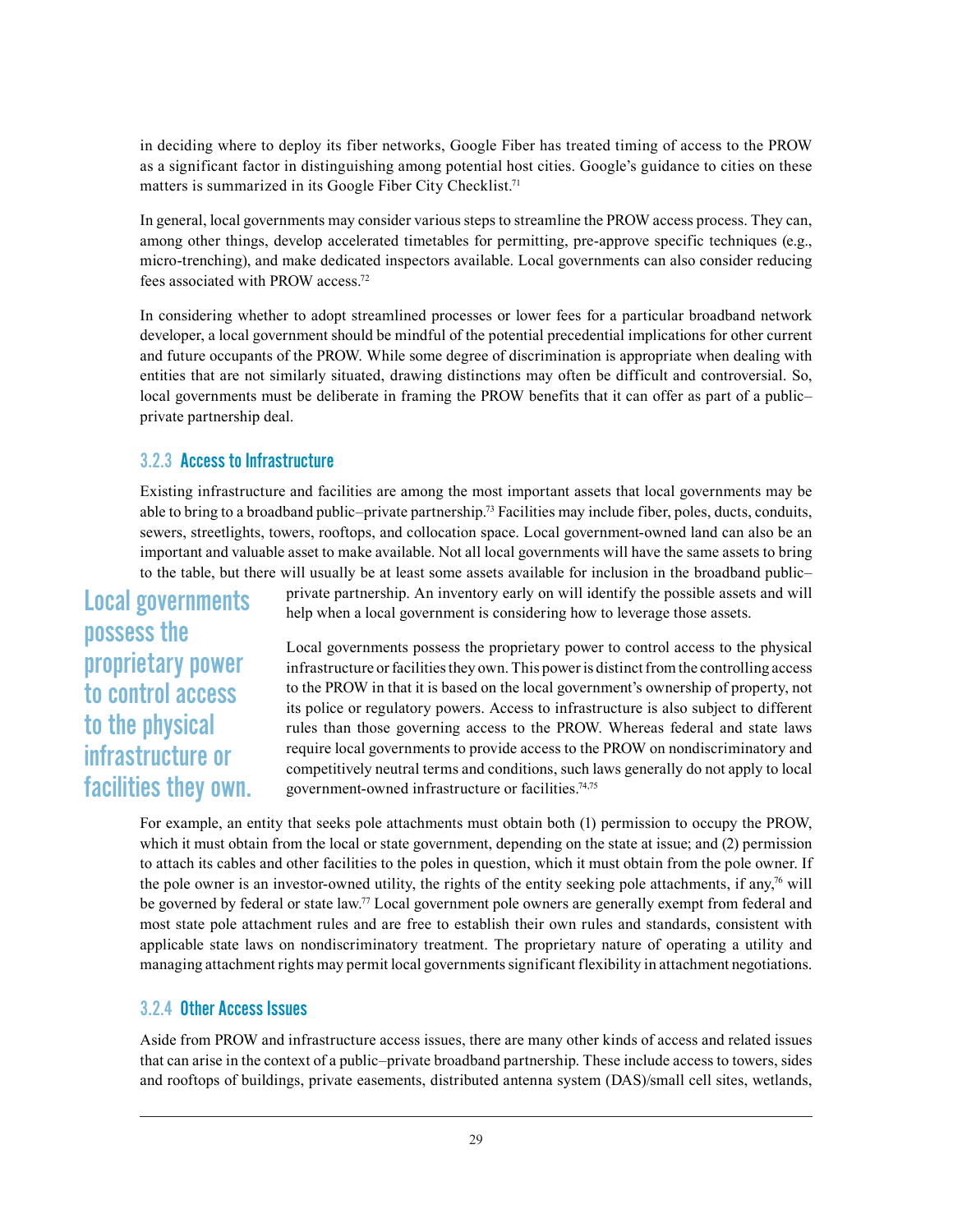historical or other protected properties, environmental issues, and much more. Each is governed by its own history, rules, administrative precedent, case law, and politics. It is therefore important for the public and private partners to have access to expertise in all of these areas. A detailed discussion of these issues is beyond the scope of this paper.

# 3.2.5 Regulatory Burdens and Benefits

When considering the types of services that the public–private partnership will offer and who will be responsible for ensuring compliance with applicable legal requirements, it is important to consider how those activities will be regulated at the federal and state levels. This includes not only the regulatory requirements with which a service provider must comply, but also the benefits for which the provider may qualify.

The way that federal and state requirements will apply to a broadband public–private partnership will depend on multiple factors, including the nature of the services provided, the manner in which they are offered, and current developments in the law.78 For example, the FCC recently reclassified mass-market residential broadband Internet access service as a "telecommunications service" that is subject to some of the FCC's telecommunications common carrier requirements but not others.79 If a broadband public–private partnership bundles this service with cable, telephone, and other services (some of which are more extensively regulated than broadband service, even with the FCC's recent reclassification of mass-market broadband service as a telecommunications service), it will be subject to more extensive regulation. That regulation may include additional reporting requirements, FCC user fees, required testing, and public information, as well as a complicated negotiating scheme for creating retransmission deals with broadcasters.<sup>80</sup>

## 3.2.6 Organizational Issues

In addition to considering how the broadband public–private partnership itself will be structured, it is important for a local government to consider how it will organize and run its side of the partnership including whether to use an existing branch of government to oversee the project; whether to create a new division, commission, authority, non-profit, or cooperative; and how to involve the key stakeholders, including the school system and the municipal utility (if the local government has one).

How a public entity chooses to organize itself may be based on political, legal, and practical considerations. For example, a local government may simply not have the authority to create a new agency, and will thus have to operate within its existing structure. A public entity may also choose its organizational structure based on governance issues, particularly if the project will involve multiple public entities. All parties benefit when there is a clear chain of command and decision-making process in place, regardless of the organization structure.

## 3.2.7 Other Considerations

There will, of course, be many other issues that merit careful consideration, especially because no two public–private partnership projects are the same. Given the nature of public–private partnership projects and the possibility of using tax-advantaged municipal or state bonds to help finance the project, it is particularly important to understand the potential tax implications of the public–private partnership models under consideration. For example, under the so-called "private business use" exception, the federal tax advantages of municipal bonds can be lost if the private entity benefits in ways that exceed certain limits set forth in the tax code.<sup>81</sup> Considerations such as these may also be appropriate during the contracting stage.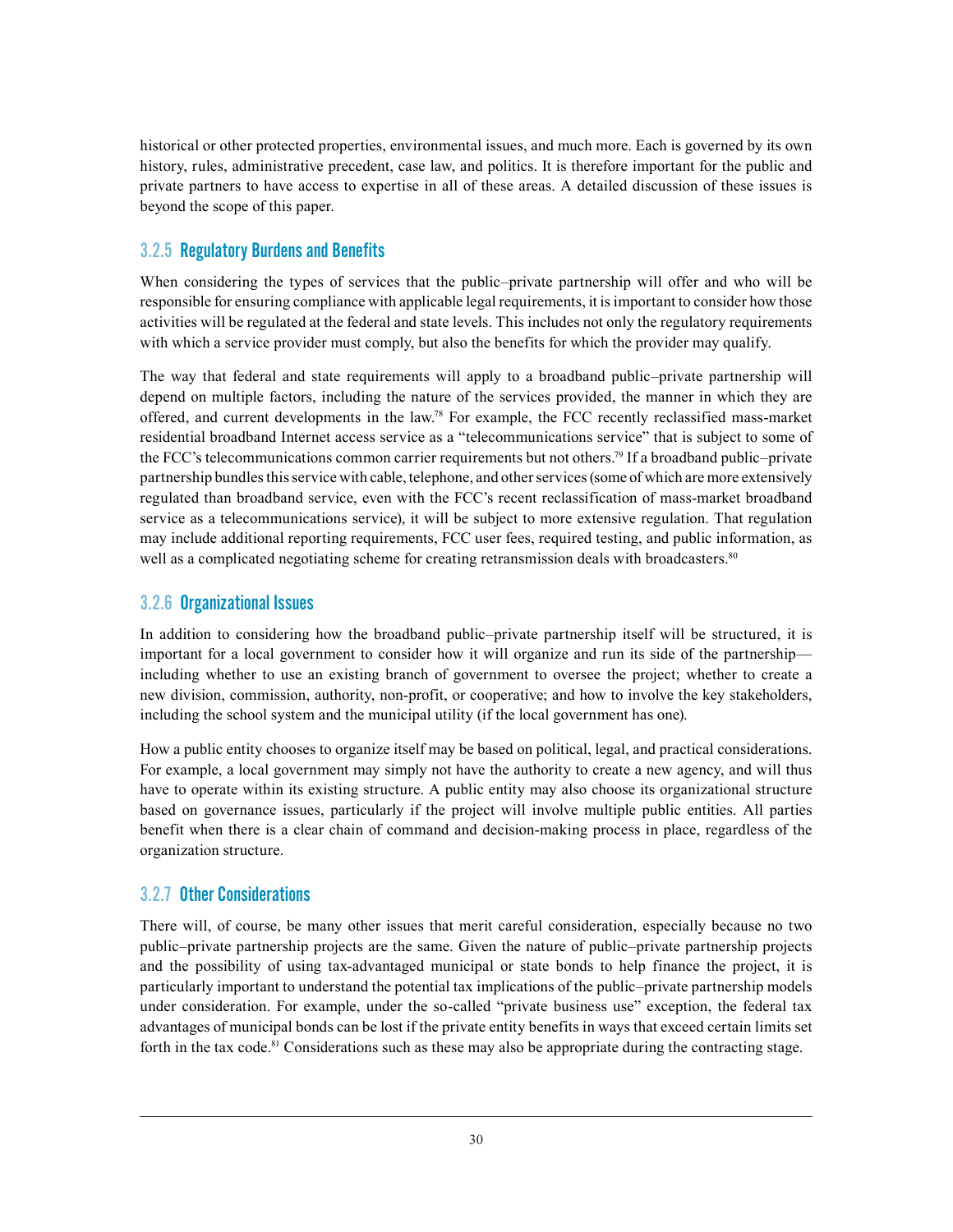# 3.3 Negotiating the Agreement

Once a local government knows the extent of its ability to participate in a public–private partnership and has a sense of the type of public–private partnership that best suits its needs and purposes, it can solicit a

Public–private broadband partnership projects are complicated, as they necessarily involve at least two parties that come from different worlds and have different missions, goals, skill sets, and legal and political obligations.

private partner. This is typically done through a Request for Qualifications (RFQ), a Request for Information (RFI), or a Request for Proposals (RFP), collectively "Request Process." Although some localities may be restricted by procurement laws, this Request Process is critical for local governments as it allows them to structure their request to vet the private-sector applicant's credentials and business plans, and, if enough interest exists, to let the applicants compete with each other for the best response. Even after comparing the responses, the local government may want to negotiate with several parties simultaneously. This allows local governments to have maximum leverage during the negotiating stage. The following sections apply whether the locality is negotiating with one or several potential private partners.

From a legal standpoint, all public broadband initiatives are complicated, as they must deal with numerous significant legal issues of the kind discussed above. Public–private broadband partnership projects are far more complicated, as they necessarily involve at least two parties that come from different worlds and have different missions, goals, skill sets, and legal and political obligations.

Parties to even relatively straightforward public–private broadband partnerships must find mutually acceptable ways to reach compromises on scores of significant issues. Major projects such as the Kentucky statewide fiber project are particularly

complex, as they involve huge sums of money, multiple public and private entities, hundreds of issues, and commitments that will bind the parties for decades.

No matter how large or small a broadband public–private partnership may be, the parties will have to negotiate and allocate risks, responsibilities, and rewards. In the remainder of this paper, we will focus on the key legal issues in each of these areas.

## 3.3.1 Allocation of Risk

As major long-term capital projects, public–private broadband partnerships will inevitably encounter delays, disruptions, or other challenges at some point during the life of the project. Such problems can result from many causes, including construction delays, natural disasters, hidden environmental hazards, cyberattacks, terrorism, vandalism, strikes, bankruptcies, insufficient demand, changes of law, and many others. Allocating the risks of these potential problems is probably the most difficult part of negotiating a public–private broadband partnership agreement. By way of illustration, we will analyze how risks were allocated in the three public–private partnership models presented in the first part of this paper.

#### **3.3.1.1 Model 1: Private Investment, Public Facilitation**

Under this model, described in Section [2.2,](#page-11-0) the local government removes barriers to deployment to encourage a private sector provider. Cities can seek to become fiber-ready, building on materials published by Google Fiber, the authors here, and others. This model generally involves the least amount of negotiating.

Google Fiber mitigated its risks, in part, by making clear that its buildout would be "based upon demand by [c]ity residents and availability of necessary infrastructure"—which Google ultimately determined through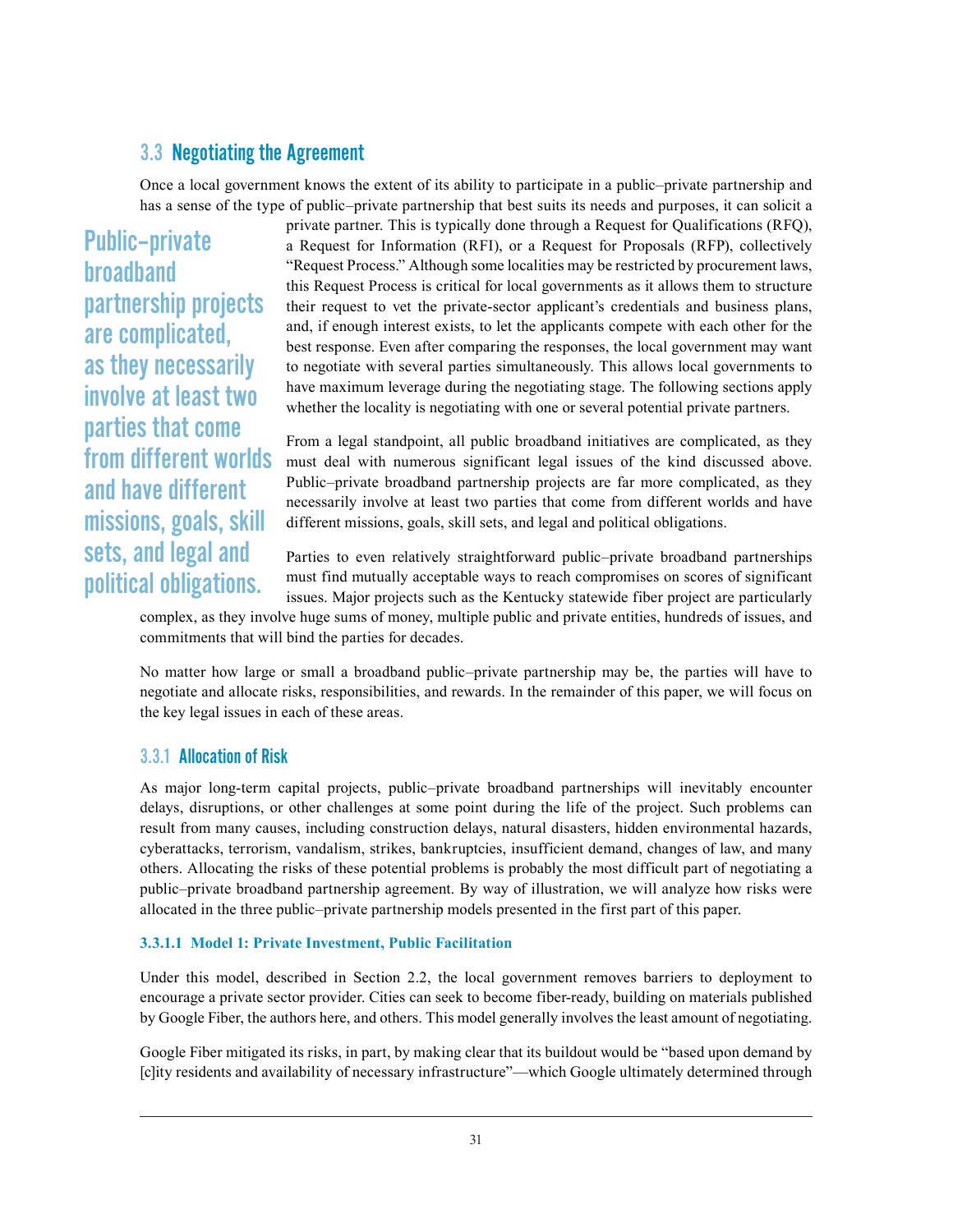its "Fiberhood" qualifying process. Google also reserved the right to terminate the project for its own convenience at any time within two years of commencement of construction.<sup>82</sup>

#### **3.3.1.2 Model 2: Private Execution, Public Funding**

Although the "concession model" is only beginning to be applied to broadband public–private partnerships, many bridges, roads, and other infrastructure projects have been constructed under this model, as it is the most frequently used model for major infrastructure projects in the U.S.<sup>83</sup> No two concession-model public– private partnership projects are the same, but there are a number of the key features that will be present in some form in most of these projects.

Under the concession model, a public entity grants a private company (the "Concessionaire") the right to finance, design, construct, manage, and operate a facility for a certain period of time in exchange for monthly payments ("availability payments") for making services available at specified sites. The project may be a new-build project ("greenfield"), may involve upgrading existing areas ("brownfield"), or may include some of both. The public entity acquires ownership of the project assets on acceptance of delivery and retains ownership of the assets throughout the project period.

In negotiating a concession public–private partnership deal, the private partner proposes a starting availability payment based on a set of "working assumptions." For example, working assumptions may include the percentage of underground versus aerial fiber to be deployed, projected pole attachment fees, financing costs, construction costs, and operating and maintenance costs. If it later turns out that any of the working assumptions were incorrect—upward or downward—the parties will deal with them in the manner set forth in the concession agreement and related documents.

A critical feature of the negotiations under the concession model is development of an extensive list of "supervening events"—events that change the assumed conditions—and a set of rules as to how the risks

Ideally, risks would be allocated primarily to the party best able to avoid or mitigate the supervening event, and if neither party can do so effectively, the risks would be shared in some fashion.

of these events will be allocated among the parties. Supervening events can include just about anything that might go wrong—including squirrels chewing through fiber optic cables, ice storms, and much more—during the multi-decade life of the project. Some of these events may have a low probability of occurring but a high impact if they do occur; others may have the reverse probability/impact profile or a different one.

For example, the parties may decide that if a particular kind of supervening event occurs, the deadlines will be suspended until the problem can be remedied. Alternatively, the parties may agree that the private party will remedy the problem, but the public entity will continue to make availability payments while the remedy is being implemented. This is all a matter of negotiation. In one particularly notable example involving a public–private partnership for a major highway, the contracting parties did not create a mechanism for handling permitting delays (a supervening event) and the public sector entity continued to make its required monthly payment despite the fact that no construction was occurring due to permitting delays; this oversight cost the public sector entity millions of dollars.<sup>84</sup>

During the negotiations, the parties will negotiate vigorously over the classification and treatment of various kinds of supervening events.<sup>85</sup> Where a particular kind of event ends up in this scheme will determine how the parties deal with the event, should it ever occur. For some events, one of the parties may be primarily responsible for the costs addressing the condition. In some cases, the other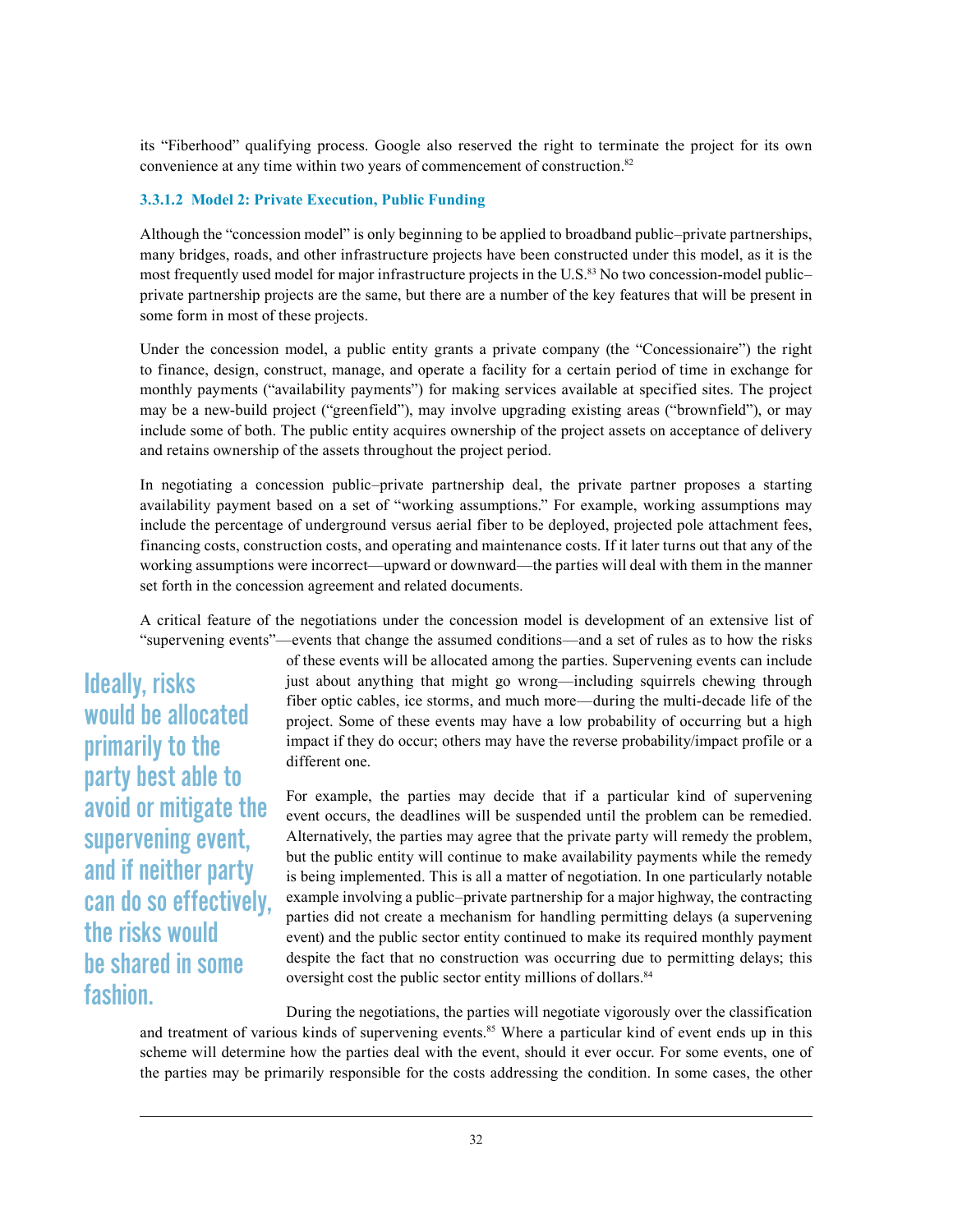party may bear the primary responsibility. In yet other cases, the parties may share or cap the costs in some fashion. Furthermore, depending on how long a disruption lasts, it may shift from one category of supervening event to another.

Ideally, risks would be allocated primarily to the party best able to avoid or mitigate the supervening event, and if neither party can do so effectively, the risks would be shared in some fashion. In practice, everything is subject to negotiation and trade-offs.

#### **3.3.1.3 Model 3: Shared Investment and Risk**

In this model, as illustrated in Section [2.4](#page-16-1), two parties negotiate the allocation of risks primarily on the basis of who is best able to manage and mitigate the risk. There is no single formula to create a public–private partnership that shares the investment and risk. Rather, this is a matter of economic realities and political goals that the parties negotiate and reflect in their contracts. Section 2.4.3 describes the arrangement between UC2B and iTV3. Under the UC2B agreement, iTV3 (as network operator) acquired access to substantial existing assets and assumed most of the risks associated with future developments. In the Westminster agreement with Ting Fiber, discussed in Section [2.4.1](#page-16-0), the City assumed all risks associated with the design, construction, and maintenance of the fiber system, and Ting assumed responsibility for the risks associated with its provision of services. Under their revenue-sharing arrangement, the parties effectively shared the risks of unexpectedly low demand. A Force Majeure clause protected both parties from catastrophic risks.

#### 3.3.2 Allocation of Responsibilities

Allocating responsibilities in a broadband public–private partnership project is generally much more simple and straightforward than allocating risks, because both parties largely know what responsibilities they are taking on from the outset of the deal. When a public entity puts out an RFP, it is generally for a specific set of responsibilities—so both parties are generally aware of their responsibilities. The following Brookings Institution<sup>86</sup> chart depicts four models of responsibility sharing.

|                                                       | <b>Identify</b><br>Infrastructure<br><b>Need</b> | Propose,<br><b>Solution</b> | Project<br><b>Design</b>        | Project<br><b>Financing</b>    | <b>Construction</b>             | Operation /<br><b>Maintenance</b> | <b>Ownership</b> |
|-------------------------------------------------------|--------------------------------------------------|-----------------------------|---------------------------------|--------------------------------|---------------------------------|-----------------------------------|------------------|
| <b>Bid / Build</b>                                    | <b>Public Sector</b>                             |                             |                                 |                                |                                 | <b>Public Sector</b>              |                  |
| Design / Build                                        | <b>Public Sector</b>                             |                             | <b>Private</b><br><b>Sector</b> | <b>Public</b><br><b>Sector</b> | <b>Private</b><br><b>Sector</b> | <b>Public Sector</b>              |                  |
| Design / Build / Finance                              | <b>Public Sector</b>                             |                             | <b>Private Sector</b>           |                                |                                 | <b>Public Sector</b>              |                  |
| Design / Build / Finance<br><b>Operate / Maintain</b> | <b>Public Sector</b>                             |                             | <b>Private Sector</b>           |                                |                                 | <b>Public</b><br><b>Sector</b>    |                  |

# Different Levels of Private Sector Engagement in PPP Contracts

#### **Figure 3: Brookings Institution Model of Responsibility Sharing**

One of the main advantages of a public–private partnership is the expertise that the private partner brings to the table. The private partner may have experience designing and constructing a network and/ or delivering service—experience that the public entity either lacks or prefers not to use for the project at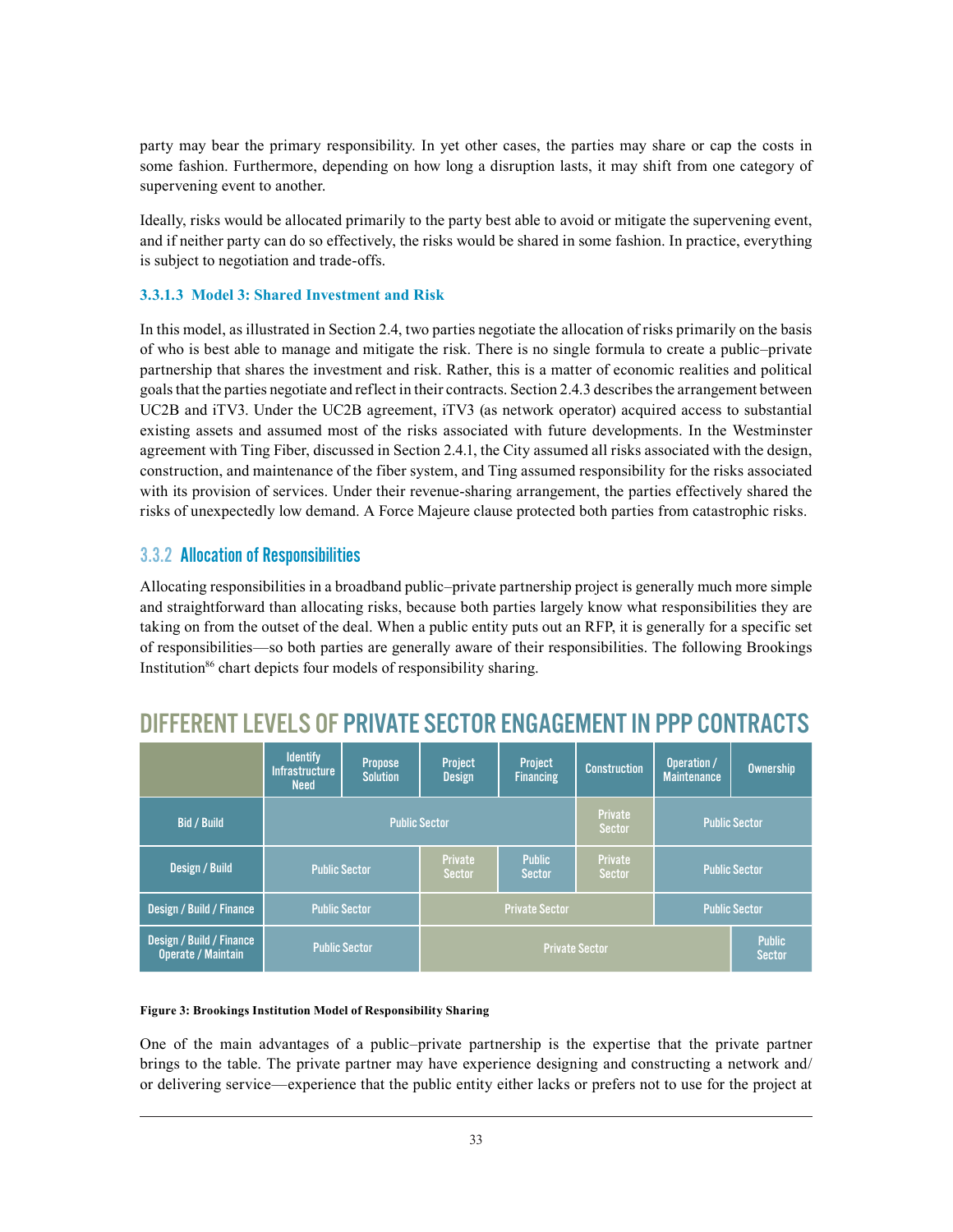issue. Therefore, the public entity may decide that the private sector party is in the better position to handle multiple responsibilities under the deal.

Another incentive for bundling responsibilities is that it provides the private entity an incentive to capture cost savings across the various phases of the contract.<sup>87</sup> For example, a private entity might choose to use more expensive, higher quality fiber, knowing it is harder for animals to chew through that fiber jacket and, thus, that the fiber will minimize maintenance costs down the road.

### 3.3.3 Allocation of Rewards

A successful broadband public–private partnership project will produce benefits for both the public and private parties. The benefits may be what we consider traditional benefits. For example, a benefit can be in the form of revenue the network produces from user fees. If the network is producing traditional monetary benefits, the parties may agree to a mechanism for sharing the rewards/revenue.

Benefits may also take the form of cost savings. If the public entity is also a system user, it may benefit by obtaining higher capacity broadband at lower costs from the public–private partnership than it had previously been able to obtain from the prior service provider.

Finally, benefits may be non-traditional. For a public entity, the primary goal of the network many not be to produce significant revenue or induce material cost savings. A growing number of local governments are coming to see advanced broadband networks as essential infrastructure for the 21st century, infrastructure that is capable of driving and supporting simultaneous progress in just about every area of significance to their communities. This includes economic development, education, health care, environmental protection, energy, transportation, government services, digital equity, and much more. While such benefits may be difficult to measure in monetary terms—as are the monetary benefits of roads, sidewalks, electricity, sewers, and water—they are real nonetheless. For many communities, these benefits are likely to be the primary reasons for entering into a public–private partnership.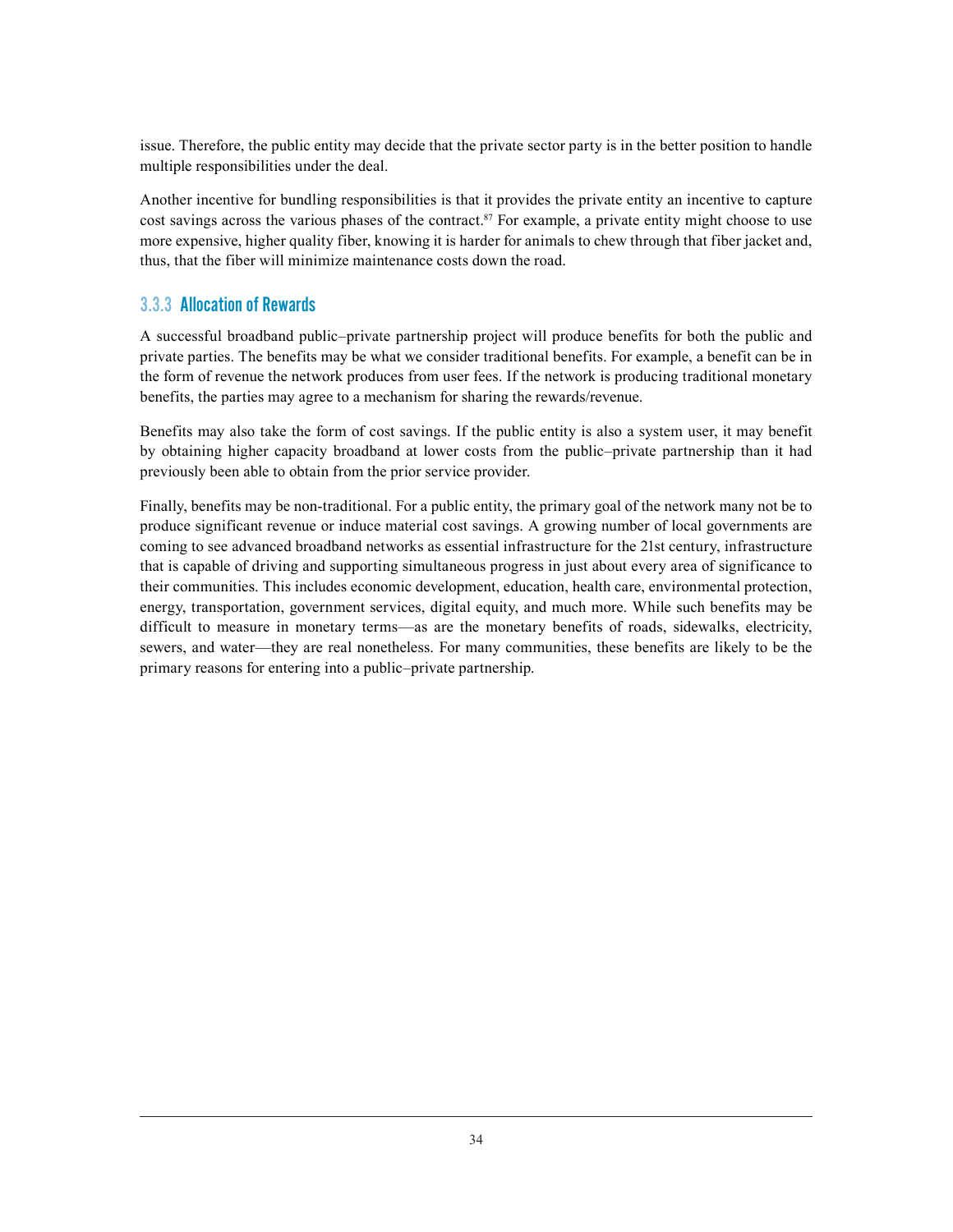# Attachment A: Key Strategy Considerations for Building a Partnership

#### **1. Determine your priorities**

- a. Competition?
- b. Enhanced service?
- c. Equity and service to all?
- d. Public control over infrastructure?
- e. Risk avoidance?

#### **2. Consider Model 1: private investment, public facilitation**

- a. Make available public assets like fiber and conduit
- b. Share geographic information systems (GIS) data
- c. Streamline permitting and inspection processes
- d. Offer economic development incentives to attract private broadband investment

#### **3. Consider Model 2: private execution, public funding**

- a. Identify revenue streams that can be directed to a private partner
- b. Issue RFP for private turnkey execution

#### **4. Consider Model 3: shared investment and risk**

- a. Evaluate using assets to attract private investment
- b. Evaluate funding new assets to attract private investment
- c. Evaluate building new fiber assets to businesses and/or homes for leasing to private ISPs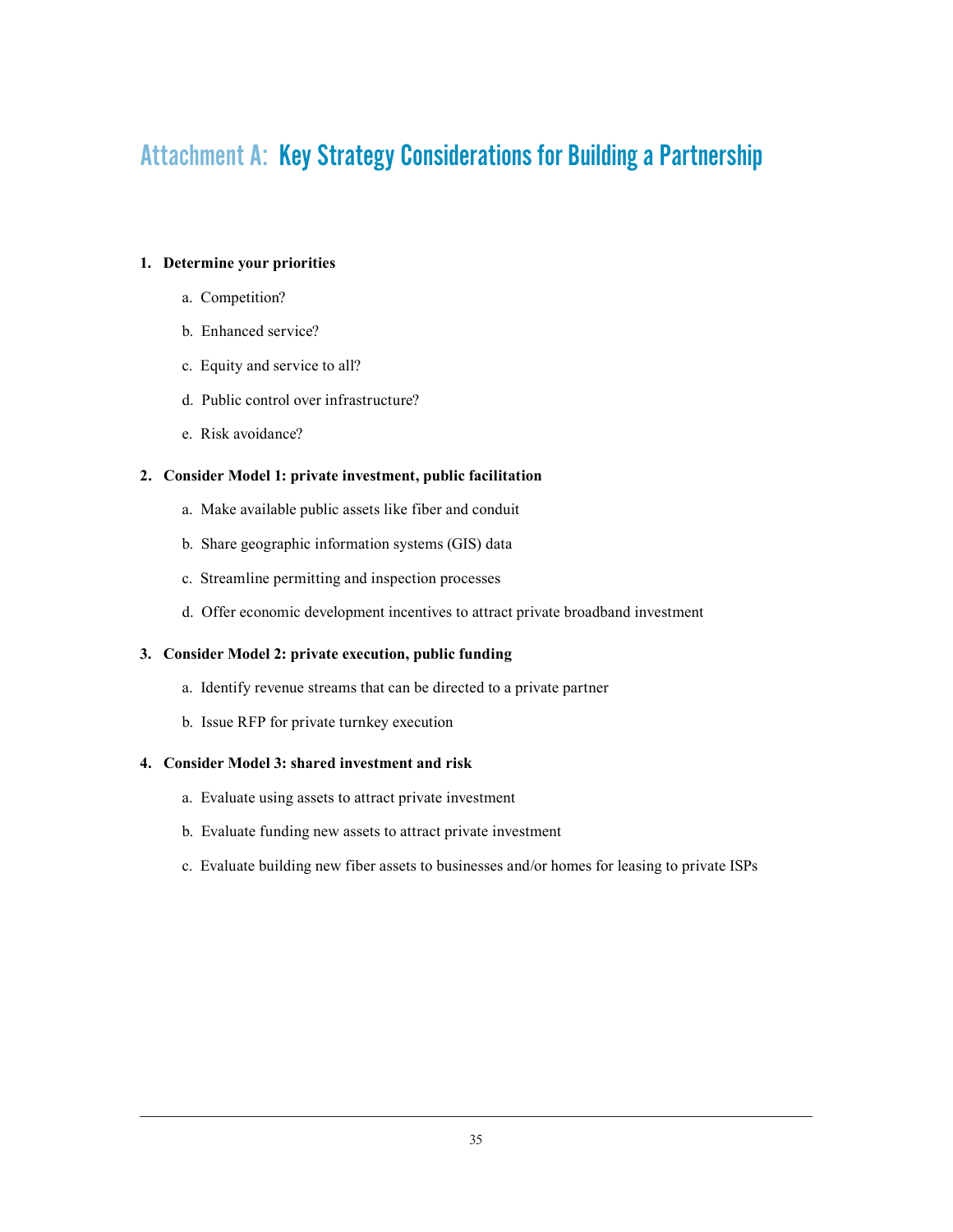# Attachment B: Key Legal Considerations for Localities Looking to Build a Broadband Partnership

#### **1. Review authority issues**

- a. Are localities authorized by state law to enter into public–private partnerships?
- b. Are there any state restrictions on the ability of localities to provide or partner for the provision of communications services of any kind?
- c. Are there procedural requirements (e.g., hearings, referenda, etc.) with which the locality must comply?
- d. In the absence of clear state laws, how much discretion do localities have to determine their own authority?
- e. Do local charters, ordinances, franchises, or other agreements limit the activities a locality can undertake?

#### **2. Understand the legal tools and instruments that could shape the partnership**

- a. Financing What types of financing are available and what are the tax, political, and other consequences of using them?
- b. Access issues Projects will usually benefit from streamlined access to the public rights-of-way and facilities, but non-discrimination requirements may introduce complications. What will be the overall net impact of the locality's choices concerning access to infrastructure?
- c. Regulatory considerations Different business models may be regulated in significantly different ways. To what extent will regulatory considerations affect the locality's choice of a business model?
- d. Organizational issues In order to achieve its business, governance, tax, and other goals to the maximum extent possible, what kind of legal structure should the locality select for its entity that will participate in the public–private partnership?

#### **3. Negotiate the agreement**

- a. Understand your tolerance for risk and the responsibilities you are willing to undertake
- b. Rank the risks, rewards, and responsibilities which are negotiable vs. non-negotiable?
- c. Negotiate for the best possible outcome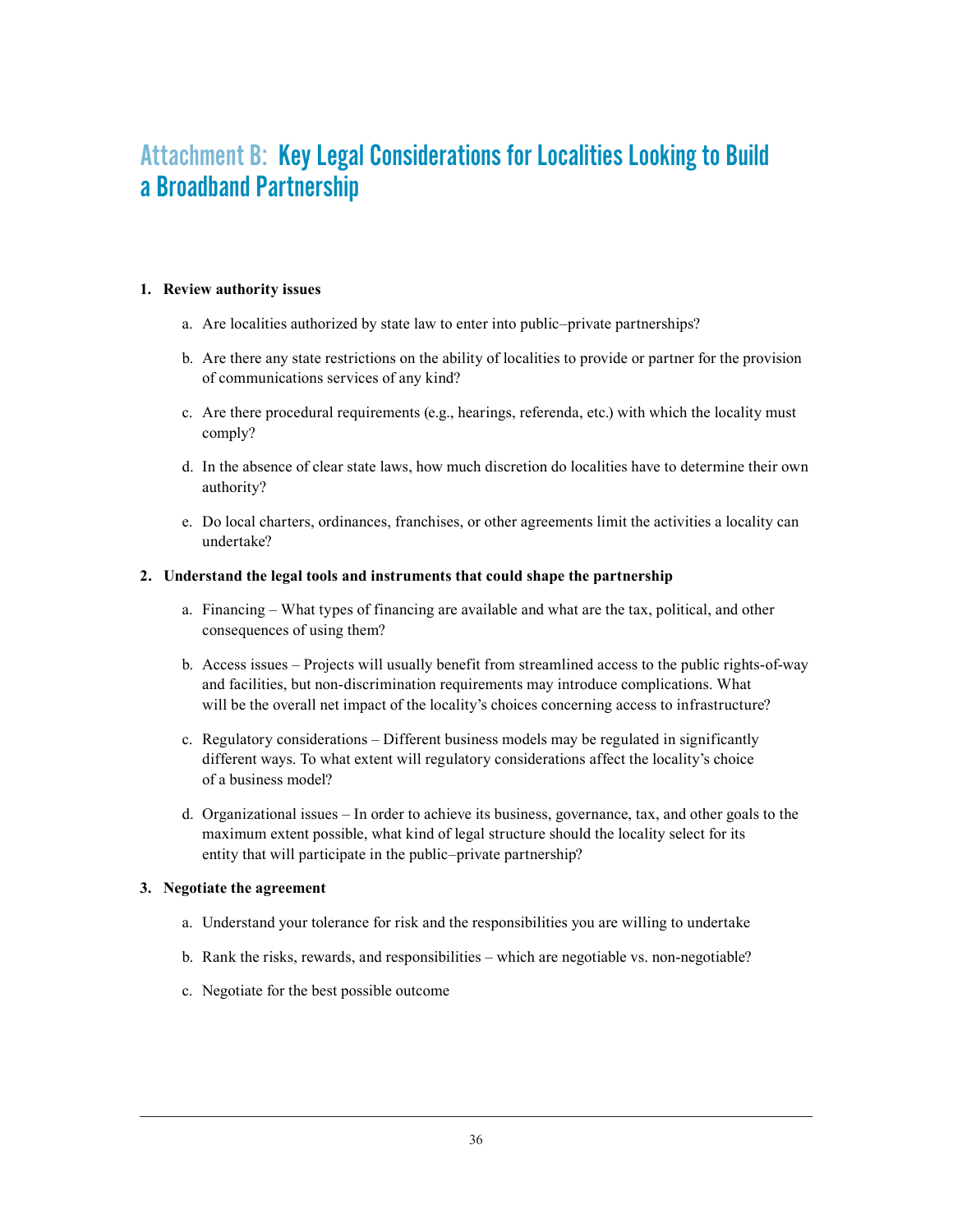# **Endnotes**

1 Disclosure: CTC Technology & Energy and Baller Herbst Stokes & Lide have worked together on most of the model projects discussed throughout this paper.

2 Ting,<https://ting.com/>

3 "MetroNet plans to expand current fiber optic system," The Paper of Montgomery County Online, Mar. 18, 2014, [http://goo.](http://goo.gl/5eHuJt) [gl/5eHuJt](http://goo.gl/5eHuJt)

4 "Gigabit Communities: Technical Strategies for Facilitating Public or Private Broadband Construction in Your Community," CTC Technology & Energy, Jan. 2014, p. 6–12,<http://www.ctcnet.us/gigabit/>

5 For more discussion of "dig once" policies and related collaborative strategies, see "Gigabit Communities."

6 "Transcript: Community Broadband Bits Episode 139," Institute for Local Self-Reliance, Feb. 26. 2015,<http://goo.gl/pFzN6k>

7 Id.

8 Id.

9 "Governor Doug Ducey Announces Major Apple Expansion in Arizona," News Release, Office of the Arizona Governor, Feb. 2, 2015, <http://goo.gl/gxtgoC>

- 10 "Gigabit Communities," p. 13–16.
- 11 Id., p. 14.
- 12 "Gigabit Communities."
- 13 "Financial Structuring of Public–Private Partnerships (P3s)," U.S. Department of Transportation, 2013,<http://goo.gl/gCJIZK>
- 14 "Macquarie Capital," Macquarie Group,<http://goo.gl/uvUEjv>
- 15 "About UTOPIA," UTOPIA,<http://goo.gl/9GSqtx>

16 Benjamin Wood, "UTOPIA board votes to move forward with Macquarie deal," Desert News, June 30, 2014, [http://goo.gl/](http://goo.gl/CMfKH7) [CMfKH7](http://goo.gl/CMfKH7)

17 See, for example: "Community Broadband Creates Public Savings," Fact Sheet, Institute for Local Self-Reliance, [https://goo.](https://goo.gl/kCEZeC) [gl/kCEZeC](https://goo.gl/kCEZeC)

18 Case study is based in part on a presentation by Dr. Robert Wack, President, Westminster (Maryland) City Council, during a webinar hosted by the Fiber to the Home Council and facilitated by CTC Technology & Energy. See: <http://goo.gl/x82Ro7> (password required). See also: Robert Wack, "The Westminster P3 Model," Broadband Communities Magazine (Nov./Dec. 2015), [http://goo.gl/](http://goo.gl/op1XpH) [op1XpH](http://goo.gl/op1XpH)

19 "The Project," Inter-County Broadband Network,<http://goo.gl/GjBC26>

20 "About," Urbana-Champaign Big Broadband Not-for-Profit,<http://uc2b.net/about/>

21 "Urbana-Champaign Big Broadband Not-for-Profit (UC2B NFP) to Hold Expansion News Conferences," News Release, UC2B NFP, May 29, 2014,<http://goo.gl/twLRPO>

22 Disclaimer: This paper does not provide legal advice and should not be interpreted or used as legal advice. For legal advice, readers should consult qualified legal counsel.

23 See, e.g., City of Bristol, VA, v. Earley, 145 F.Supp.2d 741 (W.D. Va. 2001); BellSouth Telecommunications, Inc. v. City of Lafayette, 919 So.2d 844 (3d Cir. 2006); Cequel III Communications I, LLC v. Local Agency Formation Com. of Nevada County, 57 Cal.Rptr 3d 32, 149 Cal.App.4th 310 (Cal.App., Third Dist. 2007).

24 Nixon v. Missouri Municipal League, 541 U.S. 125, 133-34 (2004).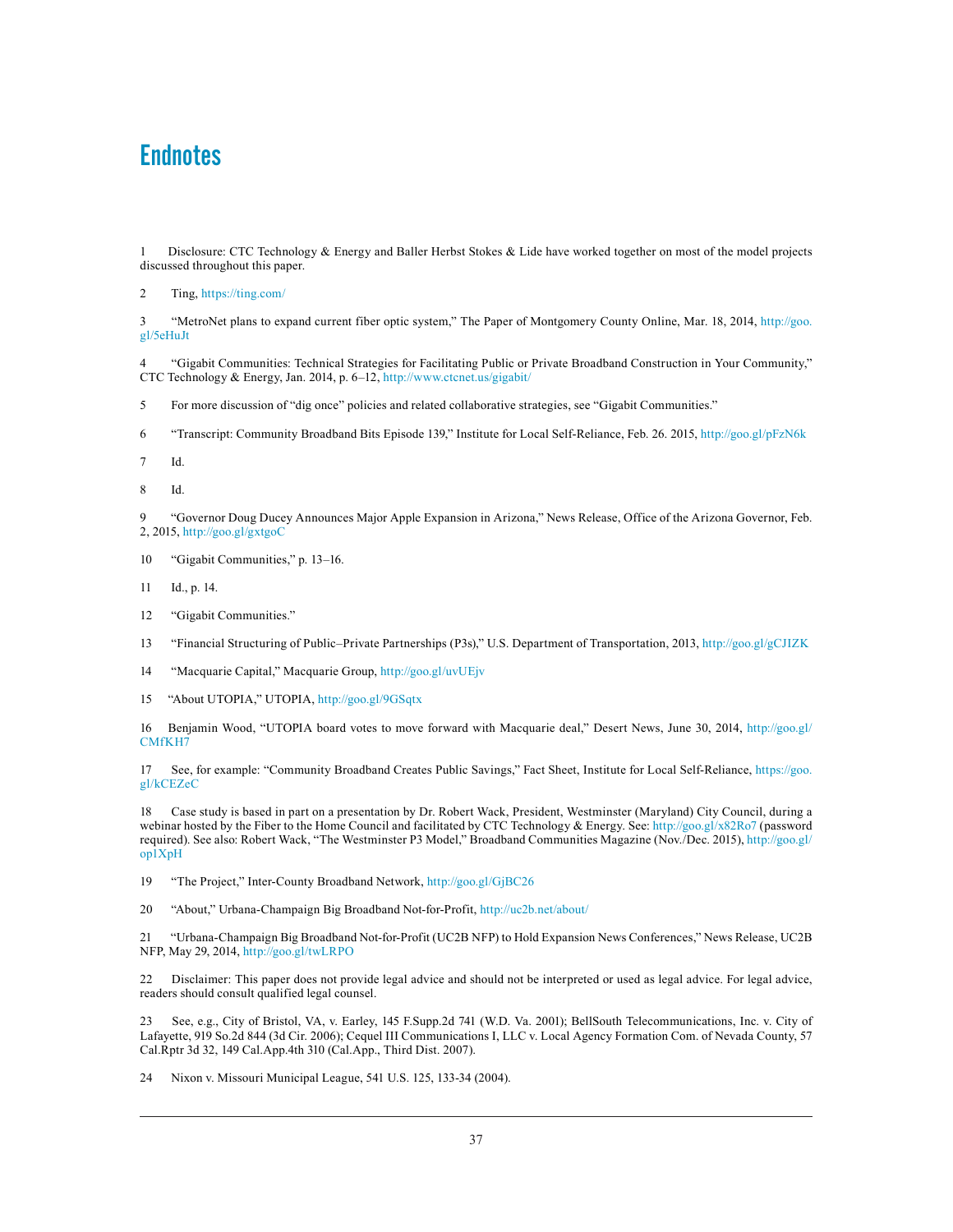25 For example, in City of Bristol, VA v. Earley, 145 F.Supp.2d 741, 745 (W.D. Va. 2001), the court held that the City has authority to provide telecommunications services, and in Marcus Cable Associates, L.L.C. v. City of Bristol, 237 F.Supp.2d 675, 678-79 (W.D.VA 2002), the same court held that the City does not have authority to provide cable television service. According to the court, the critical difference was that Virginia's statute authorizing localities to establish "public utilities" applied to telecommunications services but not to cable television.

26 For example, the Ohio constitution grants local governments broad general authority "to exercise all powers of local selfgovernment" but it also goes on to grant local governments specific authority to purchase, operate, maintain, and sell utilities and to issue bonds to finance them. See Ohio Constitution Art. XVIII §§ 3, 6 (1912).

The California constitution gives charter cities primacy in addressing "municipal affairs" or "municipal functions," even in the face of restrictive state measures on the precise matter in issue. In matters "of state concern," however, charter cities cannot act in a manner that is inconsistent with any state requirement. Furthermore, the California Constitution empowers both charter cities and non-charter cities to establish public utilities, including those that provide for "means of communication." See California Constitution Art. XI §9.

In contrast, Arizona's constitution reserves very little authority for municipalities explicitly. The constitution authorizes cities with more than 3,500 citizens to create a charter. Otherwise, most provisions related to cities/municipalities are restrictive. The Arizona Constitution limits the amount of debt a municipality can assume to six percent of the municipality's "taxable property" and requires that all franchises be approved by electors. See Arizona Constitution Art. XIII §§ 2, 4.

27 For example, Washington State's constitution sets forth the authority of cities to "make and enforce within [their] limits all such local police, sanitary and other regulations as are not in conflict with general laws." (Washington Constitution Art. XI § 11). The Constitution also gives certain classes of cities the power to create a city charter, ostensibly giving those cities Home Rule authority. (Id. at Art. XI § 10). But the Washington courts have blurred the Home Rule distinctions for cities finding "the general rule is that [municipal corporations' powers] are limited to those powers expressly granted by statute, those powers necessarily or fairly implied in or incident to powers expressly granted, and those powers essential to the declared purposes and objects of the corporation … If there is a doubt as to whether the power is granted, it must be denied." (Port of Seattle v. Wash. Utils. & Transp. Comm'n, 92 Wn.2d 789, 794-95, 597 P.2d 383 (1979)). Recent court decisions have extended this decision to cities in various circumstances regardless of whether they have a charter calling into question cities' Home Rule authority.

28 See also the discussion of Home Rule v. Dillon's Rule in Section 3.1.3.

29 See, e.g., Idaho Constitution Art. VIII § 4 ("No county, city, town, township, board of education, or school district, or other subdivision, shall lend, or pledge, the credit of faith thereof directly or indirectly, in any manner, to or in aid of any individual, association, or corporation, for any amount or for any purpose whatever or become responsible for any debt, contract, or liability of any individual, association or corporation in or out of this state.").

See, e.g., Frank v. City of Cody, 572 P.2d 1106, 1112 (Wyo. 1977) (quoting the Wyoming Constitution where it stated that neither state or political subdivisions "shall loan or give its credit or make donations to or in aid of any individual, association, or corporation, except for the necessary support of the poor…").

31 For example, the Washington State Supreme Court determined that there are two situations in which a public entity could lend to or partner with the private sector: first, if the public expenditure carries out a fundamental governmental purpose; or second, if the local government receives valuable consideration in exchange for the expenditure. (CLEAN v. State, 928 P.2d 1054 (1996)). In either situation, the partnership is permitted even if the private party will incidentally benefit as a result. (King County v. Taxpayers of King County, 949 P.2d 1260 (1997)).

32 See, e.g., Wash. Rev. Code. § 35.21.730 (1998) (allowing cities to create public corporations that can work with the private sector for a public purpose).

33 See Richard Briffault, "Foreword: The Disfavored Constitution: State Fiscal Limits and State Constitutional Law," 34 Rutgers L.J. 907, 913 (2003). See also Maready v. City of Winston-Salem, 467 S.E.2d 615, 627 n.1 (N.C. 1996) (noting that "courts in fortysix states in addition to North Carolina have upheld the constitutionality of governmental expenditures and related assistance for economic development incentives").

34 Ark. Stat. § 25-4-102 (authorizing the state's Department of Information Systems to enter in public–private partnerships for information technology services including broadband).

35 States with broad mandates include:

Florida: Fla. Stat. Ann. §287.05712 authorizes public–private partnerships for projects not limited to those listed in the statute; Maryland: Md. Code Regs. §10A-103 to 402 authorizes public–private partnerships for any public infrastructure asset;

Texas: Tex. Government Code Ann. § 271.181 to 271.199 authorizes design-build public–private partnerships for a broad set of civil works projects;

Indiana: Ind. Code Ann. §§ 5-23-1-1 authorizes public–private partnerships for public facility projects but defines a public facility as a "facility located on, or to be located on, real property owned or leased by a governmental body and upon which a public service is or may be provided";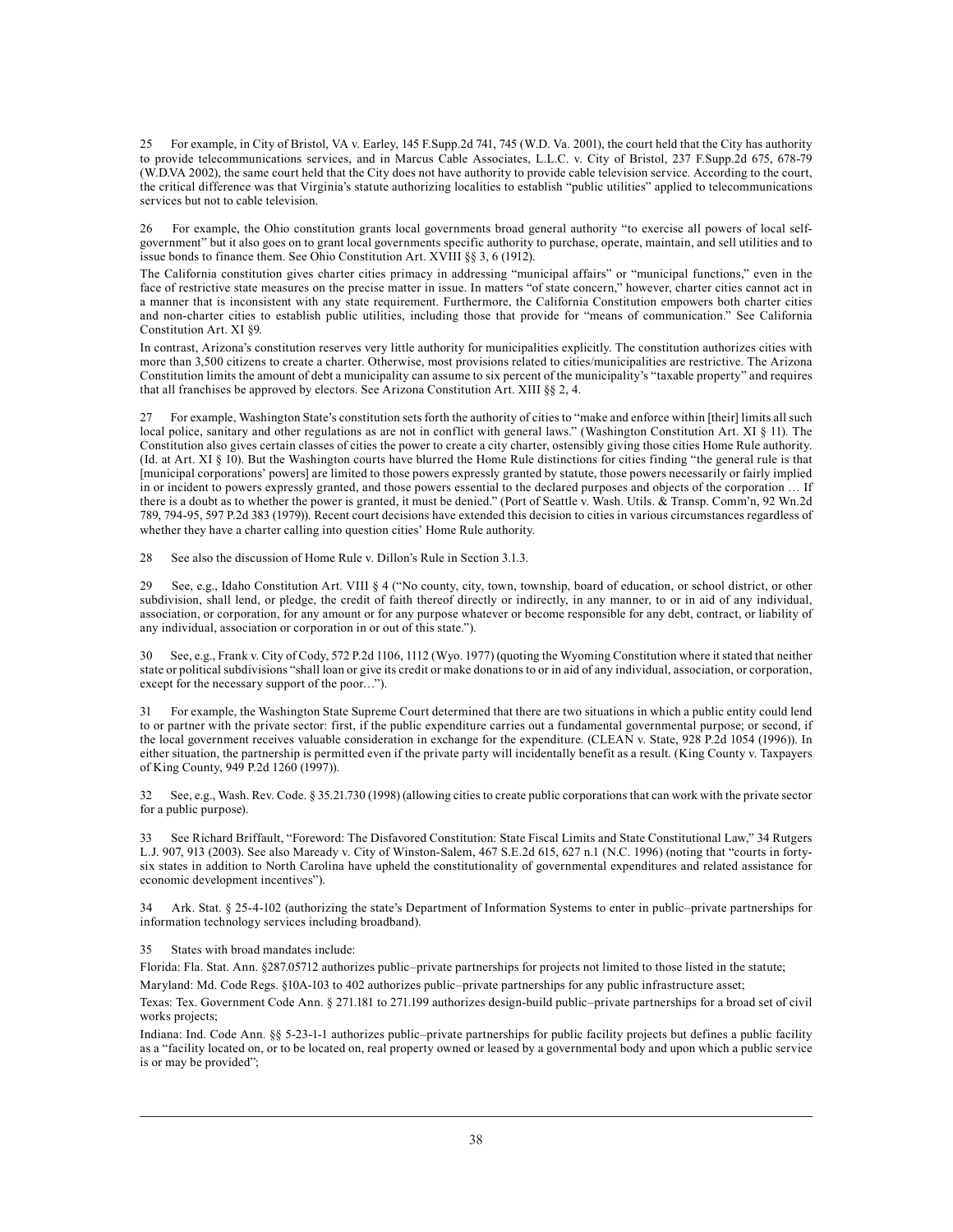North Dakota: N.D. Cent. Code §§ 48-02.1-01 et seq. authorizes public–private partnerships for a fee-based facility; California: Cal. Gov. Code §§ 5956 to 5956.10 authorizes public–private partnerships for fee-producing infrastructure projects and specifically lists the type of projects allowed.

36 Md. Code. Regs §10A-103-402.

37 Edward Fishman, "Major Legal Issues for Highway Public–Private Partnerships" at 26, Legal Research Digest (Jan. 2009), <http://goo.gl/UTL5CJ>

38 See Alaska Stat. §§ 1905 (authorizing the Knik Arm Bridge and Toll Authority to use a public–private partnership to finance, design, construct, operate, and maintain a bridge in Anchorage). See, e.g., Cal. Stat. & Hwy. Code § 143(A), Cal. Gov't Code § 5956; Ind. Code § 8-15.5; Mo. Rev. Stat. §§ 238:300-238:367; N.C. Gen. Stat. §§ 136-89.180-136.89.197.

39 See, e.g., Florida Statutes Annotated § 287.057(1)(a)1.a.4 (requiring that contracts "be awarded to the responsible and responsive vendor who submits the lowest responsive bid.").

40 See, e.g., Colo. Rev. Stat. §§ 43-1-1201-1209, 43-4-801-812; Or. Rev. State. §§ 383.001-383.019; Utah Code Ann. §§ 63-560502.5, 72-6-118, 72-6-201-206.

41 See, e.g., Georgia Code Ann. §§32-2-78, 80 (requiring the DOT to solicit proposals); Ind. Code Ann. §§5-23-1-1 to 5-23-7-2.

42 Conn. Gen. Stat. Ann. §§ 7213, 7-233ii, 7536.

43 20 Illinois Compiled Statutes 661/35.

44 "State Restrictions on Community Broadband Services or Other Public Communications Initiatives," Baller Herbst Stokes & Lide (updated June 1, 2014), <http://goo.gl/yzJTQW>

45 Many of these statutes are now of questionable legality. On March 12, 2015, the FCC issued an order striking down the barriers to public broadband investment erected by the state legislatures of North Carolina and Tennessee. In the Matter of City, of Wilson, North Carolina Petition for Preemption …, 30 FCC Rcd. 2408, 2015 WL 1120113 (F.C.C.), petition for review pending, State of Tennessee v. FCC, Nos. 15-3291 and 153555 (6th Cir.). Relying on its authority under Section 706 of the Telecommunications Act, as amended, 47 U.S.C. 1302, the FCC found that these restrictions violated federal law by preventing residents and businesses in the affected areas from obtaining reasonable and timely access to advanced telecommunication capabilities. While the decision applied only to the laws of North Carolina and Tennessee, the FCC expressly invited communities facing barriers in other states to seek similar relief from the Commission.

Disclosure: Baller Herbst Stokes & Lide served as lead counsel for Wilson and Chattanooga before the FCC and is currently lead counsel for Wilson and of counsel for Chattanooga in the petition for review before the Sixth Circuit.

46 See Merriam v. Moody's Ex'rs, 25 Iowa 163, 170 (1868). In his treatise, Dillon, Commentaries on the Law of Municipal Corporations, (5th ed. 1911), Judge Dillon described the rule as follows: "[A] municipal corporation possesses and can exercise the following powers and no others: First, those granted in express words; second, those necessarily or fairly implied in or incident to the powers expressly granted; third, those essential to the accomplishment of the declared objects and purposes of the corporation, -- not simply convenient, but indispensable." Id. at § 237.

47 Adam Coester, "Dillon's Rule or Not?," National Association of Counties, Jan. 2004 2(1) (providing a survey of Dillon's Rule and Home Rule states).

48 See, e.g., Illinois Constitution Art. VII §6(a)("…any municipality which has a population of more than 25,000 are home rule units").

49 Washington State Office of the Attorney General, "Authority of Cities, Towns, and Counties to Provide Telecommunications Services," AGO 2003 No. 11 (Dec. 2003), <http://goo.gl/Bwbzae> ("With respect to all municipal corporations, the general rule is that they are limited to those powers expressly granted by statute, those powers necessarily or fairly implied in or incident to powers expressly granted, and those powers essential to the declared purposes and objects of the corporation. Port of Seattle v. Wash. Utils. & Transp. Comm'n, 92 Wn.2d 789, 794-95, 597 P.2d 383 (1979) … [T]his general rule does not apply to cities and counties that have adopted charters pursuant to the Washington Constitution (Const. art. XI, §§ 4, 10) or to cities operating under the optional municipal code ('code cities') …These municipalities, often described as having 'home rule' powers, do not need express or implied statutory authority to enact local legislation.").

50 "Fiber Coming to 11 Utah Cities" Government Technology (Feb. 2014), <http://goo.gl/VcdX1b>

51 Texas Municipal League, "Texas Municipal League Economic Development Handbook," at 2-7 (Jan. 2015), [http://goo.gl/](http://goo.gl/WmA3Qv) [WmA3Qv](http://goo.gl/WmA3Qv)

52 "Economic Development Authority Handbook," Minnesota Economic Development Foundation, et. al., p. 20-22 (Oct. 2011); "Tax Increment Financing Program," City of Chicago, <http://goo.gl/UYx2nR>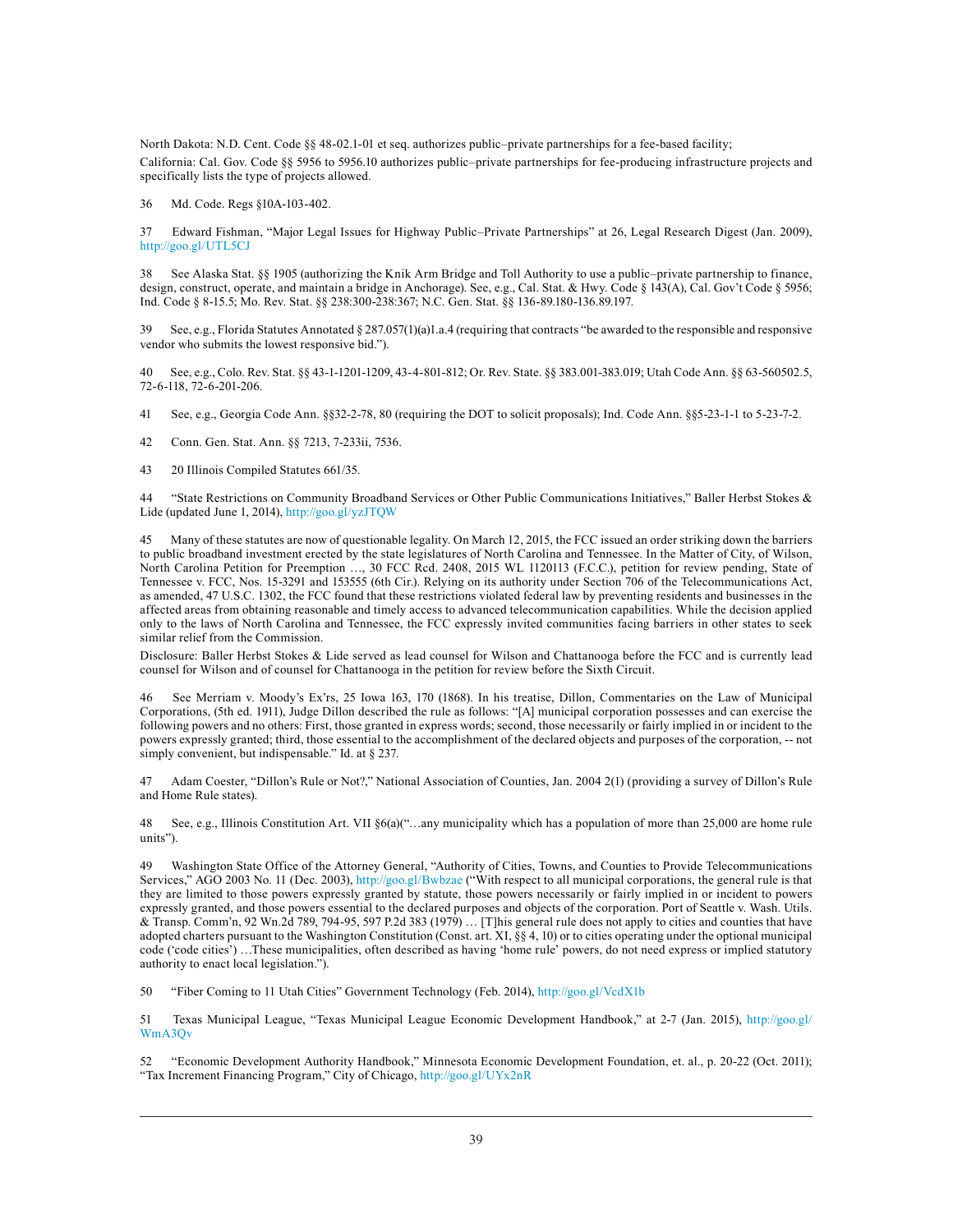53 Tony Q. Smith, "TIF and New Markets Tax Credits: Economic Development Finance Tools with Applicability for Broadband," S.B. Friedman & Co. (Nov. 2013),<http://goo.gl/f6MsFW>

54 "General Obligation or GO Bond," Municipal Securities Rulemaking Board,<http://goo.gl/UcK2HP>

55 See, e.g., Missouri Constitution Art. VI §26(b)("Any county, city, incorporated town or village or other political corporation or subdivision of the state, by vote of the qualified electors thereof voting thereon, may become indebted in an amount not to exceed five percent of the value of taxable tangible property therein…").

56 "Revenue Bond," Glossary, Municipal Securities Rulemaking Board,<http://goo.gl/TY6mdD>

57 "Introduction to Tax-Exempt Bonds," Internal Revenue Service, p. 12,<http://goo.gl/bkzDy6>

58 Id.

59 This is a developing area of law so local governments should consider applicable federal and state securities laws.

60 "Financing Fiber Networks," Broadband Communities Magazine, p. 51 (May/June 2015),<http://goo.gl/h2eNQu>

61 Id.

62 Id.

63 "Economic Development Authority Handbook," Minnesota Economic Development Foundation, et. al., p. 23 (Oct. 2011), [http://](http://goo.gl/b15baH) [goo.gl/b15baH](http://goo.gl/b15baH)

64 Id. at 24.

65 Id. at 170.

66 "Financing Fiber Networks," Broadband Communities Magazine, p. 52 (May/June 2015).

67 In addition to its \$100 million set-aside for a Rural Broadband Experiments program, the FCC distributes up to \$2 billion in annual CAF funding. See "Connect America Fund Offers Carriers Nearly \$1.7 Billion to Expand Broadband to Over 8.5 Million Rural Americans," Press Release, FCC, <https://goo.gl/9VR9ZD>

68 The Healthcare Connect Fund has an annual funding cap of \$400 million. Individual health care providers or members of a consortium can receive up to a 65 percent discount for eligible expenses related to broadband connectivity, including equipment. See "Rural Health Care: Funding Information," Universal Service Administrative Company, <http://goo.gl/eb7oxU>

69 The E-Rate Program is a federal subsidy program that covers 20 percent to 90 percent of the cost of telecommunications service, Internet access, and internal connections for schools and libraries. The FCC recently raised the E-Rate spending cap from \$2.4 billion to \$3.9 billion annually and added \$1 billion of support for wireless services during the 2015 and 2016 funding years. See "Summary of E-Rate Modernization Order," FCC, <https://goo.gl/HGWbSF>. The FCC is also phasing out support for traditional telecommunications services and replacing them with support for broadband infrastructure and services. See<https://goo.gl/137adP>

70 47 U.S.C. § 253.

71 Google Fiber City Checklist (updated Feb. 2014),<https://goo.gl/Hgxv47>; see also "Gigabit Communities."

72 See also Heather Burnett Gold, More Fiber, Less Waiting (Nov. 2015),<https://goo.gl/vkBm99>(describing the "One-Touch" pole attachment process; see also Next Century Cities, "One Touch" Make-Ready Policies: The "Dig Once" of Pole Attachments (Jan. 6, 2016),<http://goo.gl/EGe8q3>

73 For example, in the UC2B project (discussed in Section 2.3.1), UC2B used its fiber infrastructure to attract iTV-3, a private company that was willing to continue to expand the network in the manner that UC2B desired. Similarly, the City of Westminster, Maryland, (discussed in Section 2.3.3) was able to attract a private partner, Ting, by offering to build, own, and maintain its fiber enabling Ting, in turn, to light the fiber, operate the network, and offer services to the public.

74 In Section 6409(a) of the Middle Class Tax Relief and Job Creation Act of 2012, Pub. L. No. 112-96, 126 Stat. 156 (2012), Congress directed the FCC to address certain problems relating to state and local government processing of applications for wireless broadband. The FCC responded by requiring local governments to approve applications for modification of "an existing wireless tower or base station" (including addition, removal and replacement of equipment) if the modification will not "substantially change." In the Matter of Acceleration of Broadband Deployment by Improving Wireless Facilities Siting Policies …, WC Dkts, 13238, 11-15, 13-32, Report and Order, ¶ 182 et seq., (rel. October 21, 2014), <https://goo.gl/uhxeng> . Notably, however, the FCC made it clear that Section 6409(a) does not apply to a state or local government acting in a proprietary capacity, as opposed to a land use regulator. Id., ¶ 239. In other words, like Section 332(c)(7), Section 6409(a) does not apply to modifications of wireless facilities on municipal light poles and other structural property owned by the local government.